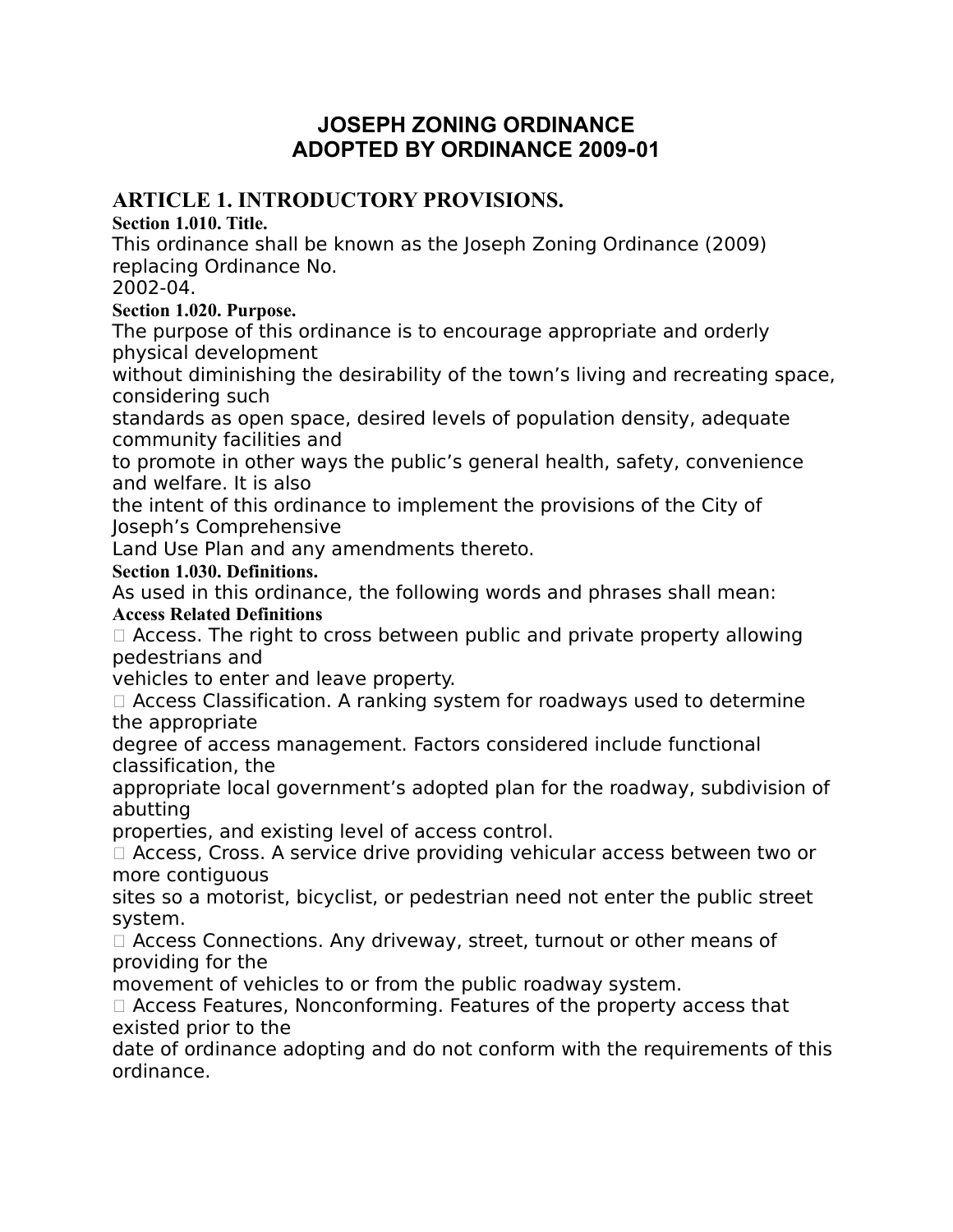$\Box$  Access, Joint or Shared. A driveway connecting two or more contiguous sites to the public

street system.

 Access Management. The process of providing and managing access to land development

while preserving the regional flow of traffic in terms of safety, capacity, and speed.

 $\Box$  Access, Reasonable. The minimum number of access connections, direct or indirect,

necessary to provide safe access to and from the roadway, as consistent with the purpose

and intent of this ordinance and any applicable plans and policies of the (city/county).

 $\Box$  Accessway. A walkway that provides pedestrian and bicycle passage either between

streets or from a street to a building or other destination such as a school, park, or

# **Joseph Bicycle and Pedestrian Plan Appendix E‐2**

transit stop.

o Accessways generally include a walkway and additional land on either side of

the walkway, often in the form of an easement or right-of-way, to provide clearance and separation between the walkway and adjacent uses.

o Accessways through parking lots are generally physically separated from adjacent vehicle parking or parallel vehicle traffic by curbs or similar devices and include landscaping, trees, and lighting.

o Where accessways cross driveways, they are generally raised, paved, or marked

in a manner that provides convenient access for pedestrians.

Accessory Use or Accessory Structure. A use or structure incidental and subordinate to

the main use of the property, as storage of automobiles in a garage is accessory to

residential use of a dwelling. A home occupation is considered an accessory use.

Americans With Disabilities Act and Guidelines.

 $\Box$  Federal law prohibiting discrimination against people with disabilities. **Requires** 

public entities and public accommodations to provide accessible accommodations for

people with disabilities.

 Accessibility Guidelines (ADAAG) provide scoping and technical specifications for

new construction and alterations undertaken by entities covered by ADA. Annexation. An action commenced by a city through public hearing, the intent of which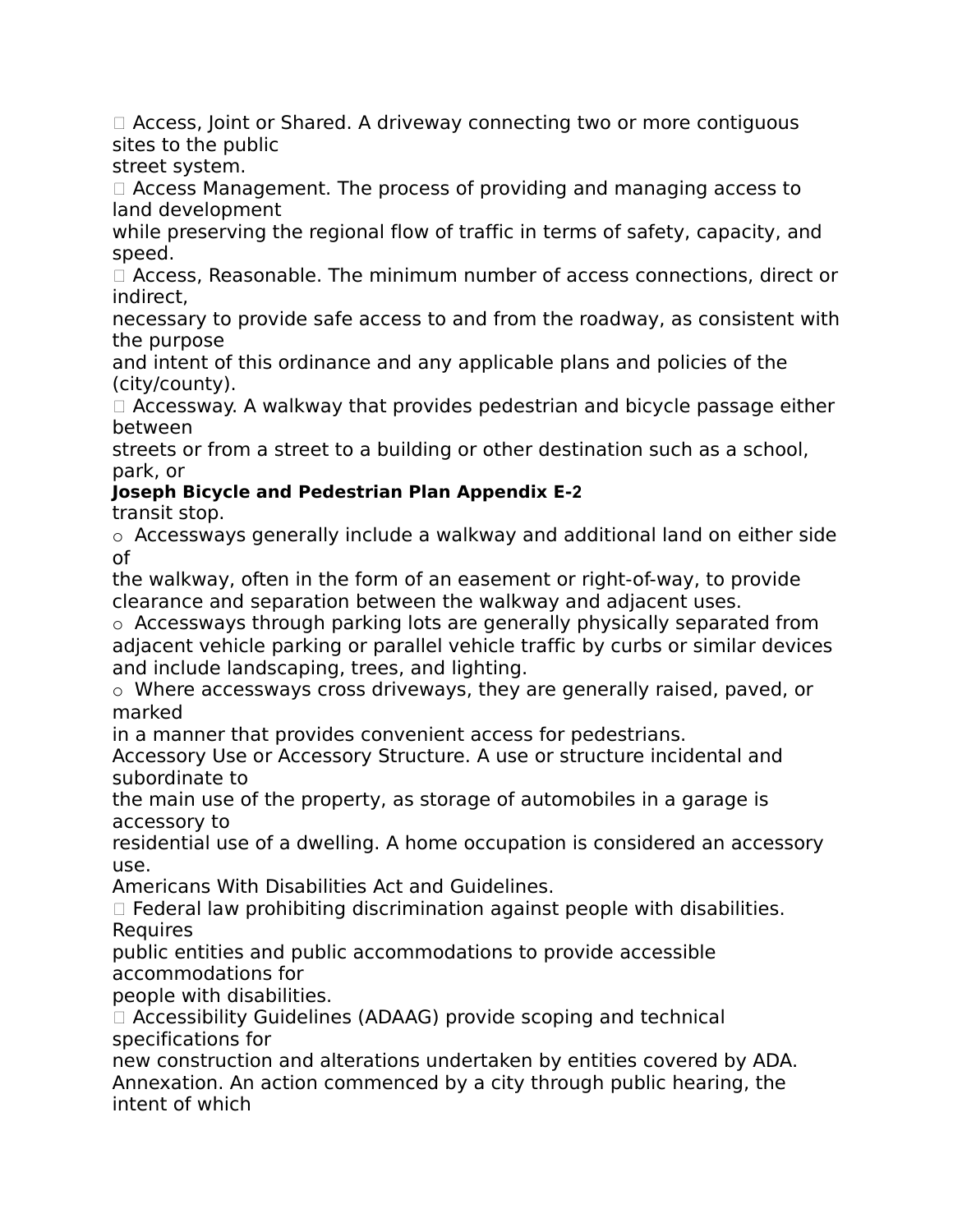is to incorporate additional land into legal boundaries of the City.

Attached House (Townhome or Rowhouse). A dwelling unit located on its own lot which

shares one or more common or abutting walls with one or more dwelling units. The

common or abutting wall must be shared for at least 50 percent of the length of the side

of the dwelling. An attached house does not share common floor/ceilings with other

dwelling units. An attached house is also called a townhome, rowhouse, zerolot line

dwelling, or a common-wall house.

**Bicycle Related Definitions**

 $\Box$  Bike Lane. A portion of the roadway which has been designated by striping and

pavement markings for the preferential or exclusive use of bicyclists.

 $\Box$  Bikeway. A generic term for any road, street, path or way which in some matter is

specifically designated for bicycle travel, regardless of whether such facilities are

designated for the exclusive use of bicycles or are to be shared with other transportation

modes.

 $\Box$  Bikeway, Shoulder. A type of bikeway where bicyclists travel on a paved shoulder.

 $\Box$  Bicycle. A vehicle designed to operate on the ground on wheels, propelled solely by

human power, upon which any person or persons may ride, and with two tandem

wheels at least 14 inches in diameter. An adult tricycle is considered a bicycle.

 $\Box$  Bicycle Facility. Any facility provided for the benefit of bicycle travel, including

bikeways and parking facilities as well as all other roadways not specifically designated

for bicycle use.

□ Wide Outside Lane. A wider than normal curbside travel lane that is provided for ease

# **Joseph Bicycle and Pedestrian Plan Appendix E‐3**

of bicycle operation where there is insufficient room for a bike lane or shoulder

bikeway.

Building. A structure, but not an R.V. or mobile home, built for support, shelter or

enclosure of persons, animals, chattels or property of any kind and having a fixed base on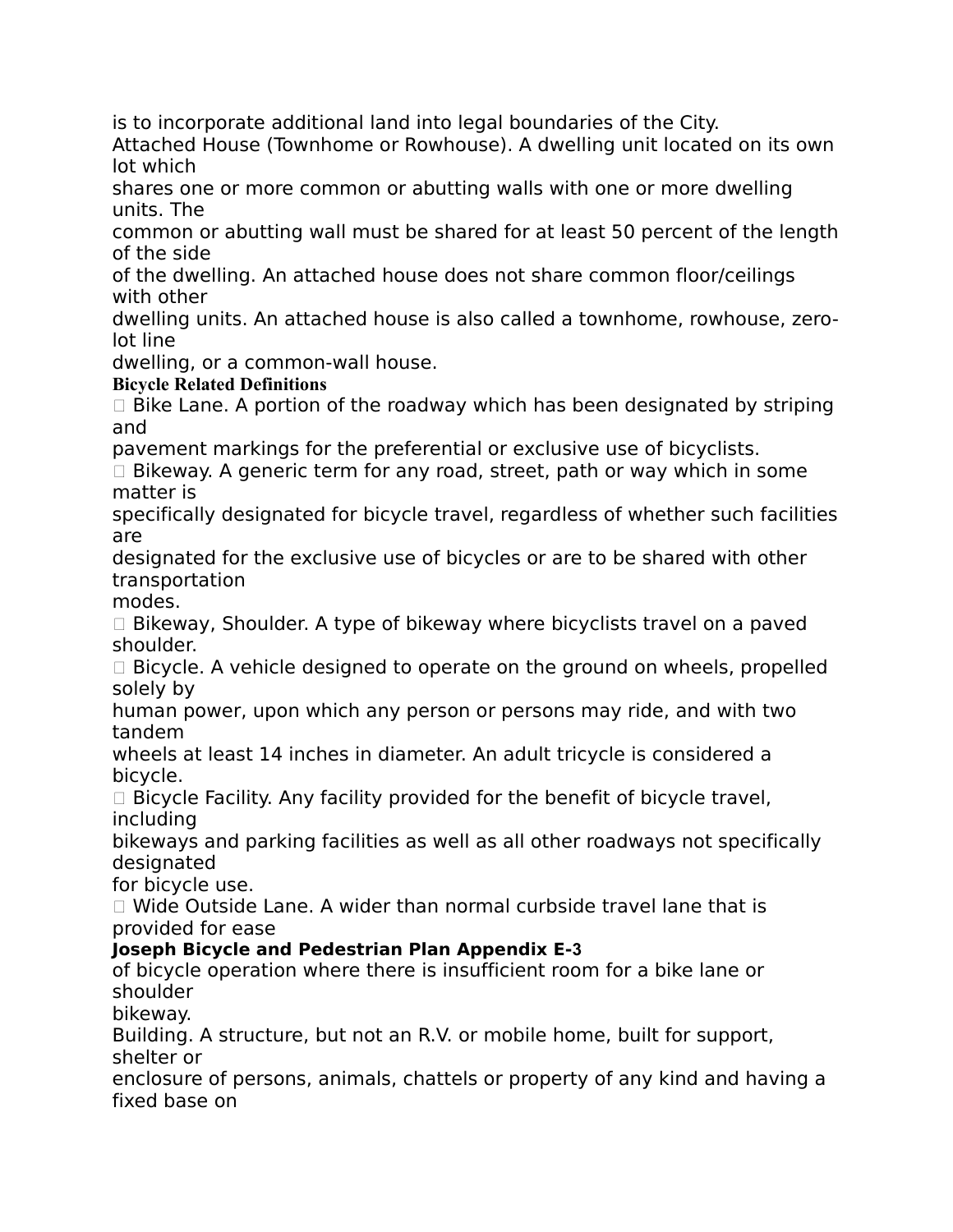or fixed connection to the ground.

City. The City of Joseph, Oregon.

**Clearance (for Vehicles) Definitions**

 $\Box$  Clearance, Corner. The distance from an intersection of a public or private road to the

nearest access connection, measured from the closest edge of the pavement of the

intersecting road to the closest edge of the pavement of the connection along the

traveled way.

 $\Box$  Clearance, Lateral. The width required for safe passage as measured in a horizontal

plane.

 $\Box$  Clearance, Vertical. The height required for safe passage as measured in a vertical

plane.

Commercial. A zone and land use that involves the buying/selling of goods or services.

Commercial Outdoor Use. A use supporting a commercial activity in a commercial zone.

Comprehensive Land Use Plan. The controlling land use document for the City of

Joseph. The Comprehensive Land Use Plan includes and is implemented by the City of

Joseph:

□ Annexation Ordinance.

□ Land Division Ordinance.

 $\Box$  Transportation System Plan (including the Joseph Bicycle and Pedestrian Plan).

Zoning Ordinance.

Community Building. A publicly owned structure, used and operated for the benefit of

the general public.

Community Center. A structure, either public or private non-profit, used primarily as a

facility for public purposes and gatherings.

Conditional Use. A use specifically identified within a zone that may be allowed, subject

to a public hearing and satisfaction of any applicable standards. Generally, conditional

uses should conform to the general use and purpose of the area or zone in which they are

located.

Council. The Common Council of the City of Joseph, Oregon.

**Curb Related Definitions.**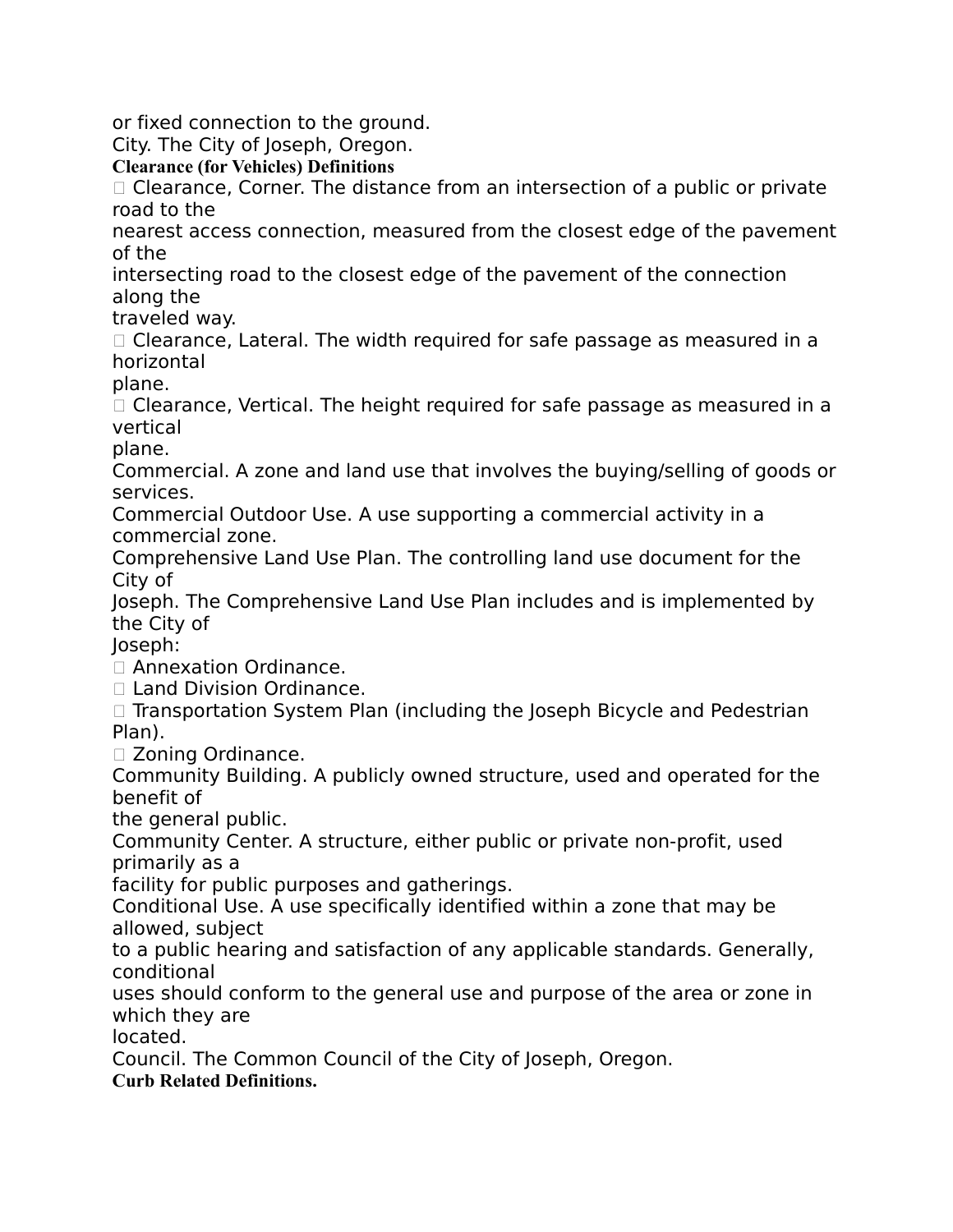$\Box$  Curb Extension. A section of sidewalk extending into the roadway at an intersection or

# **Joseph Bicycle and Pedestrian Plan Appendix E‐4**

midblock crossing that reduces the crossing width for pedestrians and may help reduce

traffic speeds.

 $\Box$  Curb Ramp. A combined ramp and landing to accomplish a change in level at a curb.

This element provides street and sidewalk access to pedestrians using wheelchairs.

 $\Box$  Curb Ramp, Diagonal. Curb ramp positioned at the apex of the curb radius at an

intersection, bisecting the corner angle.

 $\Box$  Curb Ramp, Parallel. Curb ramp design where the sidewalk slopes down on either

side of a landing. Parallel curb ramps require users to turn before entering the street.

 $\Box$  Curb Ramp, Perpendicular. Curb ramp design where the ramp path is perpendicular

to the edge of the curb.

**Dwelling Related Definitions**

 $\Box$  Dwelling, Multi-Family. A building or portion thereof, designed for occupancy by

two or more families living independently of each other.

 $\Box$  Dwelling, Single-Family. A detached building containing one dwelling unit and

designed for occupancy by one family only.

 $\Box$  Dwelling Unit. A living facility that includes provisions for sleeping, eating, cooking

and sanitation, as required by the Uniform Building Code, for not more than one

family, or a congregate residence of 10 or less persons. (UBG 205)

Downtown Area. The eight block area fronting Main Street (Wallowa Lake Highway 82)

from East Maple Street to West Third Street. The east and west boundaries of the

Downtown Area are the alleys that parallel Main Street. The Downtown area has curb

extensions, diagonal on-street parking, and special sidewalk block paving. Easement. A grant of one or more property rights by a property owner to or for use by the

public, or another person or entity.

# **Fence Related Definitions**

 $\Box$  Electric Fence. Any fence with any portion electrified or with electrical insulators.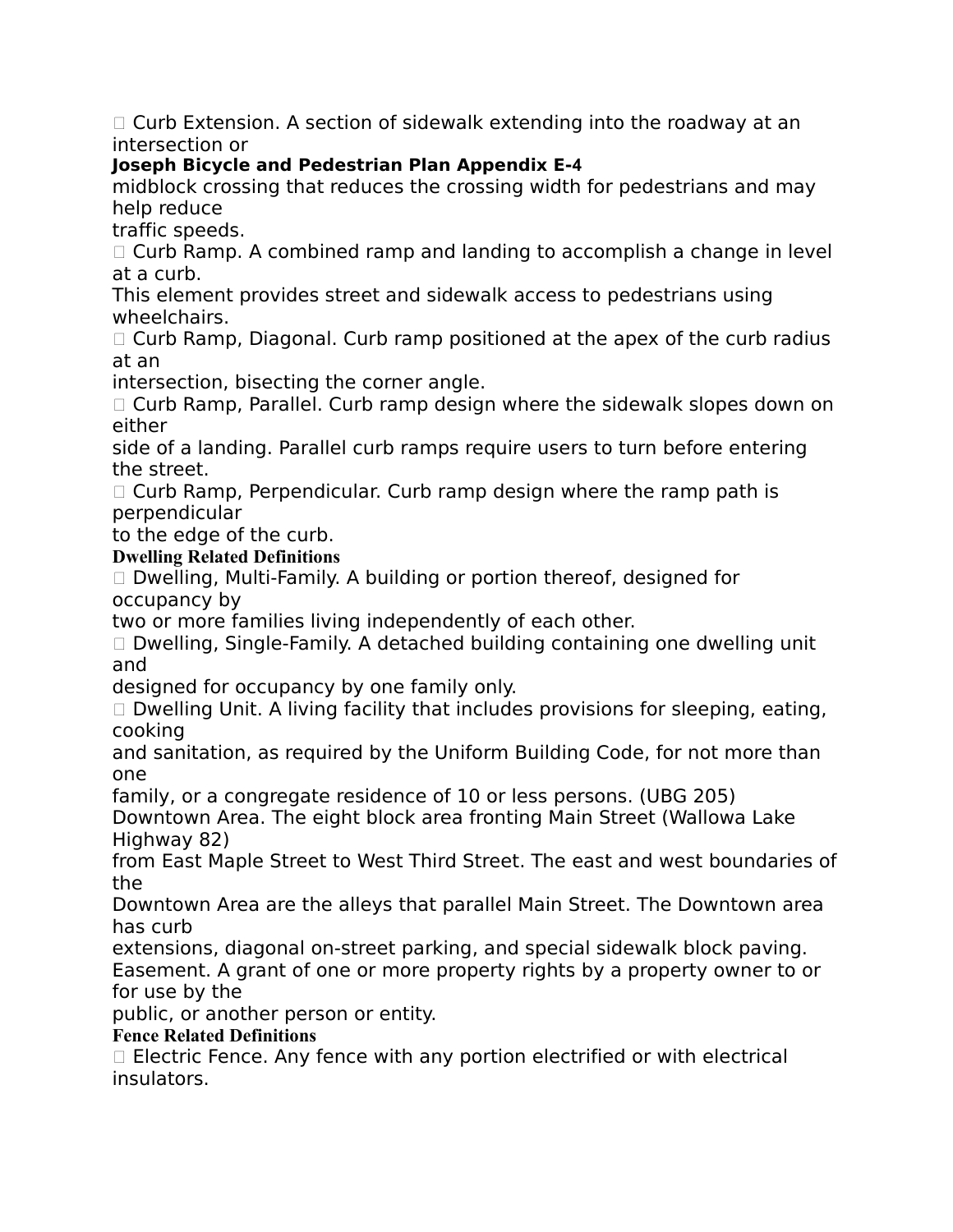$\Box$  Fence. Any man made structure except a building, constructed of wood, chain link,

brick, cement block, berms, wrought iron, decorative metal or other manmade

material which serves to enclose a lot or parcel or any material portion of a lot or

parcel, including without limitation intended and by way of example only, gates,

livestock stock panels, arbors and lattice.

 $\Box$  Solid Fence. A fence which does not allow persons on each side of a fence to view

substantially all of the scenery on the other side of the fence. Woven wire fences are

an example of a fence which is not a solid fence.

 $\Box$  Support System shall mean posts, rock jacks or bracing.

□ Woven Wire Fences shall mean a fence constructed almost entirely of wood and/or

steel posts, and agricultural woven wire fencing material commonly referred to as

"field fence" or "horse fence".

Home Occupation. A lawful occupation carried on by an occupant at their primary

residence as an accessory use within the same dwelling or an existing accessory structure,

not to exceed one-third of dwelling, and which does not constitute a hazard or public

# **Joseph Bicycle and Pedestrian Plan Appendix E‐5**

nuisance.

Hostel. An establishment having beds rented or kept for rent on a daily basis to travelers

for a charge or fee paid or to be paid for rental or use of facilities and which are operated,

managed or maintained under the sponsorship of a nonprofit organization which holds a

valid exemption from federal income taxes under the Internal Revenue Code of 1954 as

amended.

Light Industrial Business. A business engaged in manufacturing or repairing of a

product. Said business must comply with all state and local codes concerning sound

levels, utility, and structural guidelines. A qualifying business located in a commercial

zone may not adversely affect the nature of the commercial and adjoining residential

zones in any way.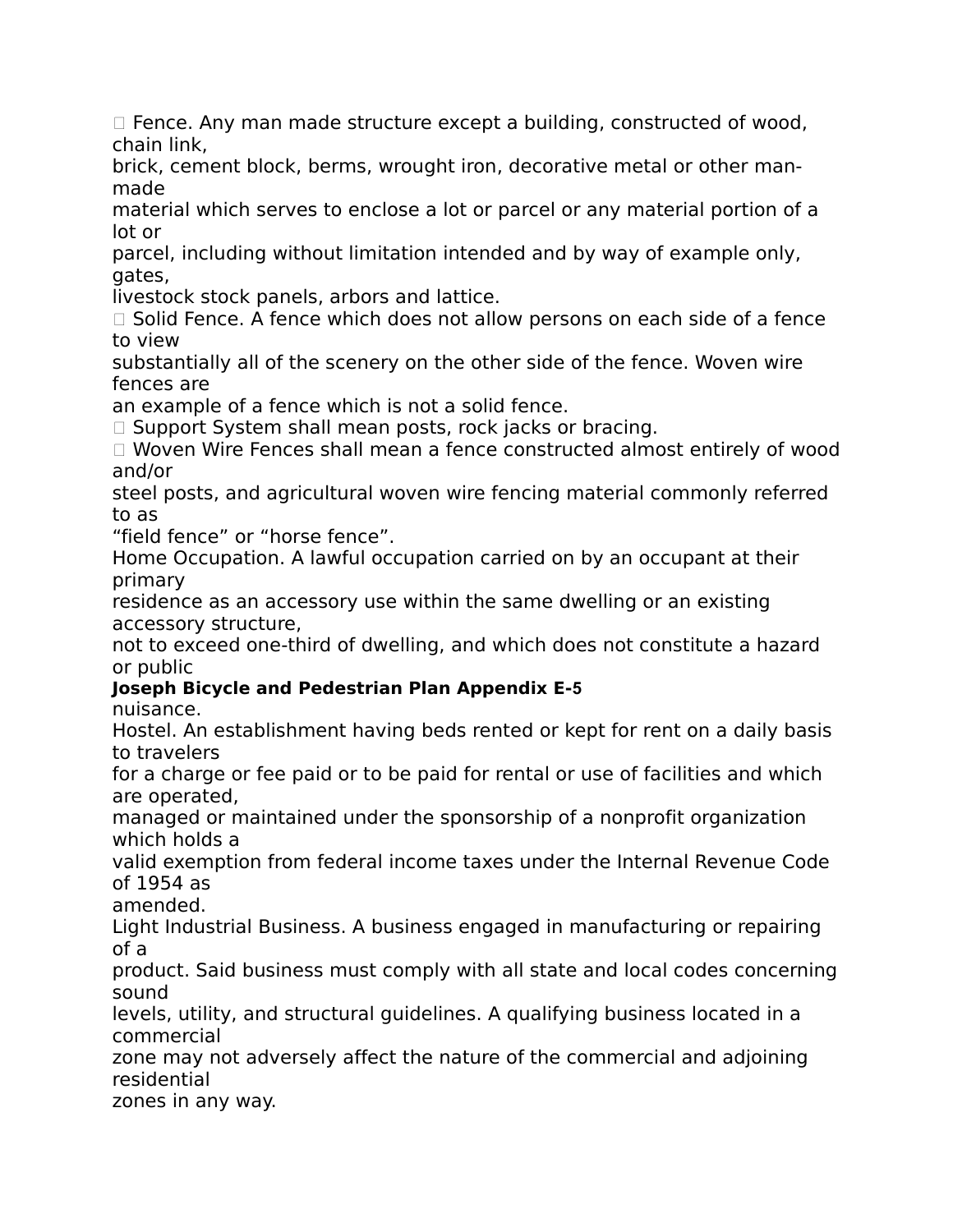#### **Lot Related Definitions**

□ Lot. A parcel or tract of land.

 $\Box$  Lot Area. The total horizontal area within the lot lines of a lot, exclusive of streets

and easements of access to other property.

 $\Box$  Lot, Corner. A lot abutting on two or more streets, other than an alley, at their

intersection.

 $\Box$  Lot Depth. The average distance measured from the front lot line to the rear lot line.

 $\Box$  Lot, Flag. A lot not meeting minimum frontage requirements and where access to the

public road is by a narrow, private right-of-way line.

 $\Box$  Lot Frontage. That portion of a lot extending along a street right-of-way line.

 $\Box$  Lot Line. The property line bounding a lot.

 $\Box$  Lot Line, Front. The lot line separating the lot from the street other than an alley. In

the case of a corner lot, the front line is the shortest lot line along a street other than

an alley. In the case of a through lot, each street has a front lot line.

 $\Box$  Lot Line, Rear. The lot line which is most opposite and most distant from the front

lot line. In case of irregular, triangular or other shaped lot, a line 10 feet in length

within the lot parallel to and at a maximum distance from the front lot line.  $\Box$  Lot Line, Side. Any lot line, not a front or rear lot line.

 $\Box$  Lot, Through. A lot having frontage on two parallel or approximately parallel streets

other than alleys.

 $\Box$  Lot Width. The average horizontal distance between the side lot lines, ordinarily

measured parallel to the front lot line.

 $\Box$  Reversed Corner Lot. A corner lot, the side street line of which is substantially a

continuation of the front line of the first lot to its rear.

Major Traffic Generators. A "major traffic generator" is a land use that generates more

than 400 daily trips as determined by the latest edition of the Institute of Transportation

Engineers *Trip Generation Manual*.

**Mobile Home Related Definitions**

 $\Box$  Mobile Home. A vehicle or structure constructed for movement on the public

highways, that has sleeping, cooking, and plumbing facilities and that is intended for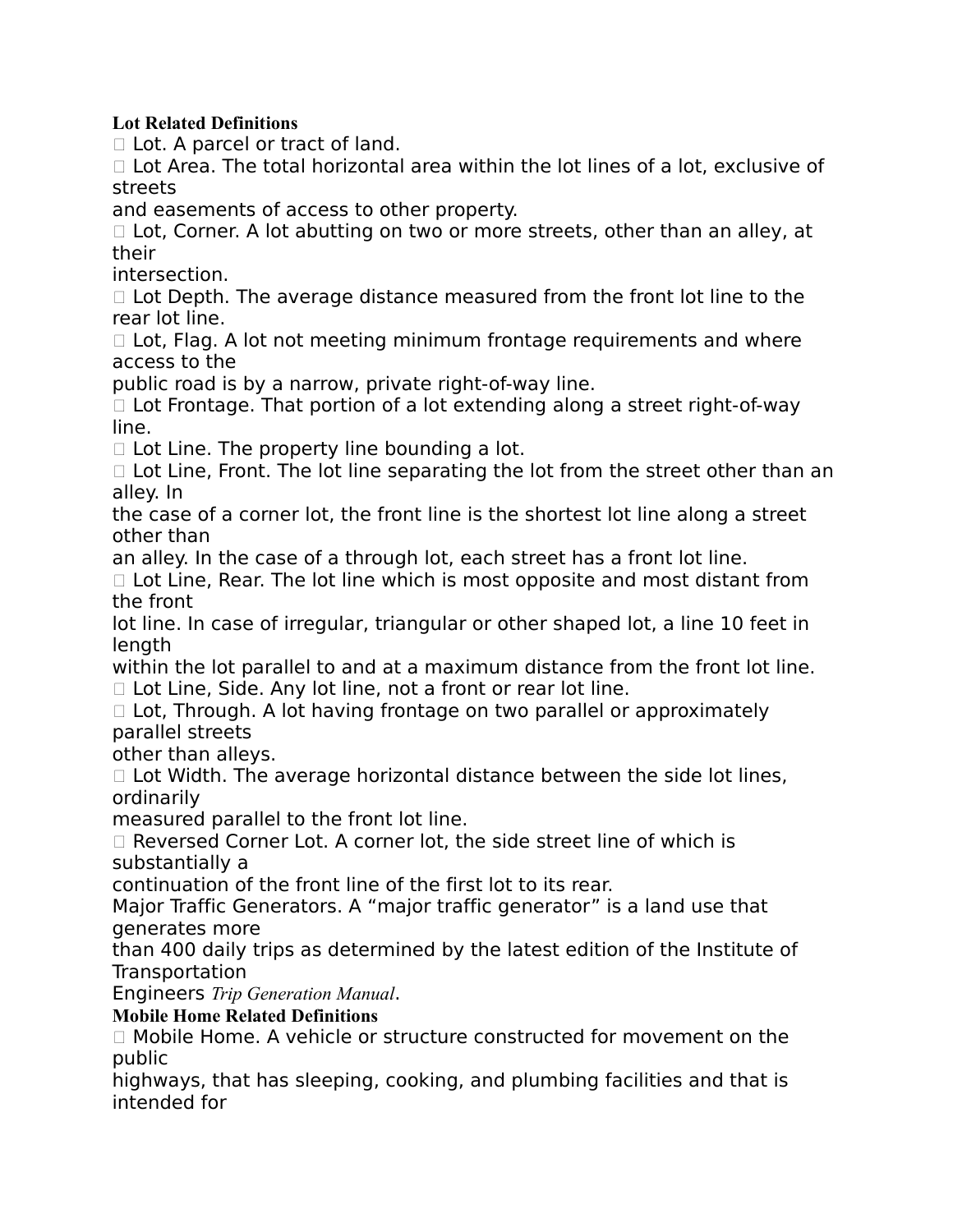# **Joseph Bicycle and Pedestrian Plan Appendix E‐6**

permanent human occupancy and is being used for residential purposes. A mobile

home shall consist of one of two following classifications:

o Triple-Wide. Three separate housing units expressly manufactured to be connected together to form one single-family residence.

o Double-Wide. Two separate housing units expressly manufactured to be connected together to form one single-family residence.

 Mobile Home Park. A place where four or more mobile homes are located within

500 feet of one another on a lot, tract or parcel of land under the same ownership, the

primary purpose of which is to rent space or keep space for rent to any other person

for a charge or fee paid or to be paid for rental or use of facilities or to offer space

free in connection with securing the trade or patronage of such person. Neighborhood Activity Center. An attractor or destination for residents of surrounding

residential areas. Includes, but is not limited to existing or planned schools, parks,

shopping areas, transit stops, and employment areas.

Non-Conforming Structure or Use. A lawful existing structure or use at the time this

ordinance or any amendment thereto becomes effective, which does not conform to the

requirements of this ordinance (or amendment) for the zone in which it is located.

ODOT. The Oregon Department of Transportation.

Owner. An owner of real property as shown by deed or contract and officially recorded

in the office of the Wallowa County Clerk or on the last complete assessment role. An

owner shall also include an authorized agent of owners of real property affected.

Part Time Resident. For the purposes of determining eligibility for home occupations,

you are a part time resident if you reside outside the City limits at any time during the

term of the Home Occupation permit.

# **Pedestrian, Crosswalk, Sidewalk, and Walkway Definitions**

 $\Box$  Crosswalk. That part of the roadway at an intersection that is included within the

extensions of the lateral lines of the sidewalks on opposite sides of the roadway,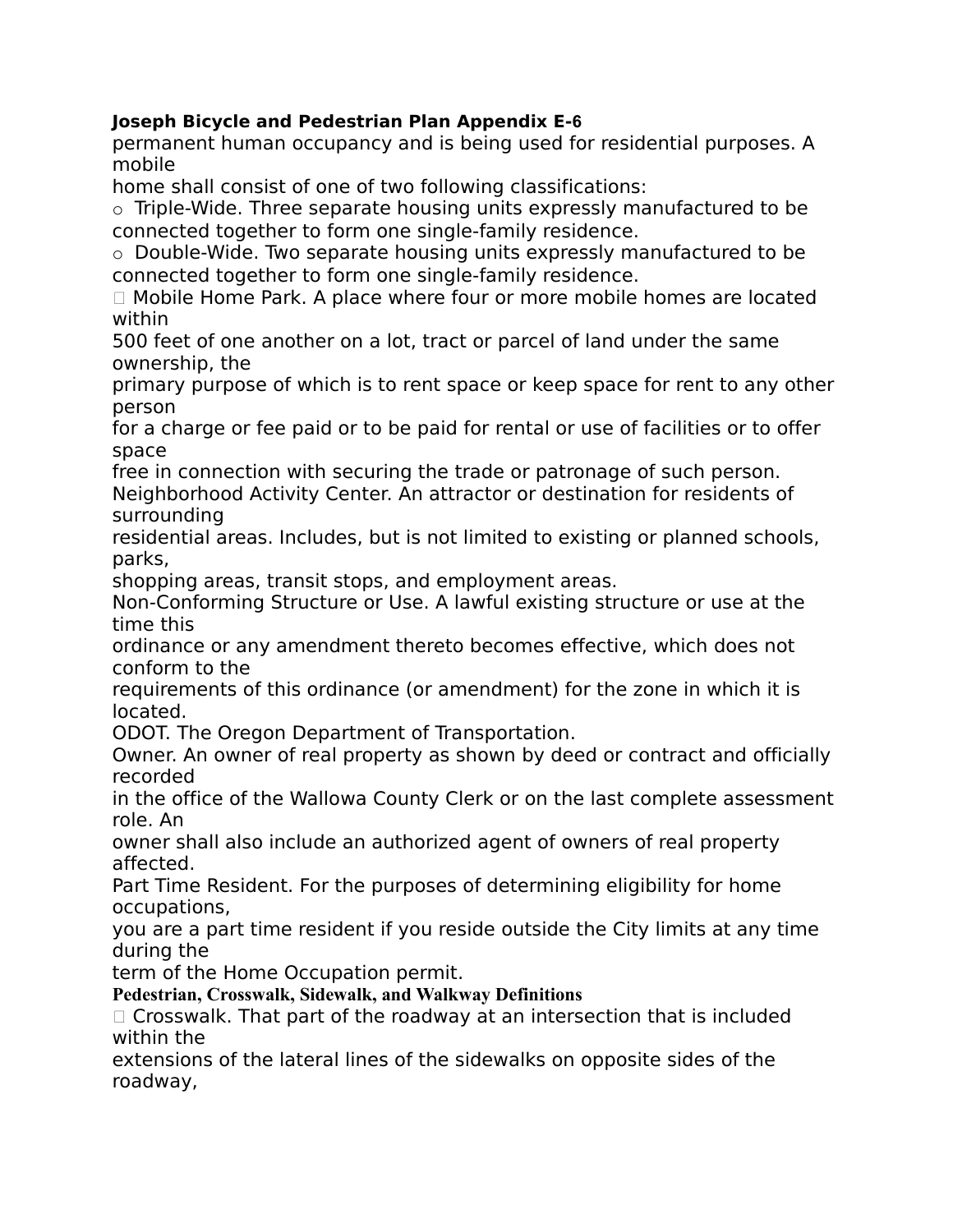measured from the curb line, or in the absence of curbs from the edges of the roadway,

or in the absence of a sidewalk on one side of the roadway, the part of the roadway

included within the extension of the lateral lines of the sidewalk at right angles to the

centerline. Also, any portion of a roadway at an intersection or elsewhere that is

distinctly indicated for pedestrian crossing by lines or other markings on the surface.

 $\Box$  Crossing, Midblock. A crossing point positioned within a block rather than at an

intersection.

 $\Box$  Detectable Warning. Standardized surface feature built in, or applied to, walking

surfaces or other elements to warn pedestrians with vision impairments of hazards on a

sidewalk and/or landing platform, such as the curb line or drop-off.

 $\Box$  Landing. Level area of sidewalk at the top or bottom of a ramp.

 $\Box$  Pedestrian. A person afoot, in a wheelchair, or walking a bicycle.

□ Pedestrian-Actuated Traffic Signal. Push button or other control operated by

# **Joseph Bicycle and Pedestrian Plan Appendix E‐7**

pedestrians designed to interrupt the prevailing signal cycle to permit pedestrians to

cross a signalized intersection or midblock crossing.

 $\Box$  Pedestrian Facility. A facility provided for the benefit of pedestrian travel, including

walkways, crosswalks, signs, signals, illumination and benches.

 $\Box$  Refuge Island. An island in the center of a road that physically separates the

directional flow of traffic and can provide pedestrians with a place of refuge and

reduce the crossing distance between safety points.

 $\Box$  Sidewalk. A walkway separated from the roadway with a curb, constructed of a

durable, hard and smooth surface, designed for preferential or exclusive use by

pedestrians.

 $\Box$  Tactile Warning. Change in surface condition providing a tactile cue to alert pedestrians with vision impairments of a potential hazardous situation.

 $\Box$  Vibrotactile Pedestrian Device. Device that communicates information about

pedestrian timing through a vibrating surface by touch.

□ Vision Impairment. Loss or partial loss of vision.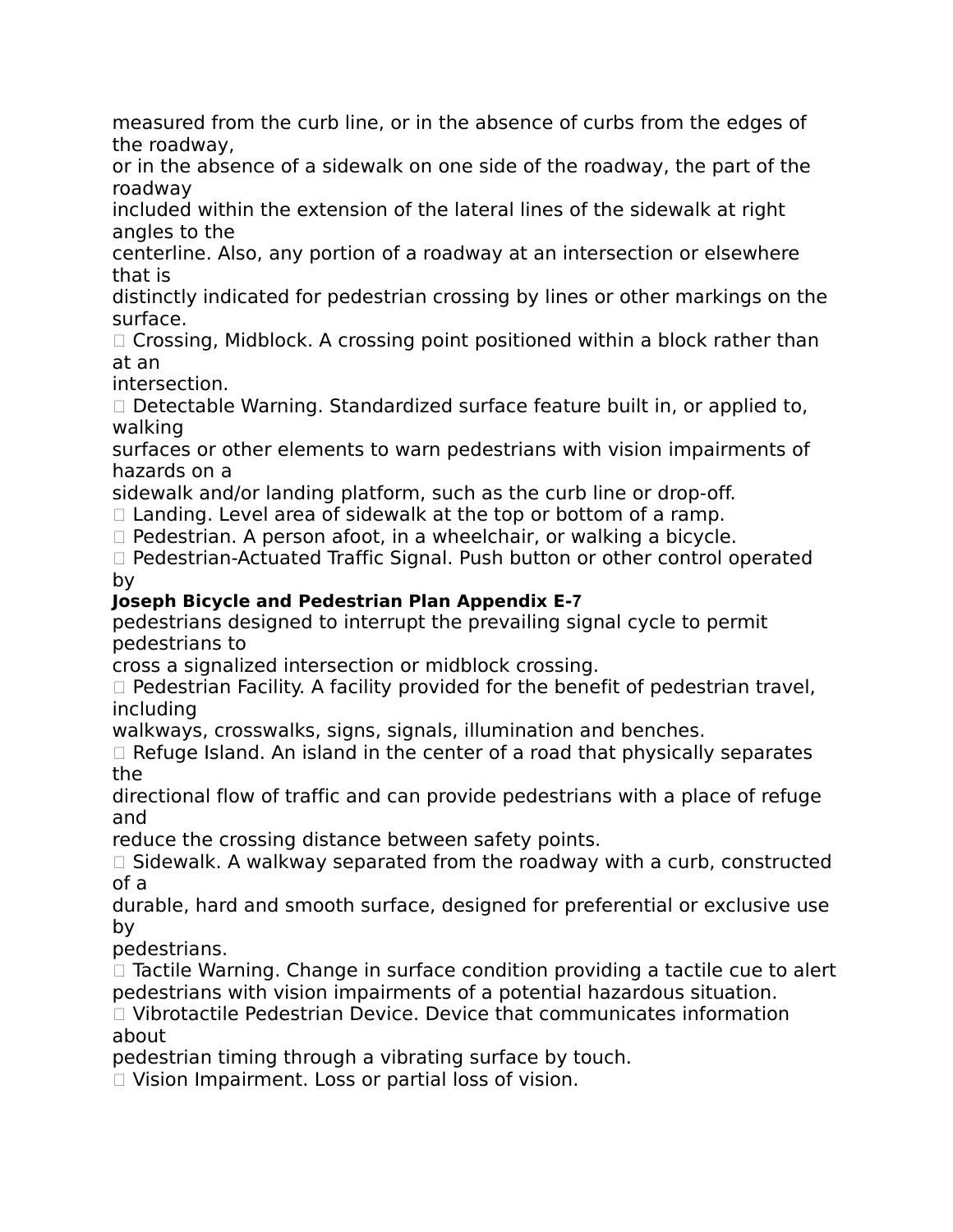Walk Interval. Traffic signal phase in which the WALKING PERSON (symbolizing

WALK) signal indication is displayed.

 Walkway. A transportation facility built for use by pedestrians, including persons in

wheelchairs. Walkways include sidewalks, paths and paved shoulders.

Person. A natural person, firm, partnership, association, social or fraternal organization,

corporation, trust, estate, receiver, syndicate, branch of government, or any group or

combination action as a unit.

**Permitted Transportation Uses and Activities**

 $\Box$  Normal operation, maintenance, repair, and preservation activities of existing

transportation facilities.

 $\Box$  Installation of culverts, pathways, medians, fencing, guardrails, lighting and similar

types of improvements within existing right-of-way.

 $\Box$  Projects specifically identified in the Transportation System Plan and Bicycle and

Pedestrian Plan as not requiring further land use regulation.

 $\Box$  Landscaping as part of a transportation facility.

 $\Box$  Emergency measures necessary for the safety and protection of property.

□ Acquisition of right-of-way for public roads, highways, and other transportation

improvements designated in the Transportation System Plan and Bicycle and Pedestrian

Plan except for those that are located in exclusive farm use or forest zones.

 $\Box$  Construction of a street or road as part of an approved land division.

Planning Official. A City employee or contract employee designated by the City Council

to administer this ordinance.

Plat. An exact and detailed map showing the subdivision of land.

Primary. The largest or most substantial element on the property, as in "primary" use,

residence, entrance, etc. All other similar elements are secondary in size or importance.

# **Joseph Bicycle and Pedestrian Plan Appendix E‐8**

Primary Residence. A dwelling where one actually lives for determination of his civil

status or other legal purposes because it is actually or legally his permanents and

principal home. All other similar elements are secondary in size or importance.

Public Facilities and Services. Projects, activities, and facilities which the City determines to be necessary for the public health, safety and welfare.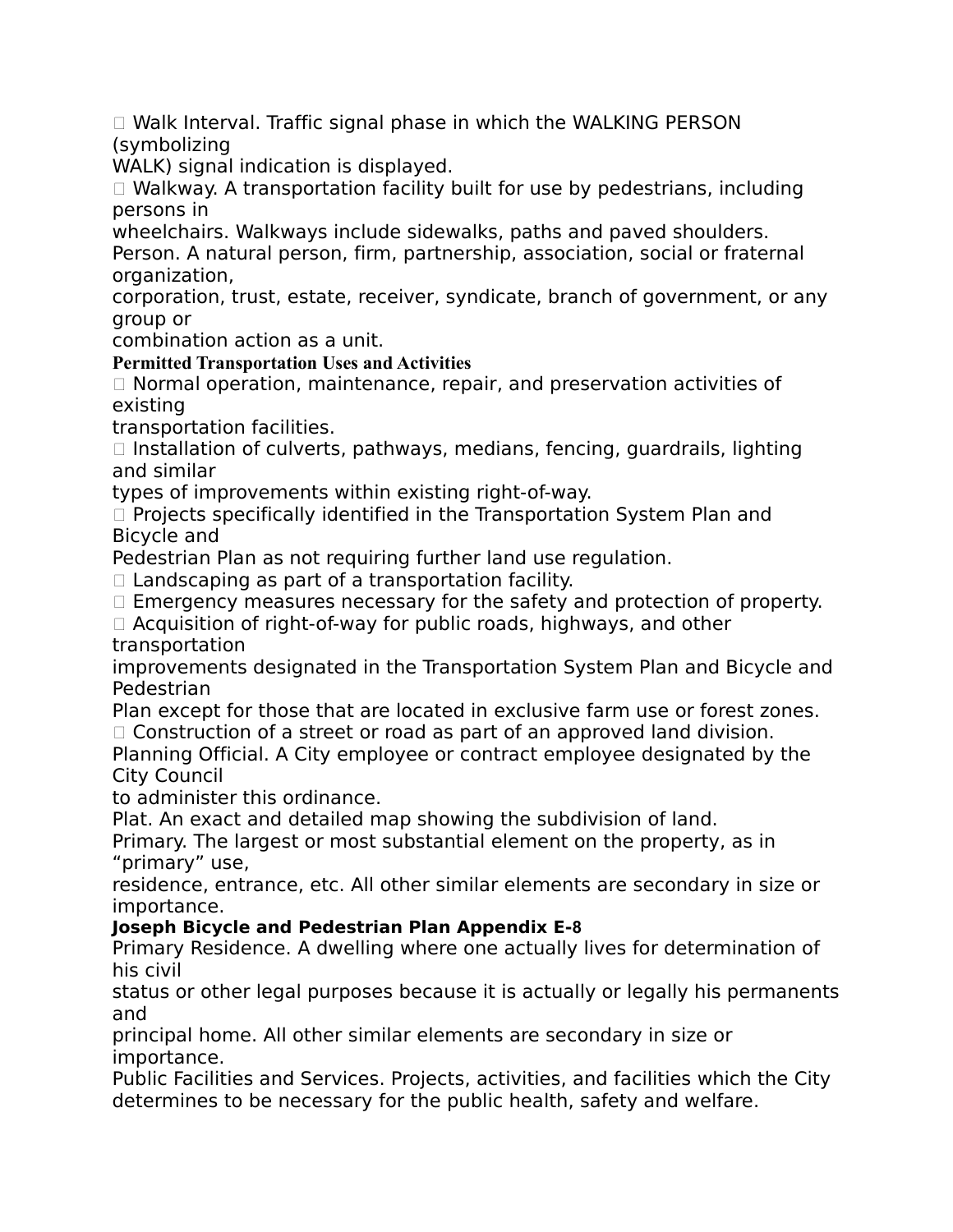#### **Road and Roadway, Alley and Street Definitions**

 $\Box$  Alley. A narrow street which affords only secondary means of access to property.

 $\Box$  Right-Of-Way. Land reserved, used, or to be used for a highway, street, alley,

walkway, drainage facility, or other public purpose.

 $\Box$  Road, Frontage or Service Road. A public or private drive which generally parallels a

public street between the right-of-way and the front building setback line. The frontage

road provides access to private properties while separating them from the arterial street.

 $\Box$  Road, Private. Any roadway for vehicular travel which is privately owned and

maintained and which provides the principal means of access to abutting properties.

 $\Box$  Road, Public. A road under the jurisdiction of a public body that provides the principal

means of access to an abutting property.

□ Roadway Construction or Reconstruction. Does not include maintenance and repair of

existing roadways, or providing a gravel or paved surface to existing vehicular travel

lanes of 24 feet or less within dedicated rights-of-way.

 $\Box$  Roadway Functional Classification. A system used to group public roadways into

classes according to their purpose in moving vehicles and providing access.  $\Box$  Roadway Intersection Functional Area That area beyond the physical intersection of

two roads that comprises decision and maneuver distance, plus any required vehicle

storage length.

□ Roadway Pavement Markings. Painted or applied lines or legends placed on a

roadway surface for regulating, guiding or warning traffic.

 $\Box$  Roadway, Signed Shared. A shared roadway which has been designated by signing

or directional pavement markings as a preferred route for bicycle use.

 $\Box$  Roadway, Shared. A type of bikeway where bicyclists and motor vehicles share the

same travel lane.

 $\Box$  Roadway, Shoulder. The portion of a roadway that is contiguous to the travel lanes

provided for pedestrians, bicyclists, emergency use by vehicles and for lateral support

of base and surface courses.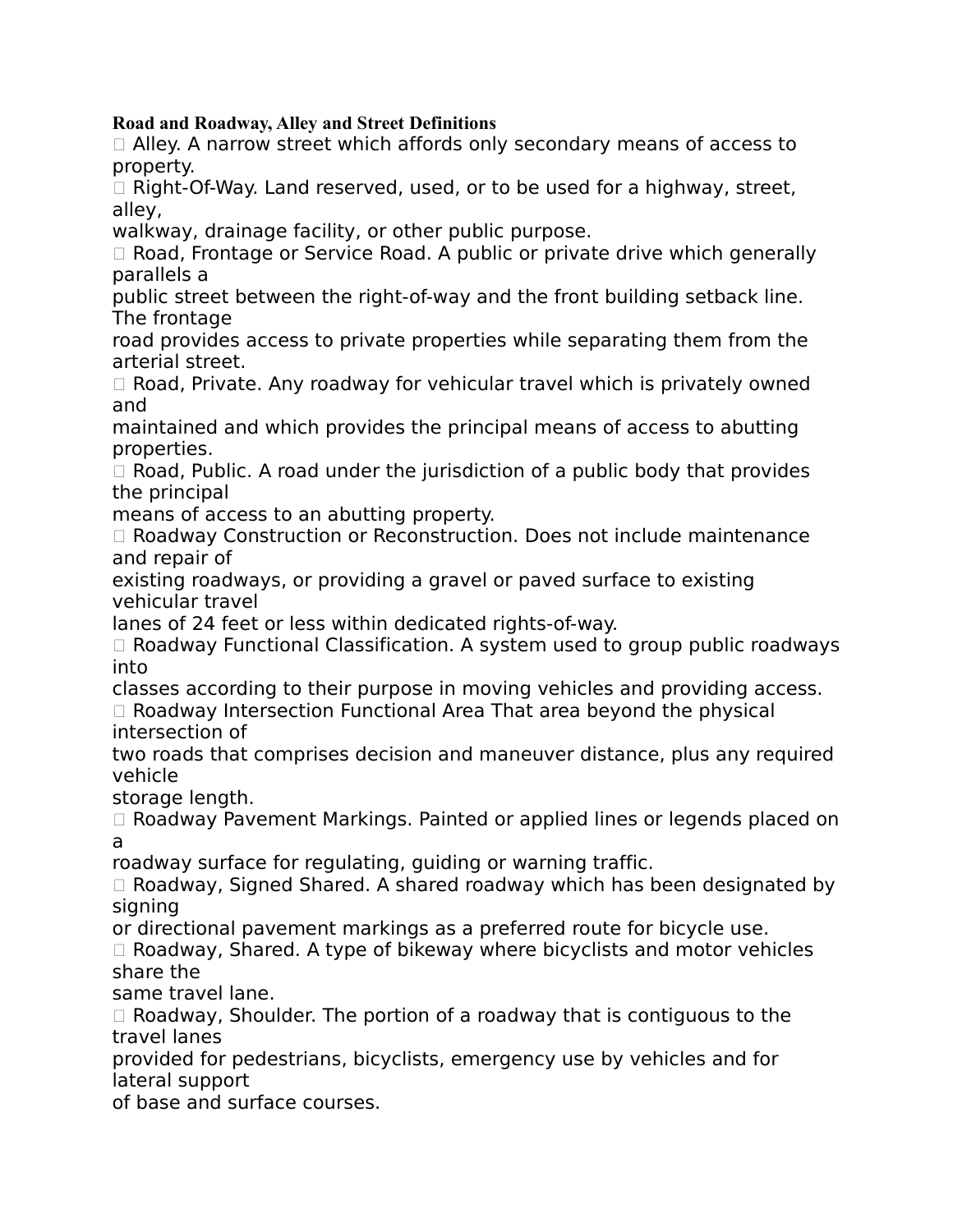$\Box$  Street. A public or private right-of-way which provides ingress and egress to adjacent

properties for vehicular, bicycle, pedestrian, public utilities and other such uses. The

term "street" shall include such designations as "highways," "roads," "lane," "avenue," "alley," "court," or other such similar terms.

 $\Box$  Street, Arterial. Higher volume streets with a minimal number of access points,

providing direct routes between cities, districts, and neighborhoods; includes sidewalks and bike lanes.

 $\Box$  Street, Collector. Serves local access needs through connecting local streets to

arterial; includes sidewalks and may have on-street parking and bike lanes.  $\Box$  Street, Cul-de-sac or Dead-end Street. A short section of residential street intended to

# **Joseph Bicycle and Pedestrian Plan Appendix E‐9**

serve only adjacent land in residential neighborhoods, typically includes a bulbshaped

turn-around area for emergency vehicles.

 $\Box$  Street, Half. A portion of the ultimate width of a street, usually along the edge of a

subdivision, where the remaining portion of the street could be provided in another

subdivision.

 $\Box$  Street, Minor. A street intended primarily for access to abutting properties.

 $\Box$  Street, Residential. Provides access to individual residential or multi-family lots,

includes walkways, on-street parking, and is designed for very low speeds □ Street Stub-Out (Stub-street). A portion of a street or cross access drive used as an

extension to an abutting property that may be developed in the future. **Shared Bicycle and Pedestrian Definitions**

□ Minimum Clearance Width. The narrowest point on a sidewalk or path. A minimum

clearance width is created when obstacles, such as utility poles or tree roots, protrude

into the sidewalk and reduce the design width.

 $\Box$  Reasonably Direct. A route that does not deviate unnecessarily from a straight line or a

route that does not involve a significant amount of out-of-direction travel for likely

users.

 $\Box$  Safe and Convenient. Bicycle and pedestrian routes that are reasonably free from

hazards, and provide a reasonably direct route of travel between destinations.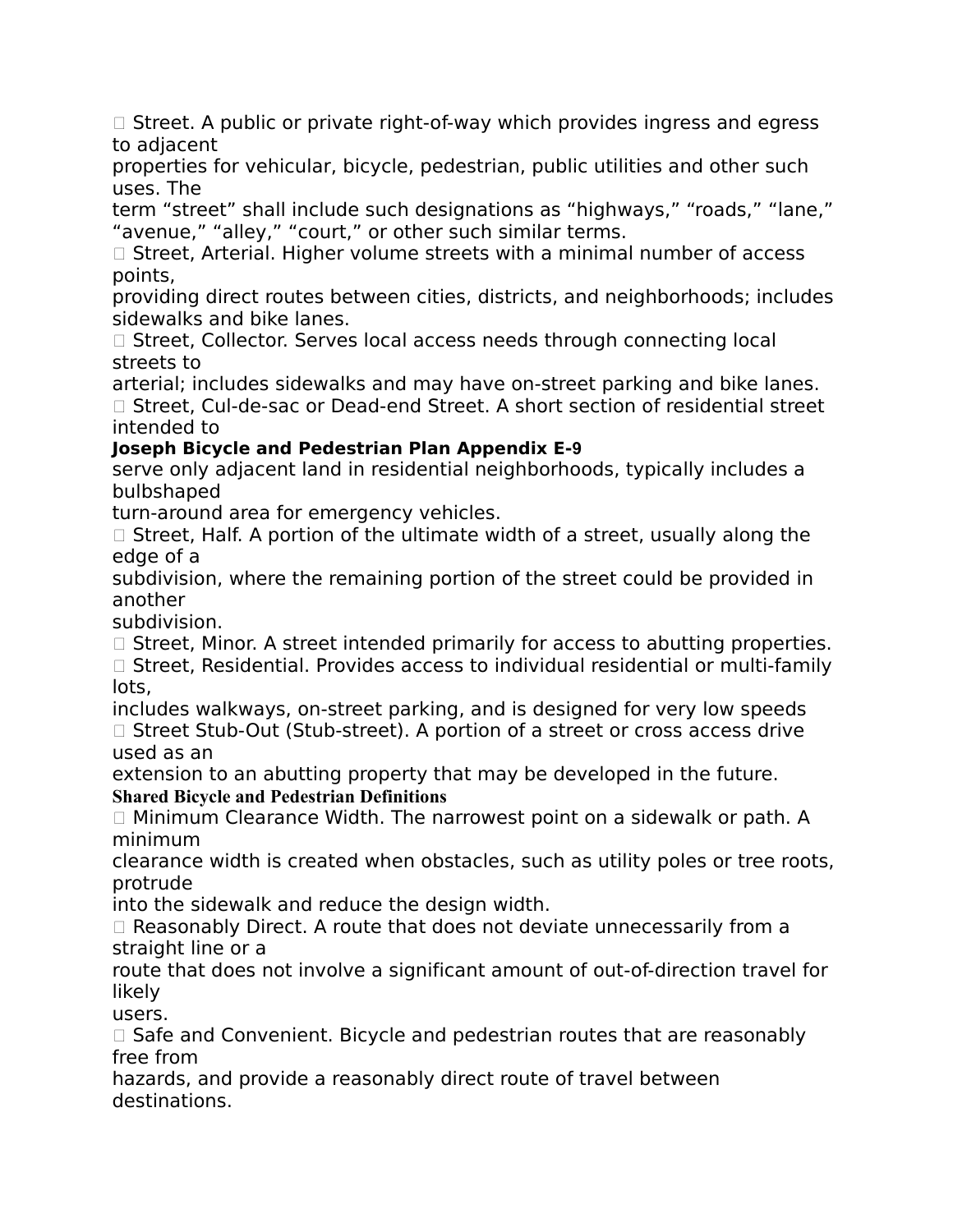$\Box$  Shared Use or Multi-Use Path. A path physically separated from motor vehicle

traffic by an open space or barrier and either within a roadway right-of-way or within

an independent right-of-way, used by bicyclists, pedestrians, joggers, in-line skaters,

and other non-motorized users.

Sign. An identification, description, or device which is affixed to or represented directly

or indirectly upon a building, structure or land and which directs attention to a product,

place, activity, person, institution or business.

Significant Change in Trip Generation. A change in the use of the property, including

land, structures or facilities, or an expansion of the size of the structures or facilities

causing an increase in the trip generation of the property exceeding: (1) local  $-10$ 

percent more trip generation (either peak or daily) and 100 vehicles per day more than the

existing use for all roads under local jurisdiction; or (2) State – exceeding 25 percent

more trip generation (either peak or daily) and 100 vehicles per day more than the

existing use for all roads under state jurisdiction.

Structure. Something constructed or built or piece of work artificially built up or

composed of parts joined together in some definite manner. Structures with roofs are

required to meet standard setbacks.

Structural Alteration. A change to the supporting members of structure including

foundations, bearing walls, or partitions, columns, beams girders or any structural change

in the roof or in the exterior walls.

Recreational Vehicle (R.V.). A vehicle or similar portable device including trailers,

# **Joseph Bicycle and Pedestrian Plan Appendix E‐10**

campers, motor homes and the like, originally designed or presently constructed to permit

temporary human occupancy for living or sleeping.

Recreational Vehicle (R.V.) Park. A lot which is operated on fee or other basis as a place

for the parking or siting of two or more occupied R.V.'s.

Travelers' Accommodations. Any primary residence, which is not a hotel or motel,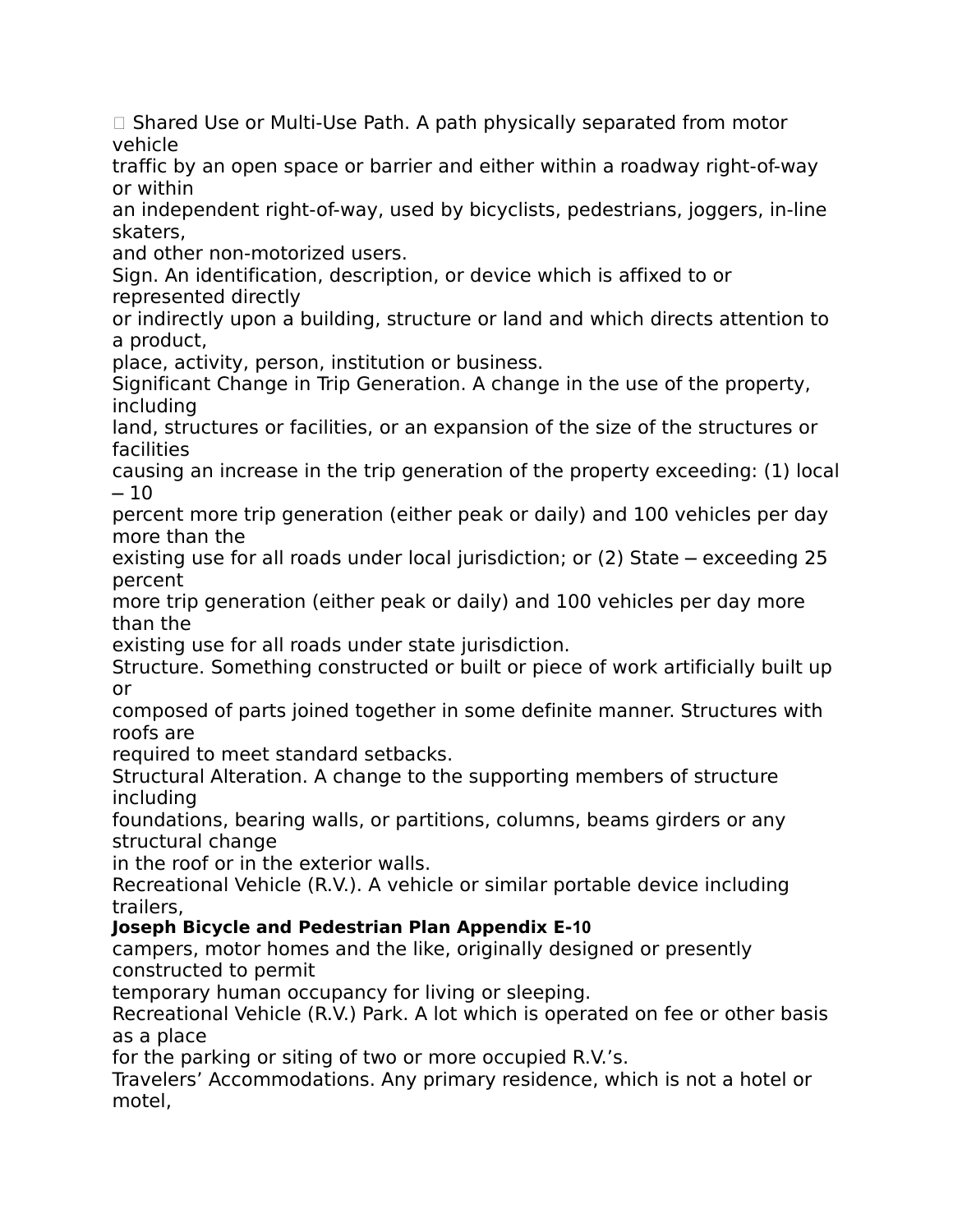having rooms, apartments or sleeping facilities rented or kept for rent on a daily or

weekly basis to travelers or transients for a charge or fee paid or to be paid for rental or

use of facilities excluding hotels and motels in R1 and R2 zones.

Use. The purpose for which land or a structure is designed, arranged or intended or for

which it is occupied or maintained.

Utility Structure. A building, plant, works or other property used for the development or

transmission of a commodity including such commodities as water, gas, sewer service,

electricity, telephone, and television.

Variance. A deviation either from the size or uses allowed within a given zone or area,

subject to a public hearing, and provided that the resulting use or size generally conforms

to the surrounding area or zone.

## **Yard-Related Definitions**

 $\Box$  Setback. The distance between a building or other feature of development and a

property line. Minimum and maximum setbacks may be required for front, side and

rear yards. Building setbacks are measured from the foundation nearest the property

line to the respective property line. Setbacks for covered decks and porches are

measured from the edge of the deck or porch nearest the property line to the property

line.

 $\Box$  Yard. An open space on a lot which is unobstructed from the ground upward except

as otherwise provided in this ordinance. Sidewalks, patios and unroofed decks are so

excepted.

□ Yard, Front. A yard between side lots lines and measured horizontally at right angles

to the front lot line to the nearest point of a building or other structure.

□ Yard, Rear. A yard between side lot lines and measured horizontally at right angles

to the rear lot line to the nearest point of a building or other structure.

 $\Box$  Yard, Side. A yard between the front and rear yard measured horizontally at right

angles from the side lot line to the nearest point of the building or other structure.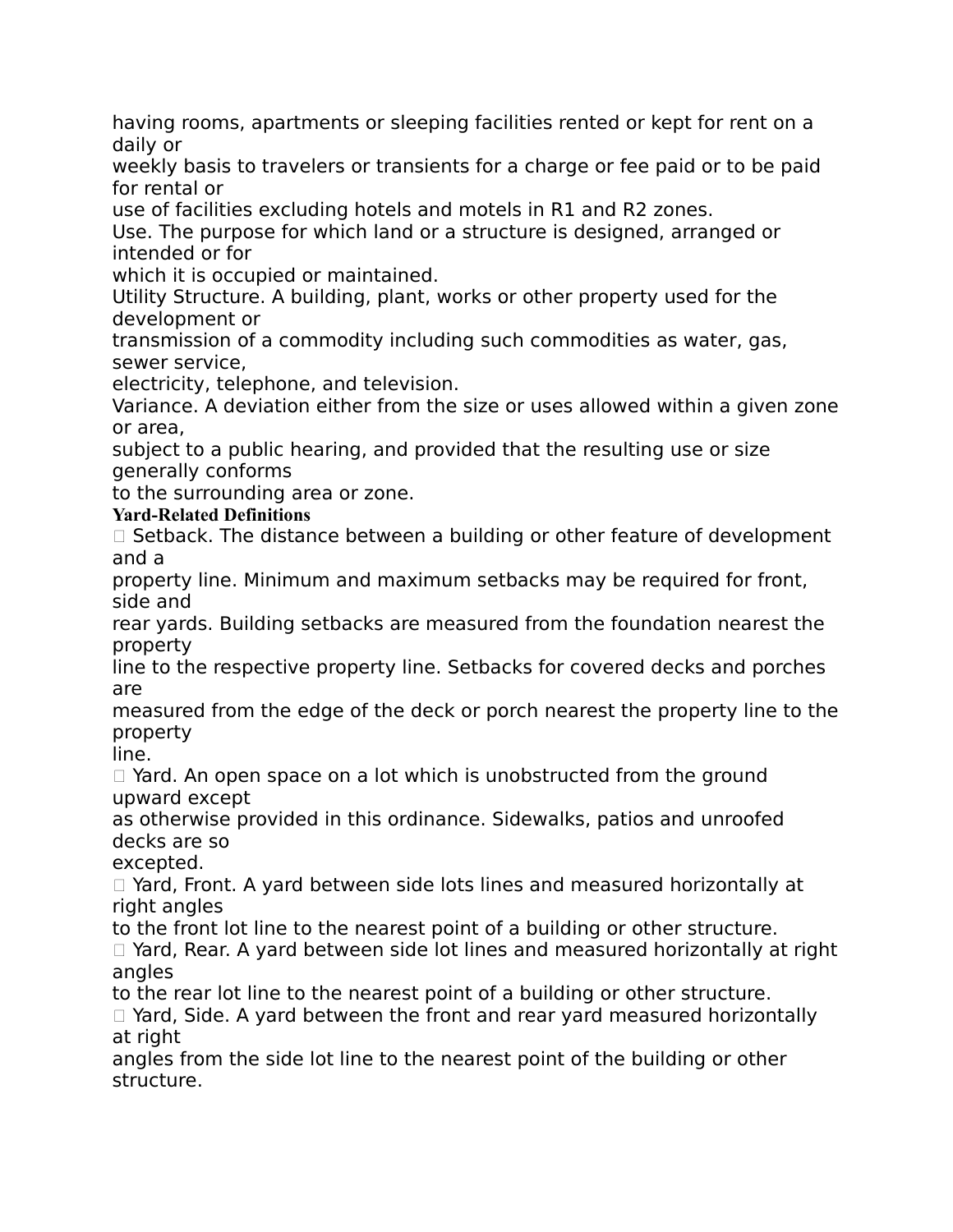□ Yard, Side Street. A yard adjacent to a street between the front yard and the rear yard

lot line measured horizontally and at right angles from the side lot line to the nearest

point of the building or other structure.

Wayfinding. A system of information comprising visual, audible, or tactile elements that

helps users experience an environment and facilities getting from point A to point B.

**Section 1.040. Compliance with this Ordinance.**

# **Joseph Bicycle and Pedestrian Plan Appendix E‐11**

A lot or land may be used and a structure or part of a structure may be constructed,

reconstructed, altered, occupied or used only as this ordinance permits. Penalties enforcing the

provisions of this ordinance shall be set by Resolution of the City Council. **Section 1.050. Relationship to Comprehensive Land Use Plan.**

A permit may be issued and a use allowed only as it conforms to this ordinance and as it relates

to the City of Joseph's Comprehensive Land Use Plan, including the Transportation System Plan

and the Bicycle and Pedestrian Plan.

## **Section 1.060. Interpretation.**

Where the conditions imposed by a provision of this ordinance are less restrictive than

comparable conditions imposed by any other provisions of this ordinance or any other ordinance,

the provisions which are more restrictive shall govern.

# **Section 1.070. Applicability.**

This ordinance shall be applicable to all land within the corporate limits of the City of Joseph,

Oregon.

# **ARTICLE 2. ESTABLISHMENT OF ZONES**

**Section 2.010. Classification of Zones.**

For purpose of this ordinance, the following zones are hereby established:

# **Zone Abbreviated Designation**

Select Residential R-1

General Residential R-2

Commercial C

Industrial I

#### **Section 2.020. Location of Zones.**

The boundaries for the zones listed in this ordinance are indicated on Joseph Zone Map which is

hereby adopted by reference. The boundaries shall be modified in accordance with the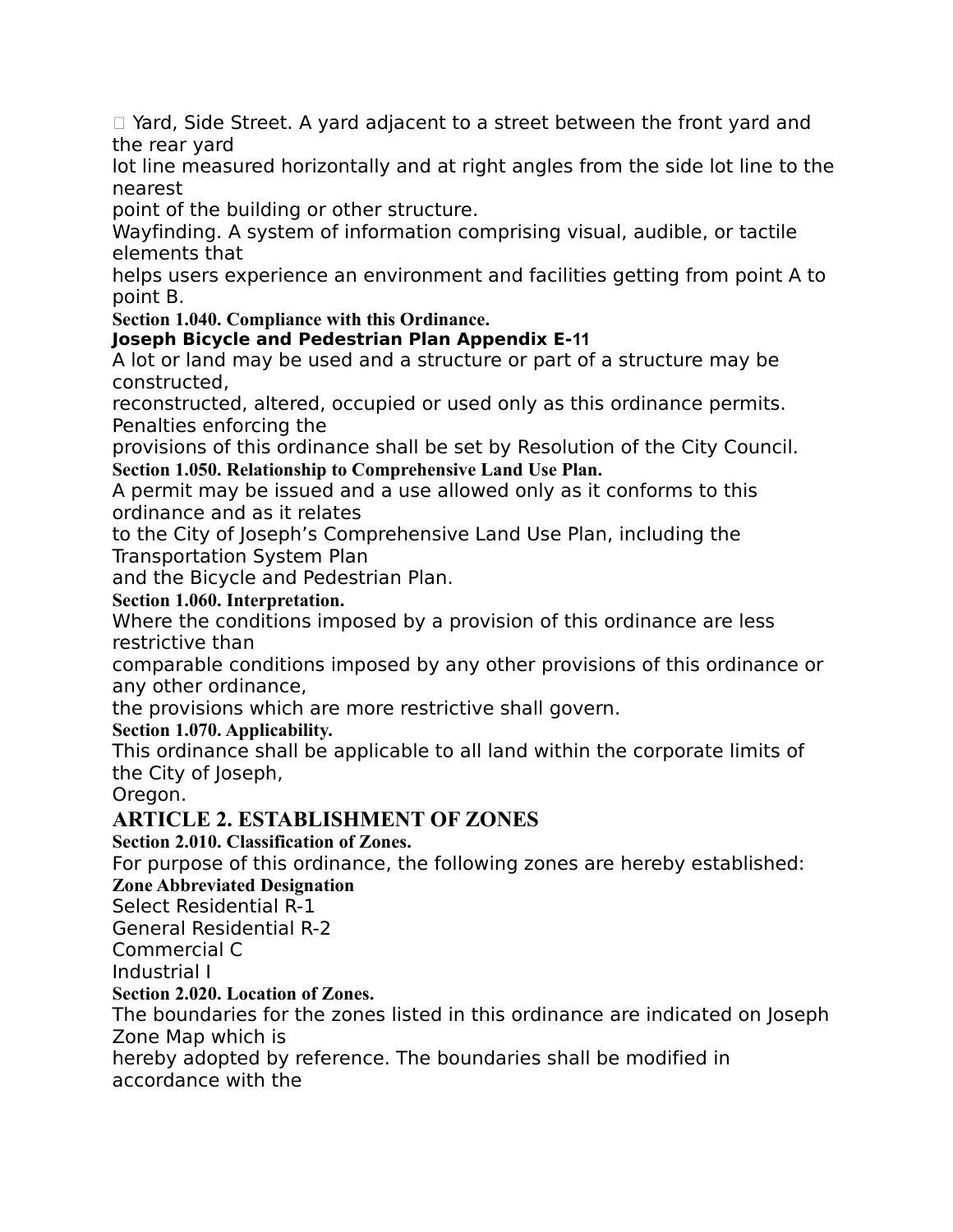provisions of Joseph's Land Use Plan and with the zoning map amendments which shall be

adopted by reference.

**Section 2.030. Zoning Map.**

A zoning map or zoning map amendment adopted by Section 2.020 of this ordinance by an

amendment thereto shall be prepared or modified by authority of the City Council. The map or

map amendment shall be dated with the effective date of the ordinance that adopts the map or

map amendment. A certified print of the adopted map or map amendment shall be maintained in

the office of the City Recorder as long as this ordinance remains in effect. **Section 2.040. Zone Boundaries.**

Unless otherwise specified, zone boundaries are section lines, subdivision lines, center lines of

street or railroad right-of-ways, or such lines extended.

## **Joseph Bicycle and Pedestrian Plan Appendix E‐12**

**Section 2.050. Zoning of Annexed Areas.**

Unzoned areas annexed to the City shall be zoned at the time of annexation and shall comply

with the provisions and policies of the Joseph Land Use Plan and this ordinance.

# **ARTICLE 3. USE ZONES**

**Section 3.010. Uses Permitted Outright in a Select Residential Zone, R-1**.

In an R-1 zone, the following uses and their accessory uses are permitted outright:

1. Single-family dwelling. A minimum floor space of 1,000 square feet of living space is

required.

2. Manufactured homes, placed outside of a manufactured home subdivision provided they:

A. Be multi-sectional ("double wide" or wider) and enclose a floor area of not less than

1,000 square feet;

B. Be placed on an excavated and back-filled foundation, enclosed at the perimeter such

that they are not located more than 12 inches above grade;

C. Have a roof with a minimum pitch of 3 feet in height for each 12 feet in width;

D. Have exterior siding and roofing which in color, material and appearance is similar to

the exterior siding and roofing material commonly used on residential dwellings

within the community or which is comparable to the predominant materials used on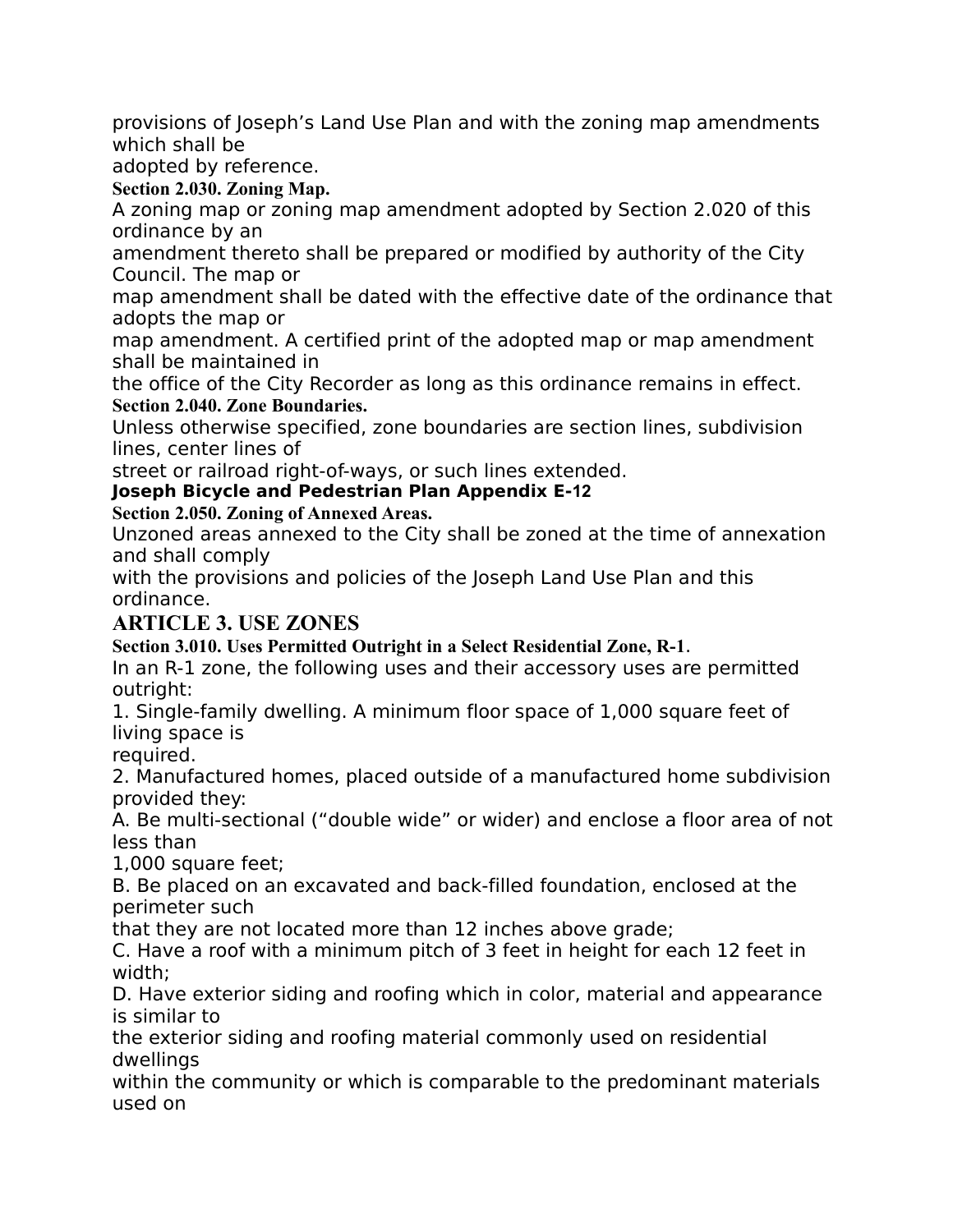surrounding dwellings as determined by the City;

E. Be certified by the manufacturer to have an exterior thermal envelope meeting

performance standards which reduce heat loss to levels equivalent to the performance

standards required of single family dwellings constructed under the state building

code as defined in ORS 455.010;

F. Not be sited adjacent to any structure listed on the Register of Historic Landmarks

and Districts.

3. Livestock grazing and crop cultivation including farm, orchard, truck garden or plant

nursery.

4. Public park.

5. Temporary R.V.'s provided that:

A. Prior to its installation, the owner shall obtain a zoning permit for ninety (90) days

with 180 days maximum per annum;

B. If not self-contained, the R.V.'s shall be connected, prior to issuance of the permit, to

## **Joseph Bicycle and Pedestrian Plan Appendix E‐13**

the City's sewer and water system at the owner's expense;

C. There shall be no more than one R.V. allowed per city lot or in addition to an existing

single-family dwelling;

D. The storage of a non-occupied R.V. does not constitute a use.

6. Two-family (duplex) dwelling.

7. Permitted transportation uses and facilities as defined in Section 1.030.

#### **Section 3.020. Conditional Uses Permitted in an R-1 Zone.**

In an R-1 zone, the following uses and their accessory uses are permitted when authorized in

accordance with Article 6:

1. Church.

2. Community building.

3. School, public or private.

4. Home occupation.

5. Travelers' accommodation. The facility is subject to review during the first three years

of the operation after which time a permanent permit for the facility as an accredited

travelers' accommodation will be issued. Said accommodation shall also be subject to

the following:

A. That each rental unit have one off-street parking space and the owner's unit have two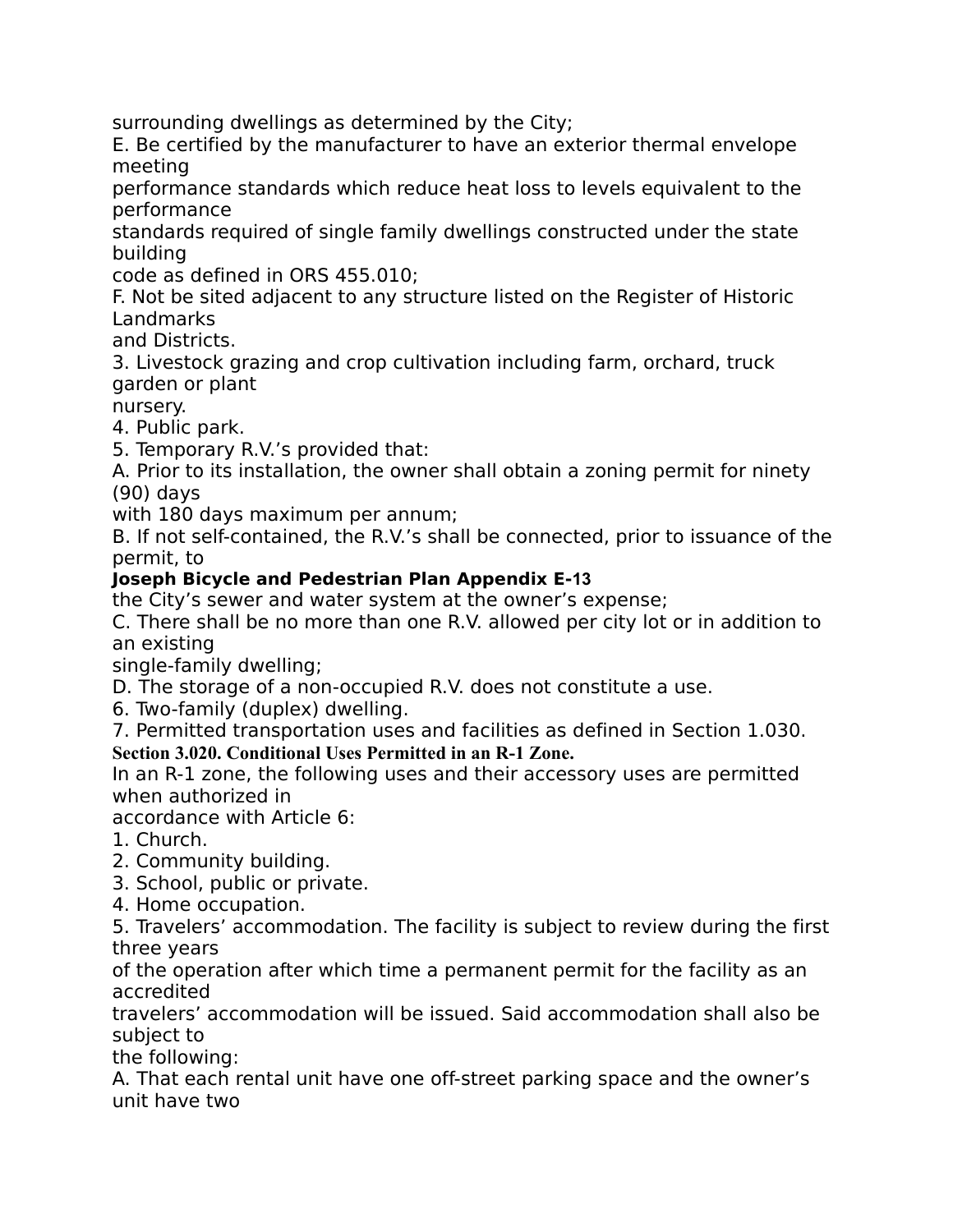parking spaces;

B. That only one ground or wall wood sign of six (6) square feet maximum size with no

more than 150 watts of illumination be allowed;

C. An annual inspection by the County Health Department shall be required; and

D. That all State requirements be met.

6. Construction, reconstruction, or widening of highways, roads, bridges or other transportation

projects which are:

A. Designated in the Transportation System Plan (including the Bicycle and Pedestrian

Plan) but for which no site-specific decisions have been made; or

B. Not otherwise approved as the result of a land division, site development review or

conditional use application.

## **Joseph Bicycle and Pedestrian Plan Appendix E‐14**

**Section 3.030. Dimensional Standards in an R-1 Zone.**

In an R-1 zone, the following dimensional standards shall apply:

1. The front yard shall be a minimum of 15 feet except that garages shall be set back from

the front line at least 20 feet as measured from the foundation.

2. Each side yard shall be a minimum of 5 feet, except that on the corner lots, the side yard

on the street shall be a minimum of 10 feet.

3. The rear yard of the primary structure shall be a minimum of 20 feet. Accessory

buildings shall have a rear yard of not less than five feet.

4. No structure shall be placed less than ten feet from the high water mark of any irrigation

ditch or stream.

5. No structure shall be placed less than ten feet from the high water mark of the Wallowa

River.

6. The minimum lot area shall be 5850 square feet.

7. The minimum lot width at the front building line shall be 50 feet.

8. No building shall exceed the height of 25 feet as measured from the base of the

foundation, except church spire or as provided in SECTION 5.040.

9. All roofing must be non-reflective.

10. The dimensional standards of this section shall be met in the event of any future partition

or lot line adjustment.

**Section 3.040. Uses Permitted Outright in a General Residential Zone, R-2.**

In an R-2 Zone, the following uses and their accessory uses are permitted outright: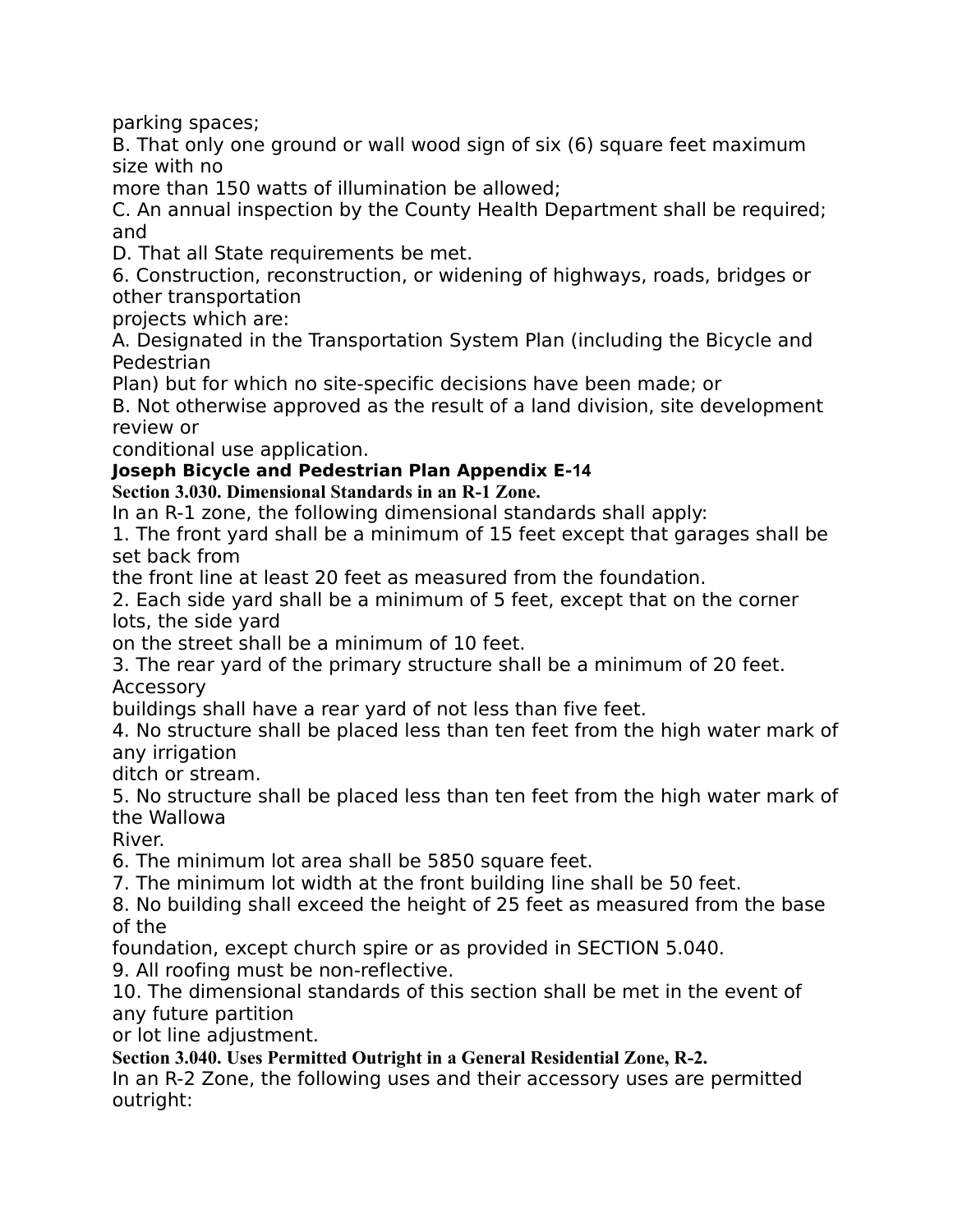1. Any use permitted outright in an R-1 Zone.

*2.* Multiple-family dwelling.

3. Church.

4. School, public or private.

5. Permitted transportation uses and activities as defined in Section 1.030, Definitions.

**Section 3.050. Conditional Uses Permitted in an R-2 Zone.**

In an R-2 zone, the following uses and their accessory uses are permitted when authorized in

# **Joseph Bicycle and Pedestrian Plan Appendix E‐15**

accordance with Article 6:

1. Government use.

2. Hospital, nursing home or residential care facilities as defined by State Statutes.

- 3. Recreational vehicle park.
- 4. Utility structure.
- 5. Circus, fair and carnival.
- 6. Home occupation.

7. Traveler's accommodation. The facility is subject to review during the first three years

of the operation after which time a permanent permit for the facility as an accredited

travelers' accommodation will be issued. Said accommodation shall also be subject to

the following:

A. That each rental unit have one off-street parking space and the owner's unit have two

parking spaces;

B. That only one ground or wall wood sign of six (6) square feet maximum size with no

more than 150 watts of illumination be allowed;

C. An annual inspection by the County Health Department shall be required; and

D. That all State requirements be met.

8. Construction, reconstruction, or widening of highways, roads, bridges or other transportation

projects which are:

A. Designated in the Transportation System Plan (including the Bicycle and Pedestrian

Plan) but for which no site-specific decisions have been made; or

B. Not otherwise approved as the result of a land division, site development review or

conditional use application.

**Section 3.060. Dimensional Standards in an R-2 Zone.**

In an R-2 zone, the following dimensional standards shall apply: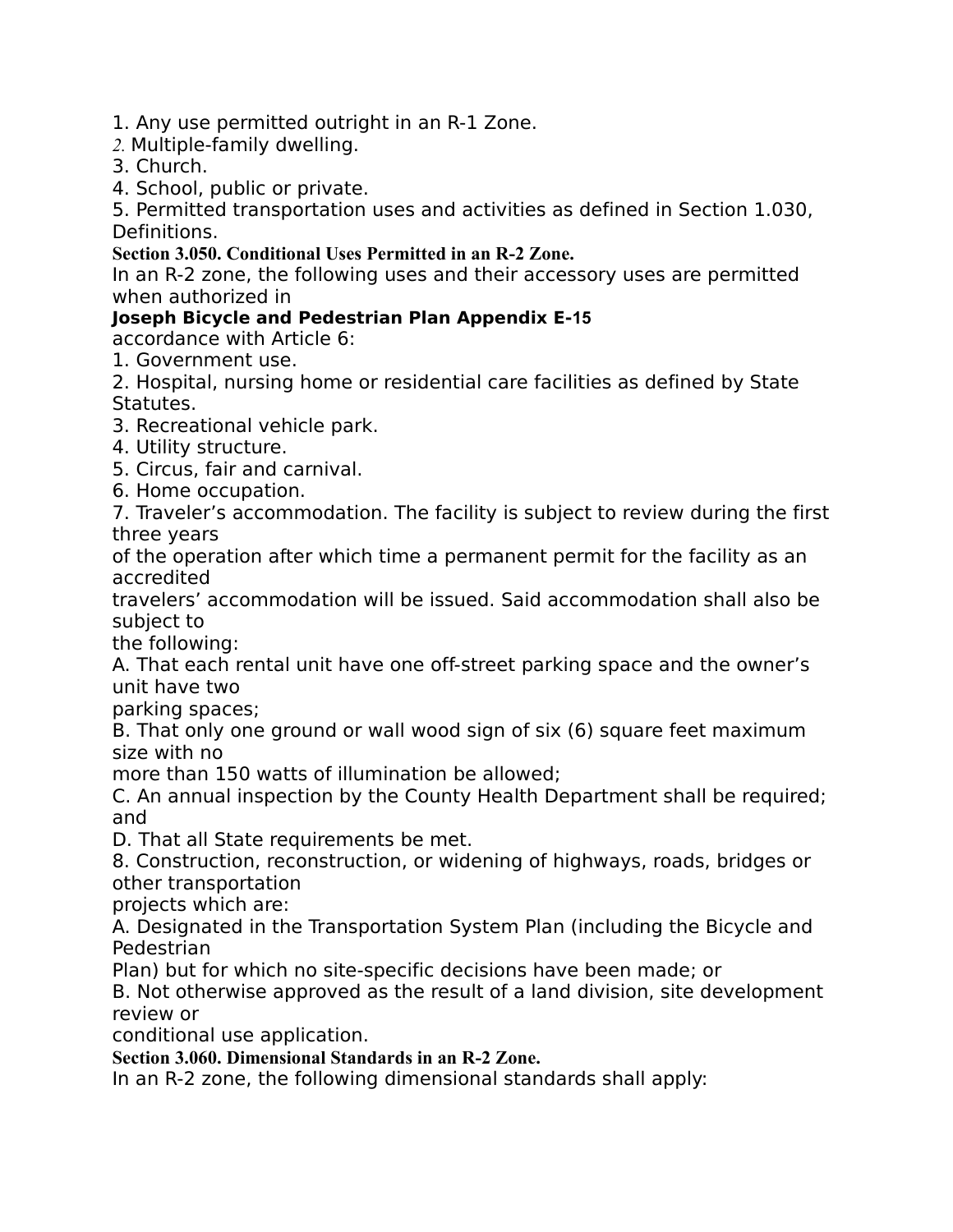1. The front yard shall be a minimum of 15 feet except that garages shall be set back from

the front line at least 20 feet as measured from the foundation.

2. Each side yard shall be a minimum of 5 feet, except that on the corner lots, the side yard

on the street shall be a minimum of 10 feet.

**Joseph Bicycle and Pedestrian Plan Appendix E‐16**

3. The rear yard of the primary structure shall be a minimum of 20 feet. The rear yard of an

accessory structure shall be not less than five (5) feet.

4. No structure shall be built less than ten feet from the high water mark of any irrigation

ditch or stream.

5. No structure shall be built less than ten feet from the high water mark of the Wallowa

River.

6. The minimum lot area shall be 5850 square feet, except that for each dwelling unit over

two, the minimum lot area shall be increased 1000 square feet per additional unit.

7. The minimum lot width at the front building line shall be 50 feet.

8. No building shall exceed the height of 25 feet, except a church spire or as provided in

SECTION 5.040.

9. All roofing must be non-reflective.

10. The dimensional standards of this section shall be met in the event of any future partition

or lot line adjustment.

# **Section 3.070. Uses Permitted Outright in a Commercial Zone, C**.

In a C zone, the following uses are permitted outright:

- 1. Retail or wholesale establishment.
- 2. Eating or drinking establishment.
- 3. Financial institution.
- 4. Office.
- 5. Sign.
- 6. Hotel, motel.
- 7. Government use.
- 8. Community building, community center not including schools or churches.
- 9. Repair and maintenance shops.
- 10. Amusement establishment.

# **Joseph Bicycle and Pedestrian Plan Appendix E‐17**

11. Second hand store.

12. Second floor residential.

13. Permitted transportation uses and activities as defined in Section 1.030, Definitions.

**Section 3.080. Conditional Uses in a C Zone.**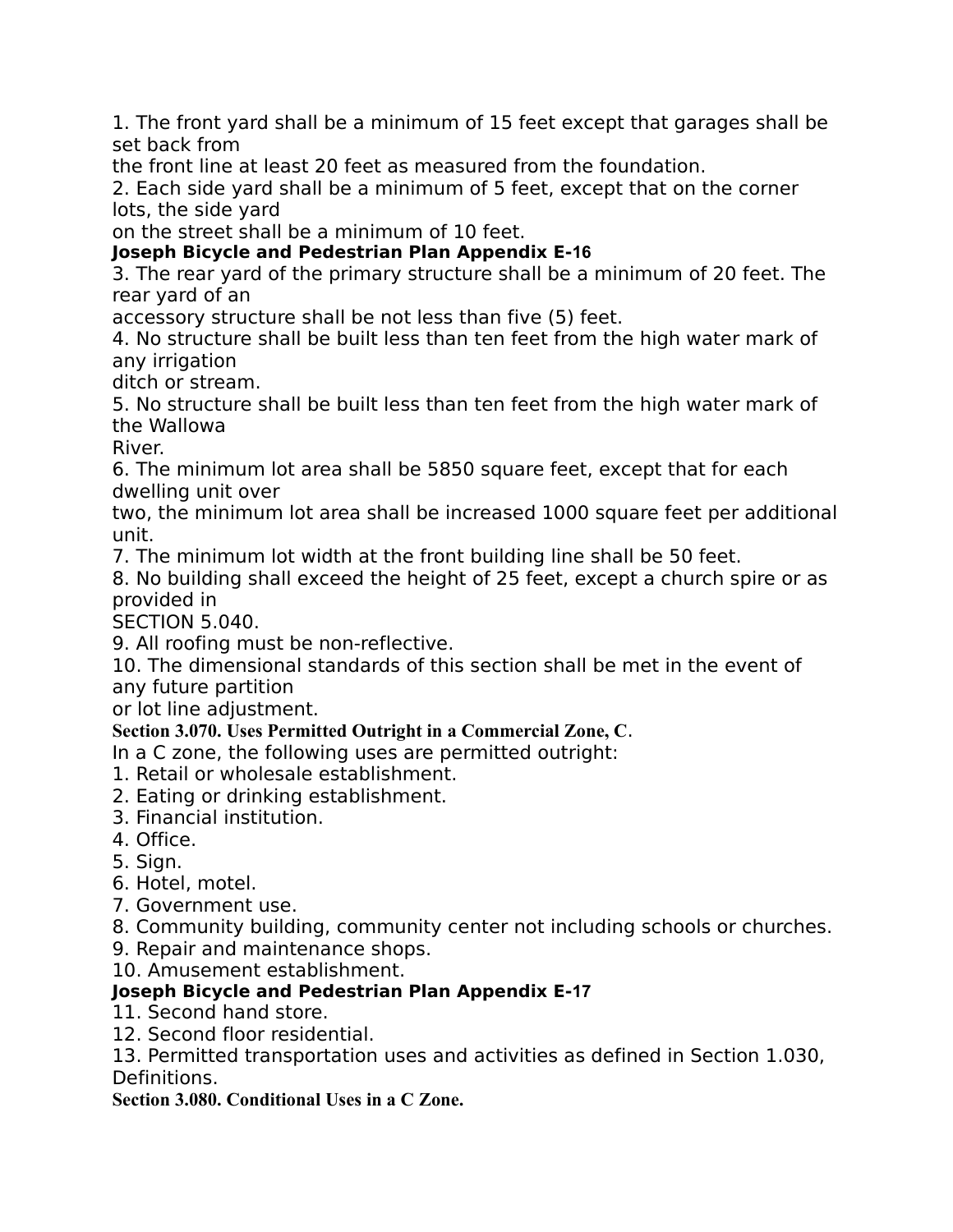In a C zone, the following uses and their accessory uses are permitted when authorized in

accordance with Article 6:

1. Residential (Single and Multiple Family).

2. Mini-storage buildings.

3. Light industrial business.

4. Construction, reconstruction, or widening of highways, roads, bridges or other transportation

projects which are:

A. Designated in the Transportation System Plan (including the Bicycle and Pedestrian

Plan) but for which no site-specific decisions have been made; or

B. Not otherwise approved as the result of a land division, site development review or

conditional use application.

**Section 3.090. Dimensional Standards in a C Zone.**

In a C zone, all new structures and any alterations, repairs, or extensions of an existing structure

shall conform to the following standards:

1. All roofing must be non-reflective.

2. Height shall not exceed 30 feet as measured from the average elevation of the finished

ground level at the center of all walls of a building to the highest point of the structure.

This height of 30 feet is restricted to that portion of Highways 82/351 and the alley

bordering the lot east or west of the property line. In all other commercial zones, the

height is restricted to 25 feet as measured from the average elevation of the finished

ground level at the center of all walls of a building to the highest point of the structure.

3. There shall be no yard setbacks in a C zone.

**Section 3.100. Uses Permitted Outright in an Industrial Zone, I.**

In an I zone, the following uses and their accessory uses are permitted outright:

1. Repair and maintenance shops.

2. Light industry.

# **Joseph Bicycle and Pedestrian Plan Appendix E‐18**

3. Mini-storage and storage building and warehouses.

4. Blacksmith and machine shops.

5. Welding shops.

6. Manufacturing, processing, or treatment plants or other uses which comply with State and

Federal Environmental Quality standards.

7. Granaries.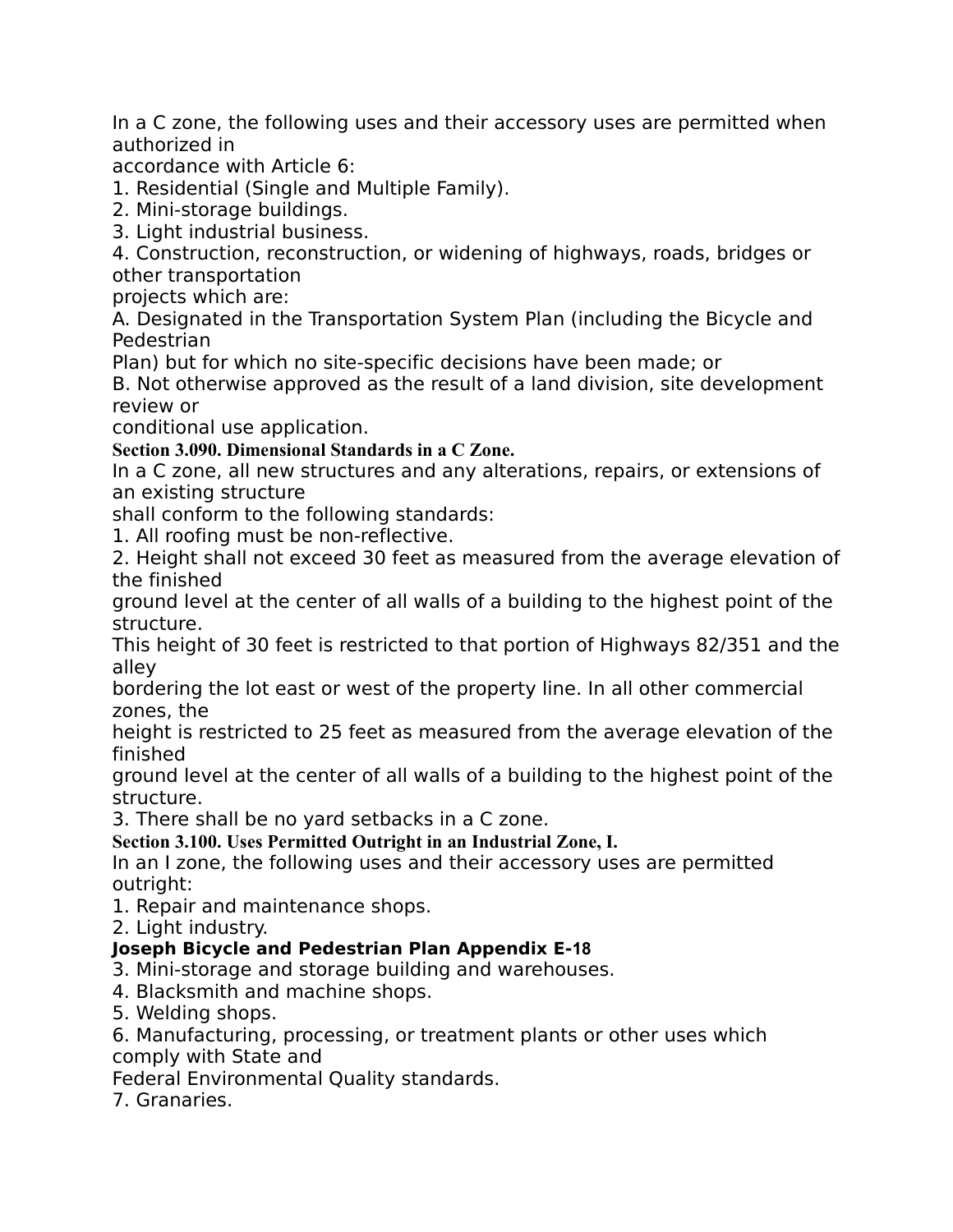8. Permitted transportation uses and activities as defined in Section 1.030, Definitions.

**Section 3.110. Conditional Uses Allowed in an I Zone.**

In the I zone, the following uses and their accessory uses are permitted when authorized in

accordance with Article 6.

1. A single-family residential dwelling necessary for the caretakers,

watchmen, or the owner

of the industry existing on the parcel.

2. R.V. Parks.

3. Construction, reconstruction, or widening of highways, roads, bridges or other transportation

projects which are:

A. Designated in the Transportation System Plan (including the Bicycle and Pedestrian

Plan) but for which no site-specific decisions have been made; or

B. Not otherwise approved as the result of a land division, site development review or

conditional use application.

**Section 3.120. Dimensional Standards in an I Zone.**

In the I zone, the lot size shall be determined by the anticipated use,

providing it generally

conforms to:

1. Existing land uses.

2. The provisions of the Joseph Land Use Plan.

3. The purpose of this ordinance.

# **ARTICLE 4. SUPPLEMENTAL PROVISIONS**

# **Section 4.010. Maintenance of Minimum Ordinance Requirements.**

No lot area, yard or other open space existing on or after the effective date of this ordinance shall

#### **Joseph Bicycle and Pedestrian Plan Appendix E‐19**

be reduced below the minimum required for it by this ordinance, and no lot area, yard or other

open space which is required by this ordinance for one use shall be used as the required lot area,

yard or other open space for another use.

**Section 4.020. Access Management and Connectivity.**

The purpose of this section is to implement the Transportation System Plan (including the

Bicycle and Pedestrian Plan) by managing access to roadways while allowing for the safe and

efficient movement of people and goods. The standards in this section are intended to maintain

roadway safety, capacity, foster connectivity, be consistent with roadway functional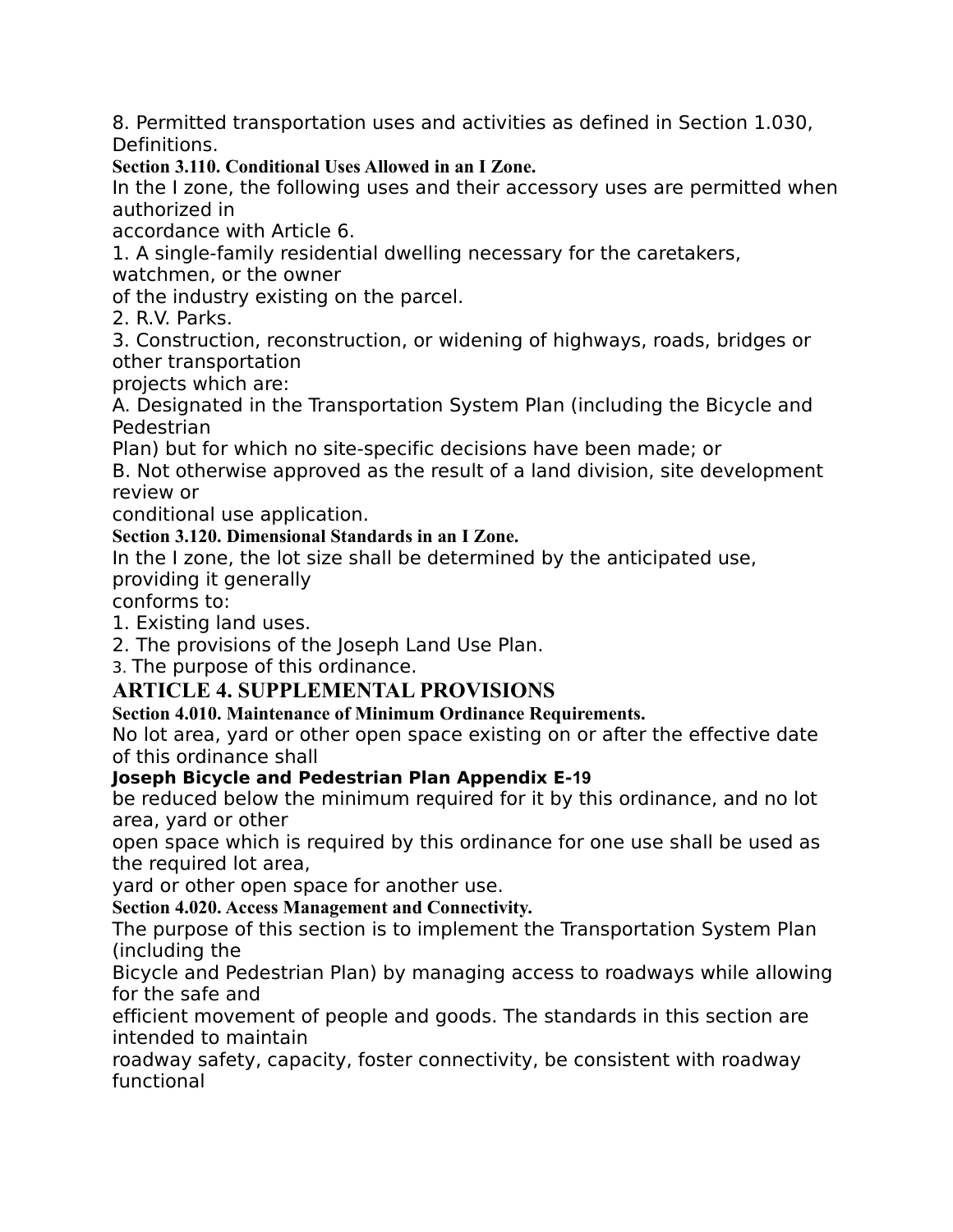classifications, and maintain highway mobility (level of service) standards set forth in the

Transportation System Plan.

1. General Frontage Standard. Except as modified in this section, every lot shall abut a

street, other than an alley, for at least 25 feet.

2. Applicability. Except for Subsection 4.020.1 above, Section 4.020 shall apply to arterial

and collector streets (as defined in the Transportation System Plan) and to properties that

abut such streets.

3. Cross Access for Major Traffic Generators Required. Subsection 4.020.3 applies to major

traffic generators as defined in Section 1.030 and is intended to minimize traffic

congestion from commercial and office development. Adjacent commercial or office

properties identified as major traffic generators shall provide a cross access drive and

bicycle and pedestrian access to allow circulation between sites.

4. Joint Use Driveways and Cross Access Easements Required Where Feasible. For

commercial and offices uses that are not major traffic generators, a system of joint use

driveways and cross access easements to allow circulation between sites shall be

established and incorporate the following:

A. A continuous service drive or cross access corridor extending the entire length of each

block served to provide for driveway separation consistent with the access management classification system and standards.

B. A design speed of 10 mph and a maximum width of 20 feet to accommodate two-way

travel aisles designated to accommodate automobiles, service vehicles, and loading

vehicles

C. Stub-outs and other design features to make it visually obvious that the abutting

properties may be tied in to provide cross-access via a service drive.

D. A unified access and circulation system plan for coordinated or shared parking areas.

E. The City of Joseph may modify or waive the requirements of this section where the

characteristics or layout of abutting properties would make the development of a

unified or shared access and circulation system impractical.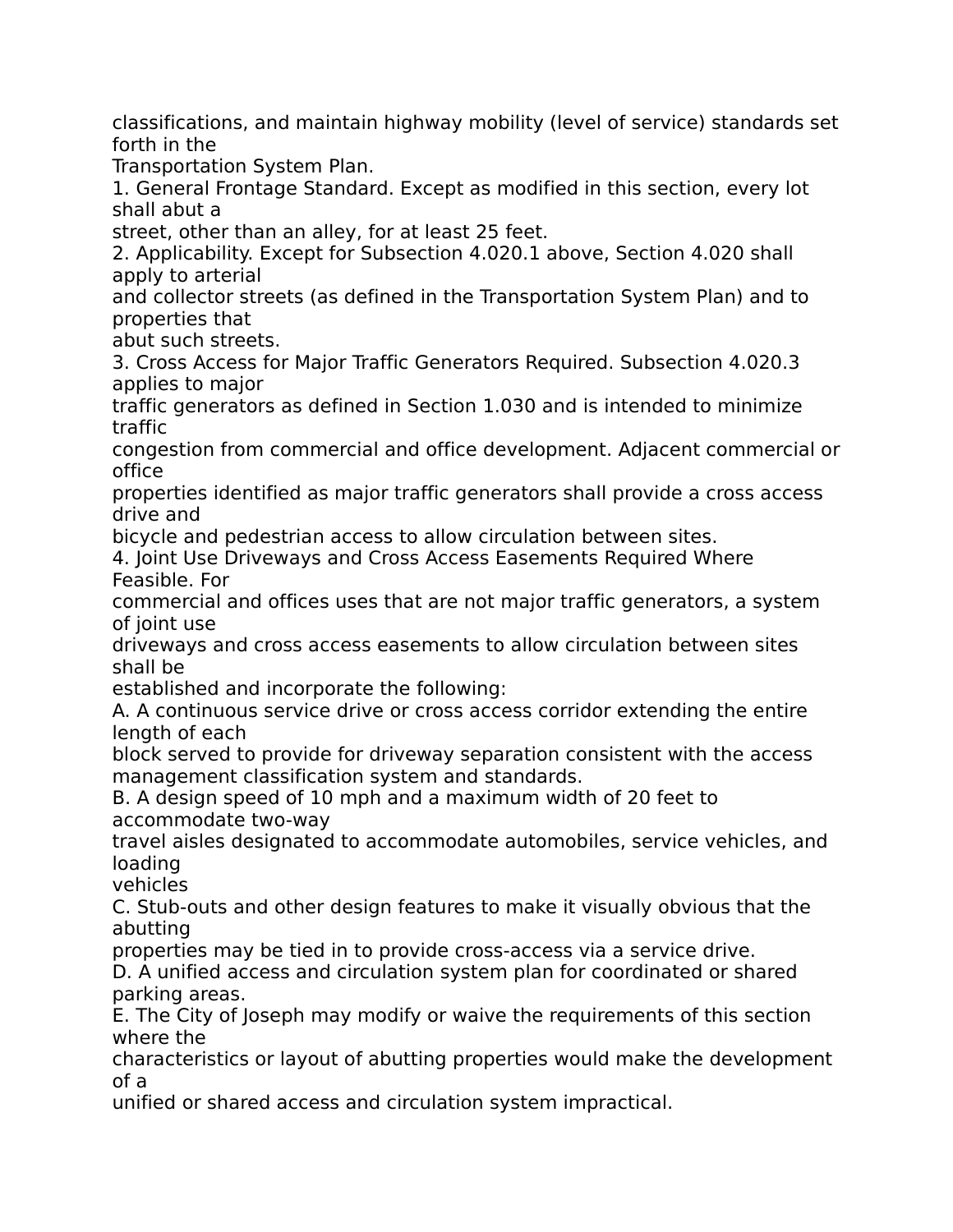5. Shared Parking. Shared parking areas shall be permitted as a reduction in required

# **Joseph Bicycle and Pedestrian Plan Appendix E‐20**

vehicle parking spaces if peak demands do not occur at the same time periods.

6. Implementation of Cross Easements and Shared Parking Agreements. Where cross access

easements or shared parking are required and feasible, property owners shall:

A. Record an easement with the deed allowing cross access to and from other properties

served by the joint use driveways and cross access or service drive;

B. Record an agreement with the deed that remaining access rights along the roadway

will be dedicated to the City of Joseph and pre-existing driveways will be closed and

eliminated after construction of the joint-use driveway;

C. Record a joint maintenance agreement with the deed defining maintenance

responsibilities of property owners.

7. Reduction in Access Separation Distances. The city may reduce required separation

distance of access points where they prove impractical, provided all of the following

requirements are met:

A. Joint access driveways and cross access easements are provided in accordance with this

section.

B. The site plan incorporates a unified access and circulation system in accordance with

this section.

C. The property owner enters into a written agreement with the (city/county), recorded

with the deed, that pre-existing connections on the site will be closed and eliminated

after construction of each side of the joint use driveway.

8. Driveway and Approach Standards. Driveways and their approaches shall meet the

following standards:

A. If the driveway is a one way in or one way out drive, then the driveway shall be a

minimum width of 10 feet and shall have appropriate signage designating the

driveway as a one way connection.

B. For two-way access, each lane shall have a minimum width of 10 feet and a maximum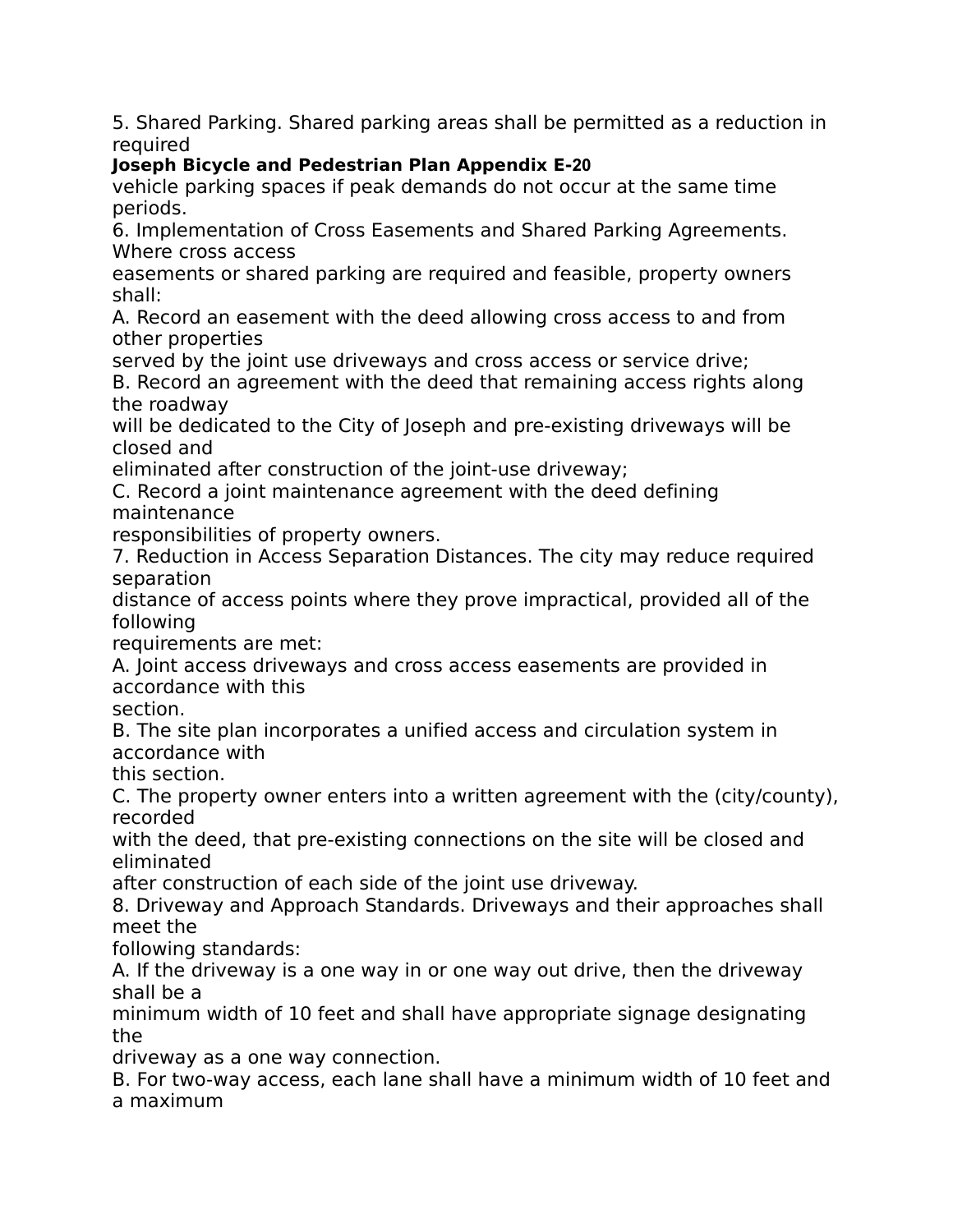width of 12 feet.

C. Driveway approaches must be designed and located to provide an exiting vehicle with

an unobstructed view. Construction of driveways along acceleration or deceleration

lanes and tapers shall be avoided due to the potential for vehicular weaving conflicts.

D. The length of driveways shall be designed in accordance with the anticipated storage

length for entering and exiting vehicles to prevent vehicles from backing into the flow

of traffic on the public street or causing unsafe conflicts with on-site circulation.

9. Nonconforming Access Features. Legal access connections in place as of (date of

# **Joseph Bicycle and Pedestrian Plan Appendix E‐21**

adoption) that do not conform with the standards herein are considered nonconforming

features and shall be brought into compliance with applicable standards under the

following conditions:

A. When new access permits are requested; or

B. Change in use, enlargements, or improvements that will increase trip generation to

400 daily trips or above.

10. Requirements for Consolidated Development Plans. Subsection 5 promotes unified access

and circulation systems.

A. Plans for phased developments, development sites under the same ownership, or

development sites that have been consolidated for the purposes of development and

comprised of more than one building site, shall be reviewed as single properties in

relation to the access standards of this ordinance.

a. The number of access points permitted shall be the minimum number necessary to

provide reasonable access to these properties, not the maximum available for that

frontage.

b. All necessary easements, agreements, and stipulations shall be met. This shall also

apply to phased development plans.

c. The owner and all lessees within the affected area are responsible for compliance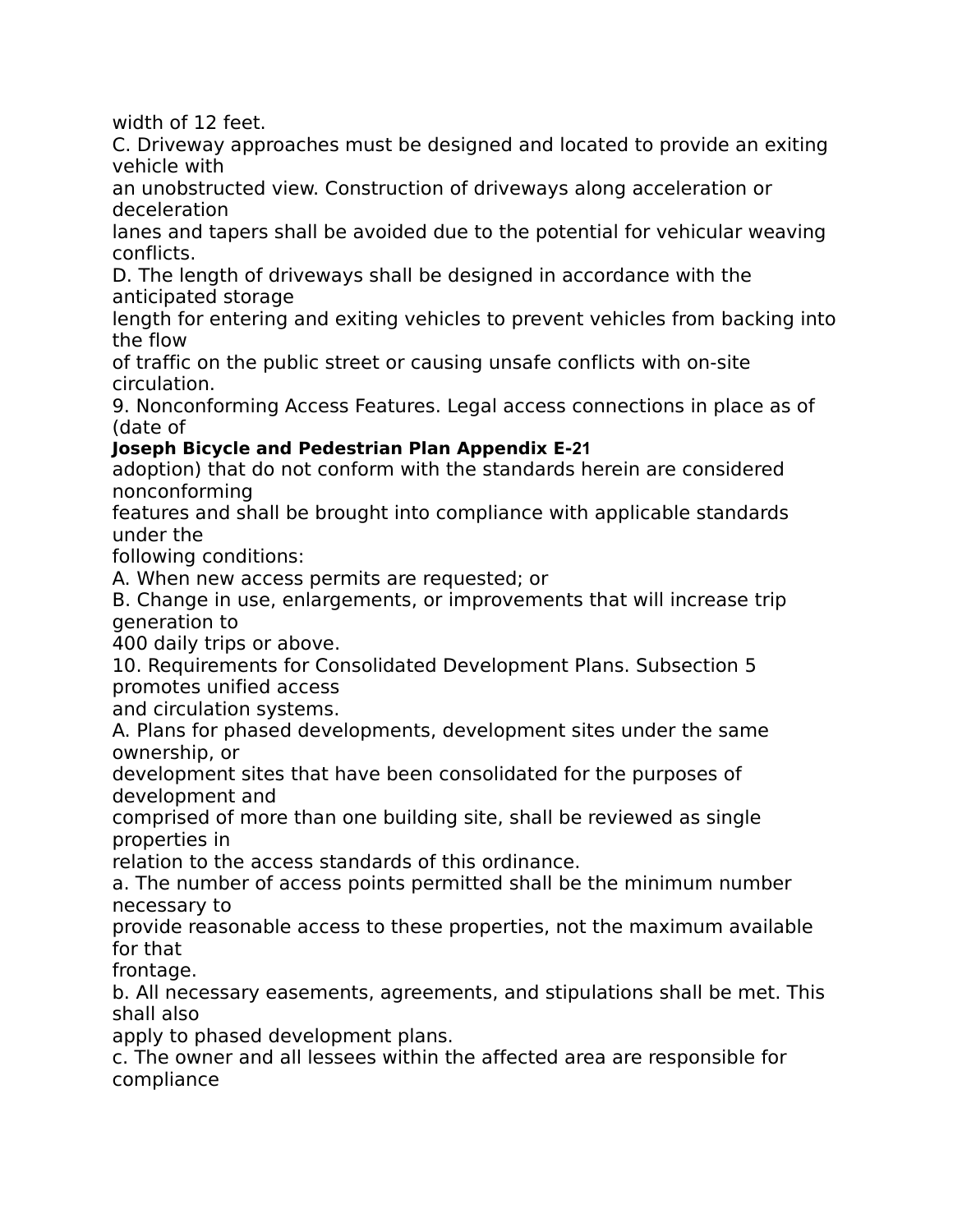with the requirements of this ordinance and both shall be cited for any violation.

B. All access must be internalized using the shared circulation system of the principal

development or retail center. Driveways shall be designed to avoid queuing across

surrounding parking and driving aisles, and pedestrian walkways.

11. Access to Street of Lower Classification Required.

A. Lots that front on more than one street shall be required to locate motor vehicle

accesses on the street with the lower functional classification.

B. New direct accesses to individual one and two family dwellings shall be prohibited on

all but District-level State Highways.

**Section 4.023. Corner Clearance Standards**.

1. Corner clearance for access connections shall meet or exceed the minimum access

connection spacing requirements for that roadway.

2. New access connections shall not be permitted within the functional area of an intersection

as defined by the connection spacing standards of this ordinance, unless no other

reasonable access to the property is available.

# **Joseph Bicycle and Pedestrian Plan Appendix E‐22**

3. Where no other alternatives exist, the Planning Official may allow construction of an

access connection along the property line farthest from the intersection. In such cases,

directional connections (i.e. right in/out, right in only, or right out only) may be required.

# **Section 4.025. Commercial Building and Parking Orientation Standards.**

1. New commercial buildings shall be oriented to the street, near or at the setback line. A

main entrance shall be oriented to the street. For lots with more than two front yards, the

building(s) shall be oriented to the two busiest streets.

2. Off-street motor vehicle parking for new or expanded commercial development shall not

be located between the building and Main Street in the downtown area. Existing

downtown off-street parking areas are exempt from this standard.

**Section 4.027. Pedestrian Circulation and Bicycle Circulation and Parking.**

Safe and convenient pedestrian and bicycle access shall be provided within new subdivisions,

and within new or expanded multi-family, commercial, industrial, school, park and office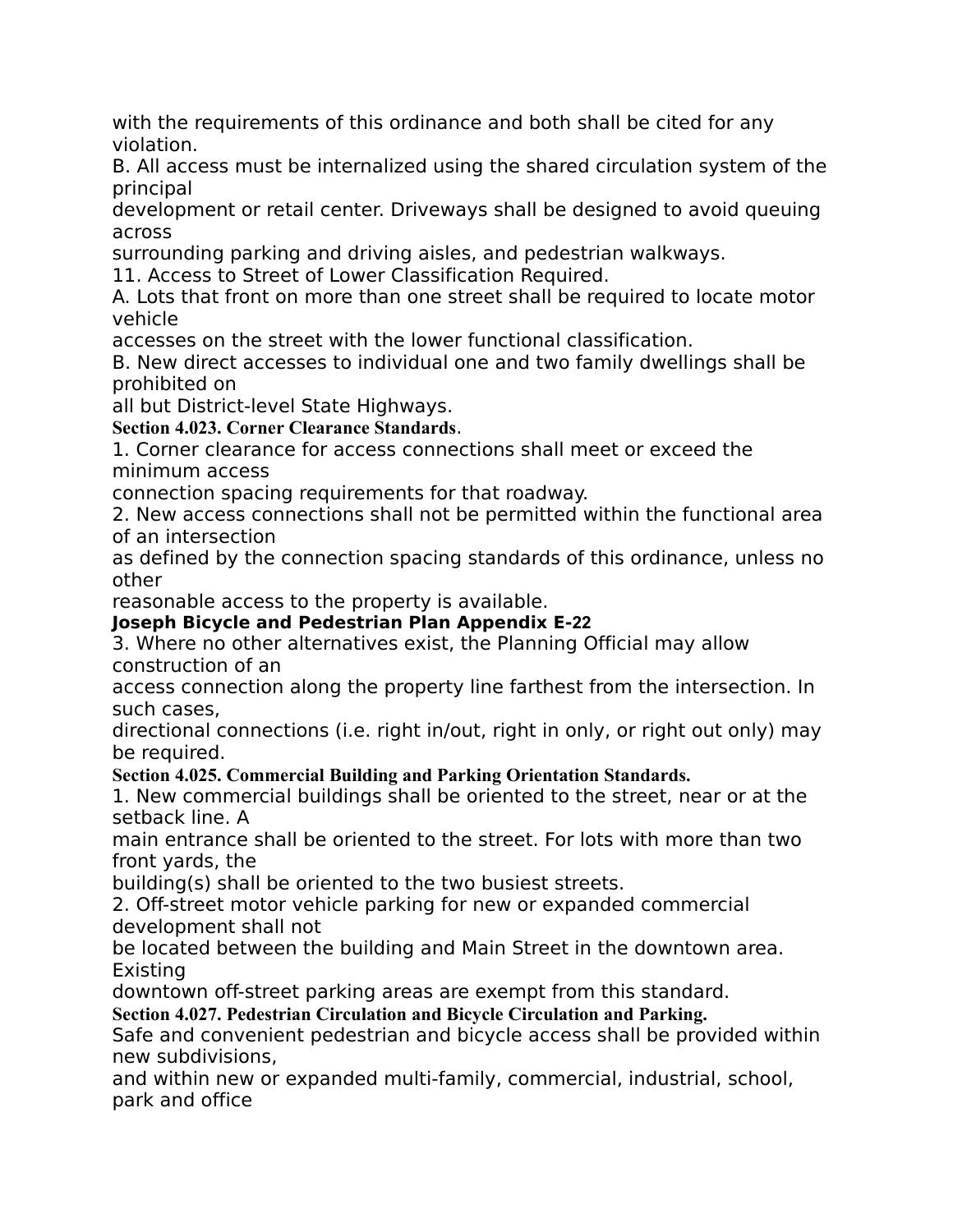developments as set forth in this section.

1. Bicycle and Pedestrian Access. Bicycle and pedestrian access shall provide safe, direct

and convenient connections to adjacent streets, as well as residential areas and

neighborhood activity centers within one-half mile of the development.

A. Residential developments shall include streets with walkways and accessways.

B. Pedestrian circulation through parking lots shall be provided in the form of accessways or other clearly defined walkways.

C. Internal pedestrian circulation shall be provided by clustering of buildings, construction of hard surface walkways, landscaping, accessways, or similar techniques.

D. Bikeways shall be required along all arterial and collector streets. Striped bike lanes or

other separated bikeways shall be provided on roadways serving 3,000 vehicle trips

per day or greater.

E. Walkways shall be required along both sides of all arterials, collectors, and local

streets.

2. Bicycle Parking. Bicycle parking shall be provided for new multiple family, commercial,

office, industrial, park, school and other institutional uses, and to additions to these uses

of 1,000 square feet or greater. Bicycle parking is not required for singlefamily and twofamily

housing (attached, detached, or manufactured housing), home occupations, agriculture or livestock uses. Table A sets forth bicycle parking standards. Where two

options are provided, the option resulting in more bike parking shall be used.

**Table A. Minimum Required Bicycle Parking Spaces**

#### **Joseph Bicycle and Pedestrian Plan Appendix E‐23**

#### **Table A. Minimum Required Bicycle Parking Spaces**

Use Categories Specific Uses Long-Term Spaces (covered or enclosed) Short-Term Spaces (near building entrances) Residential Categories Household Living Multi-Family 1 per 4 units 2, or 1 per 20 units Group Living 2, or 1 per 20 bedrooms None Dormitory 1 per 8 bedrooms None Commercial Categories 2, or 1 per 12,000 sq. ft. of floor area 2, or 1 per 5,000 sq. ft. of floor area Lodging 2, or 1 per 20 rentable rooms 2, or 1 per 20 rentable rooms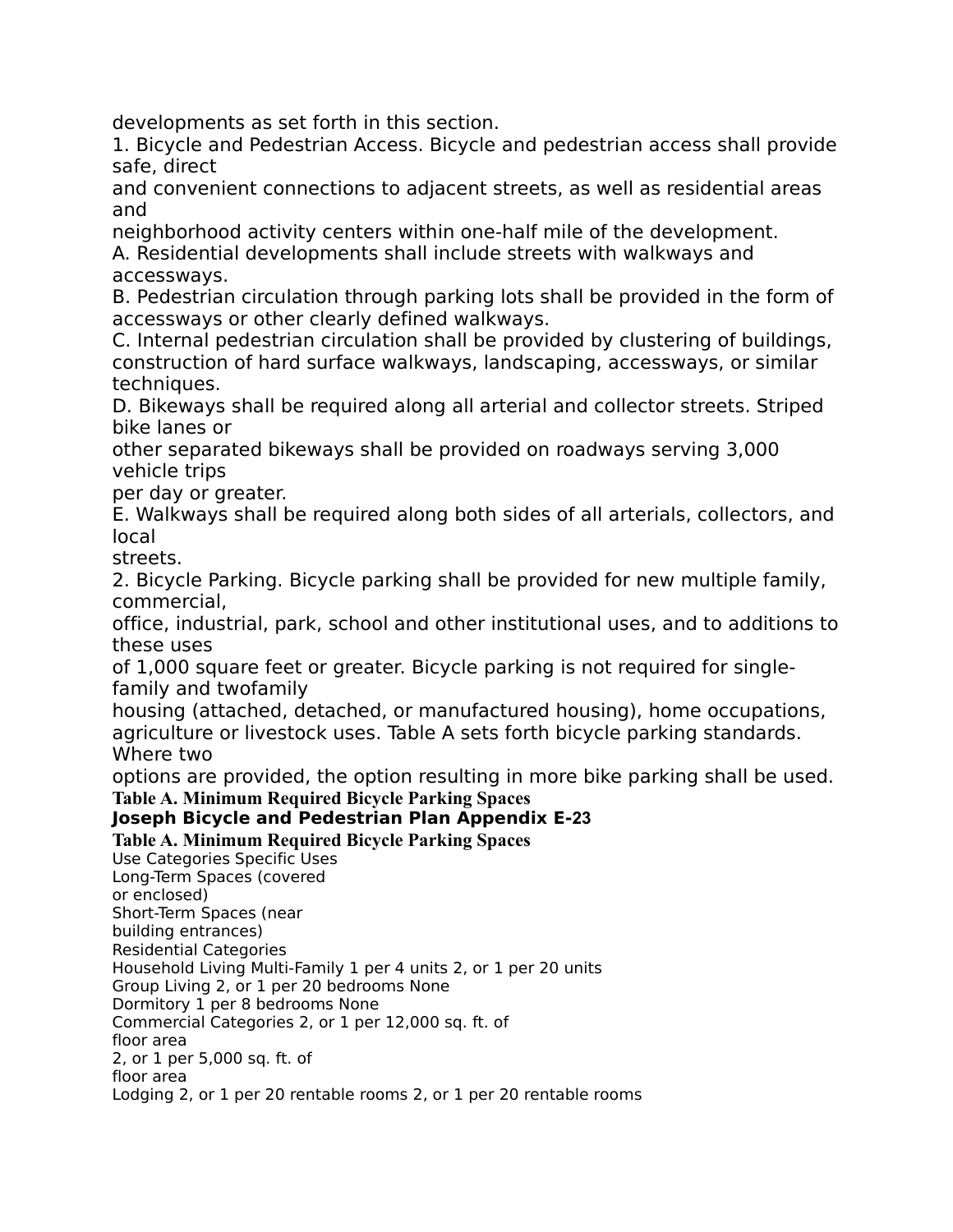Office 2, or 1 per 10,000 sq. ft. of floor area 2, or 1 per 40,000 sq. ft. of floor area Commercial Outdoor Recreation 8, or 1 per 20 auto spaces None Major Event Entertainment 8, or 1 per 40 seats per CU review None Industrial Categories Manufacturing and Production 2, or 1 per 15,000 sq. ft. of floor area None Warehouse and Freight Movement 2, or 1 per 40,000 sq. ft. of floor area None Institutional Categories Basic Utilities Bus Transit Center 8 None Community Service 2, or 1 per 10,000 sq. ft. of floor area 2, or 1 per 10,000 sq. ft. of floor area Park-and-Ride 8, or 5 per acre None Schools Grades 2-5 1 per classroom, or per CU review 1 per classroom, or per CU review Grades 6-12 2 per classroom, or per CU review 4 per classroom, or per CU review Colleges Excluding dormitories (see Group Living above) 2, or 1 per 20,000 sq. ft. of net building area, or per CU review 2, or 1 per 10,000 sq. ft. of net building area, or per CU review Medical Centers 2, or 1 per 70,000 sq. ft. of net building area, or per CU review 2, or 1 per 40,000 sq. ft. of net building area, or per CU review Religious Institutions and Places of Worship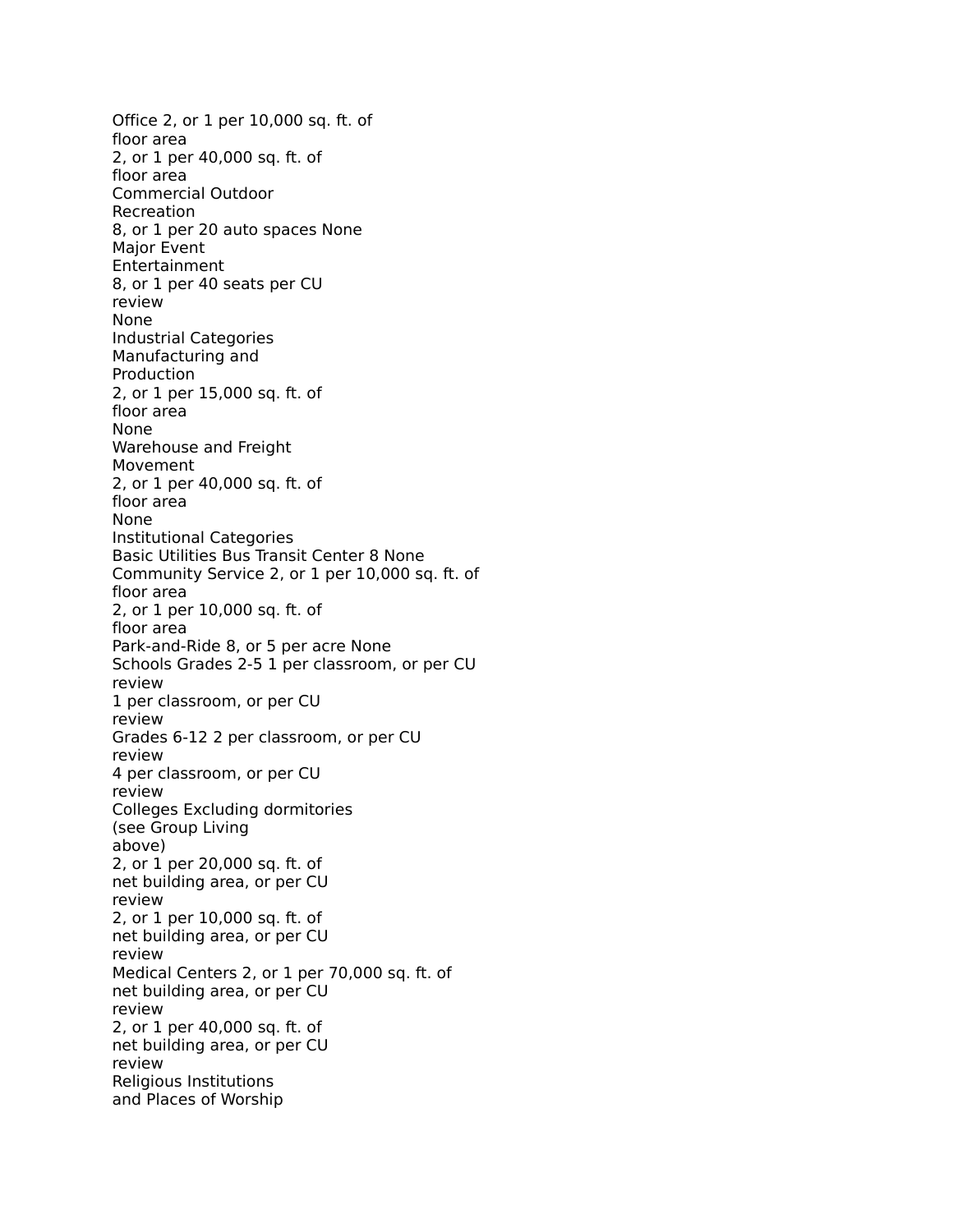2, or 1 per 4,000 sq. ft. of net

building area

2, or 1 per 2,000 sq. ft. of net

building area

Daycare 2, or 1 per 10,000 sq. ft. of

net building area None

Other Categories Determined through Site Development or Conditional Use Review as applicable

A. Location and Design: Long-term (e.g., covered) bicycle parking should be incorporated

whenever possible into building design. Short-term bicycle parking, when allowed within

a public right-of-way, should be coordinated with the design of street furniture, as

applicable.

B. Visibility and Security: Bicycle parking for customers and visitors of a use shall be

visible from street sidewalks or building entrances, so that it provides sufficient security

from theft and damage.

## **Joseph Bicycle and Pedestrian Plan Appendix E‐24**

C. Options for Storage: Long-term bicycle parking requirements for multiple family uses

and employee parking can be met by providing a bicycle storage **room,** bicycle lockers,

racks, or other secure storage space inside or outside of the building.

D. Lighting: For security, bicycle parking shall be at least as well-lit as vehicle parking.

E. Reserved Area: Areas set aside for bicycle parking shall be clearly-marked and reserved

for bicycle parking only.

F. Hazard: Bicycle parking shall not impede or create a hazard for pedestrians. Parking

areas shall be located so as not to conflict with vision clearance standards.

G. Additional Location and Design Guidance: The Design Guidelines chapter of the 2009

Joseph Bicycle and Pedestrian Plan provides further guidance on the location and design

of short- and long-term bicycle parking facilities.

**Section 4.030. General Provisions Regarding Accessory Use.**

An accessory use or structure shall comply with the requirements for a principal use or structure,

except as this ordinance specifically allows to the contrary. Accessory structures are allowed in

all zones.

**Section 4.040. Signs in a Residential Zone.**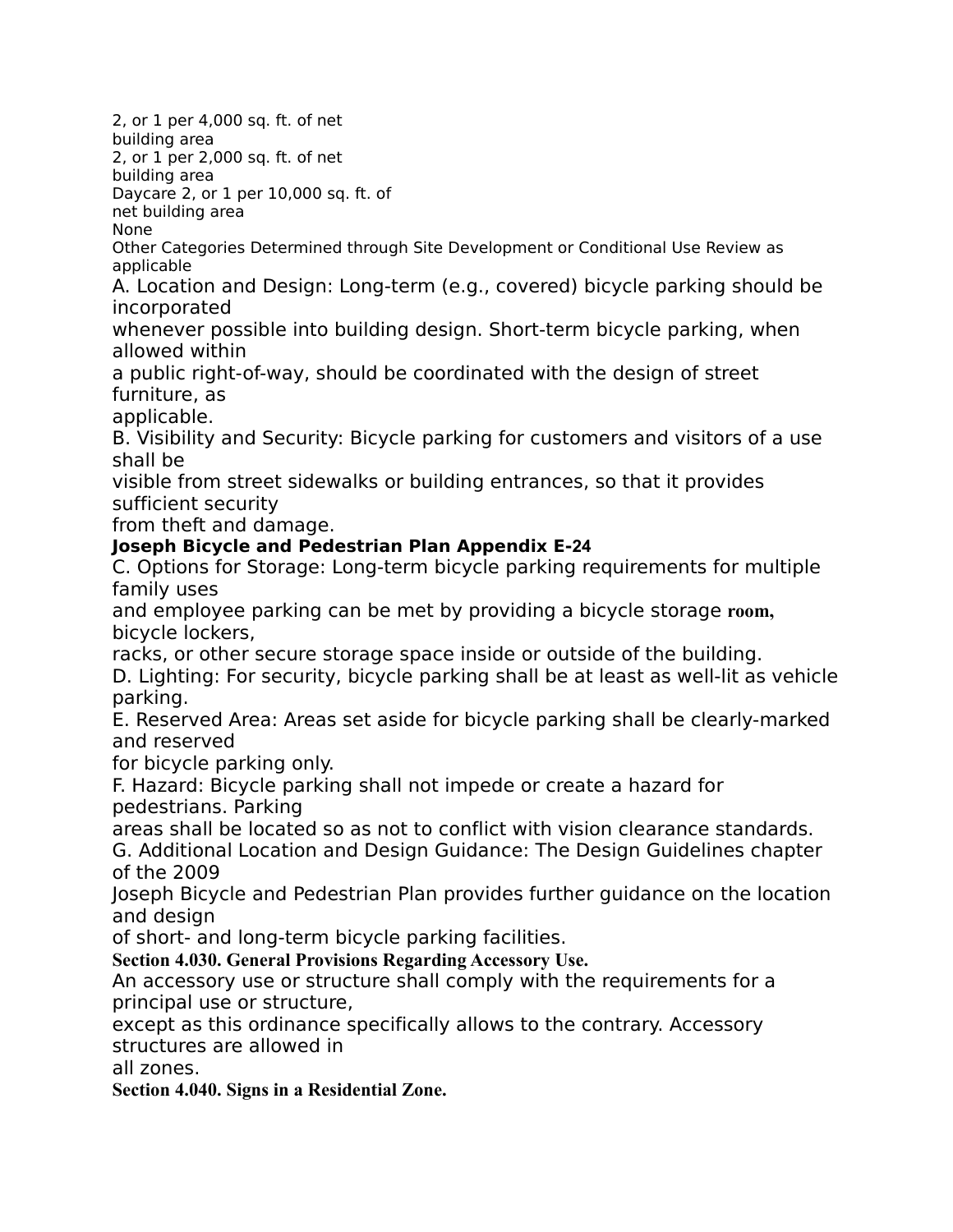In an R-1 or R-2 zone, signs are generally regulated and allowed as follows: 1. One temporary sign pertaining to the lease, rental or sale of the property and not

exceeding eight square feet in area.

2. One temporary sign per tract of land or subdivision advertising the sale of the tract of

land or lots and not exceeding 32 square feet in area.

3. A temporary political sign, not exceeding 6 square feet in area, purporting to advertise a

candidate or issue for a period not to exceed 60 days prior to the date of an election. Said

sign must be removed not later than 10 days after the date of the election. 4. Private signs shall not be allowed in any portion of a public right-of-way

unless

specifically authorized by the City.

5. Sign ordinance 2003-02 governs signs in the Commercial Zone.

# **Section 4.050. Fences and Intersection Safety**.

Fences and walls that are located within yards shall comply with the standards of this section and

shall require a permit prior to construction.

1. Residential Zone: In residential zones in the City.

A. No solid fence shall be higher than six (6) feet above the natural ground level at any

place: provided, however, that woven wire fences eight (8) feet in height are allowed.

# **Joseph Bicycle and Pedestrian Plan Appendix E‐25**

B. Arches and arbors over a gate may be up to eight (8) feet above the natural ground

level.

2. Commercial and Industrial Zones: In commercial and industrial zones in the City.

A. Properties abutting a residential zone shall comply with their specific zone.

B. Any fence abutting alleys must comply with their specific zone.

C. Maximum fencing of eight (8) feet in height is allowed. Barbed wire may be allowed

between six and eight feet in height, with each strand spaced equally apart and not

more than three strands.

3. All zones throughout the City.

A. No fence or vegetation shall materially obstruct or impair visibility at intersections of

public roads, private roads and/or alleys.

B. Electric fences are prohibited, except electric fences which are located at two feet

distance inside an existing woven wire or solid fence.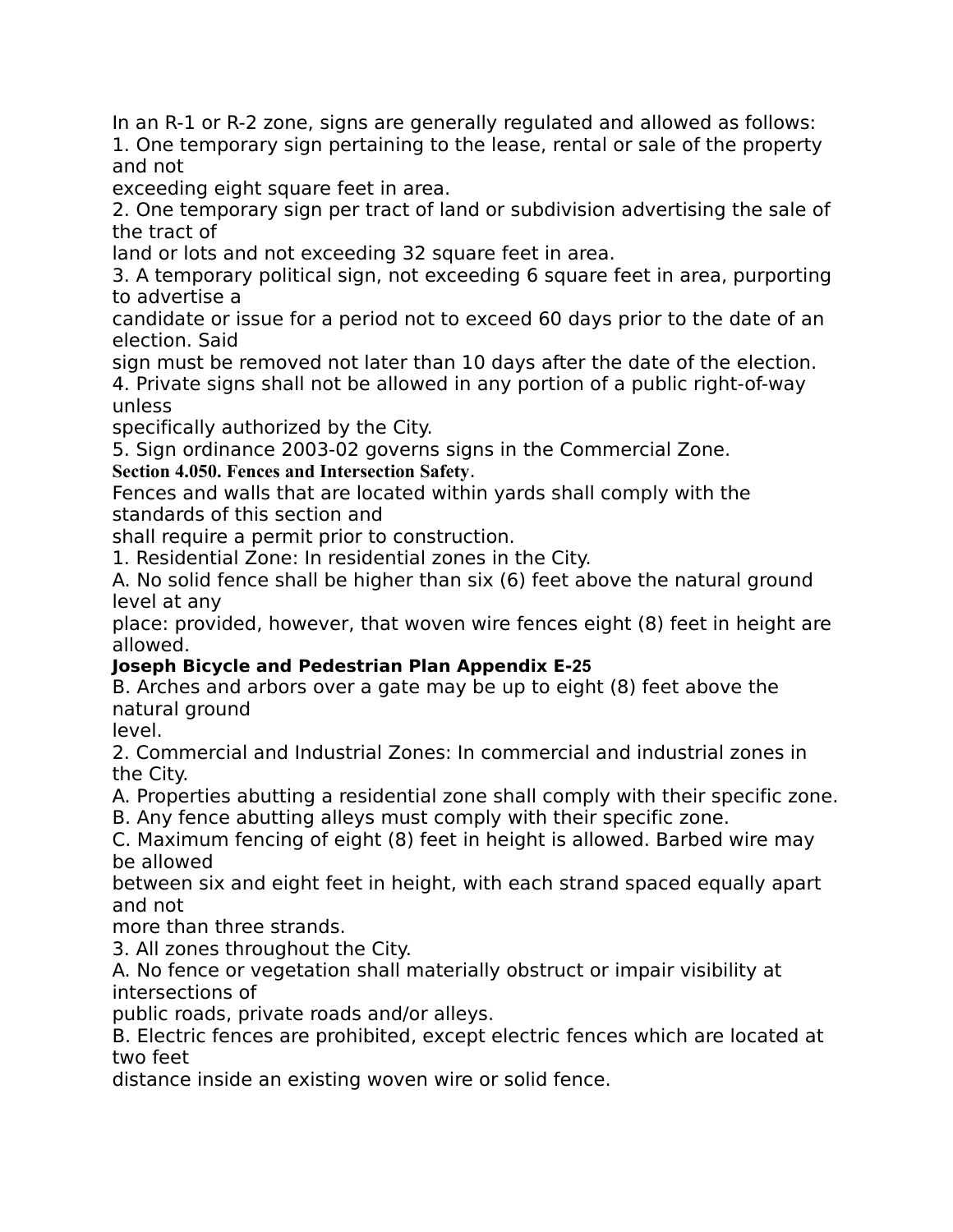C. No fences shall be located on or within any public right of way. Any preexisting

fence located on or within a public right of way (is grand-fathered in as of this date)

any fence after this date shall be removed by and at the sole cost and expense of the

owner of the property benefited by the fence, within 30 days as requested by the City.

D. No fence shall materially impair access to the City's or any public utilities' infrastructure within a public right of way.

E. If a fence has one surface which is finished and another which is unfinished, the

supporting system and unfinished surface shall face the interior of the lot or parcel of

the person erecting the fence.

4. Building Requirements. As applicable, the construction, repair and replacement of fences

shall comply with the Uniform Building Code as administered by the State Building

Codes Department.

5. Effective Date.

A. All fences constructed before the effective date of this Section 4.050 with the

exception of unsightly or hazardous fences shall be deemed to be in compliance with

the City of Joseph Zoning Ordinance. After the effective date of this Section 4.050,

all further fence construction and replacement shall comply with this Section 4.050.

B. The effective date of this Section 4.050 is April 7, 2006.

**Joseph Bicycle and Pedestrian Plan Appendix E‐26**

6. Self Help Remedy.: If any person violates this Section 4.050, without limiting the other

rights and remedies of the City or any affected person, the City may give the person

notice of the violation, and if the violation is not cured within 30 days after the date such

notice is given, a court hearing will take place, with the sole cost and expenses being that

of the property owner.

# **Section 4.060. Flood Plain.**

No structure constructed, reconstructed or altered shall be located within a flood plain area as

identified in the City of Joseph's Land Use Plan unless adequate flood precaution measures have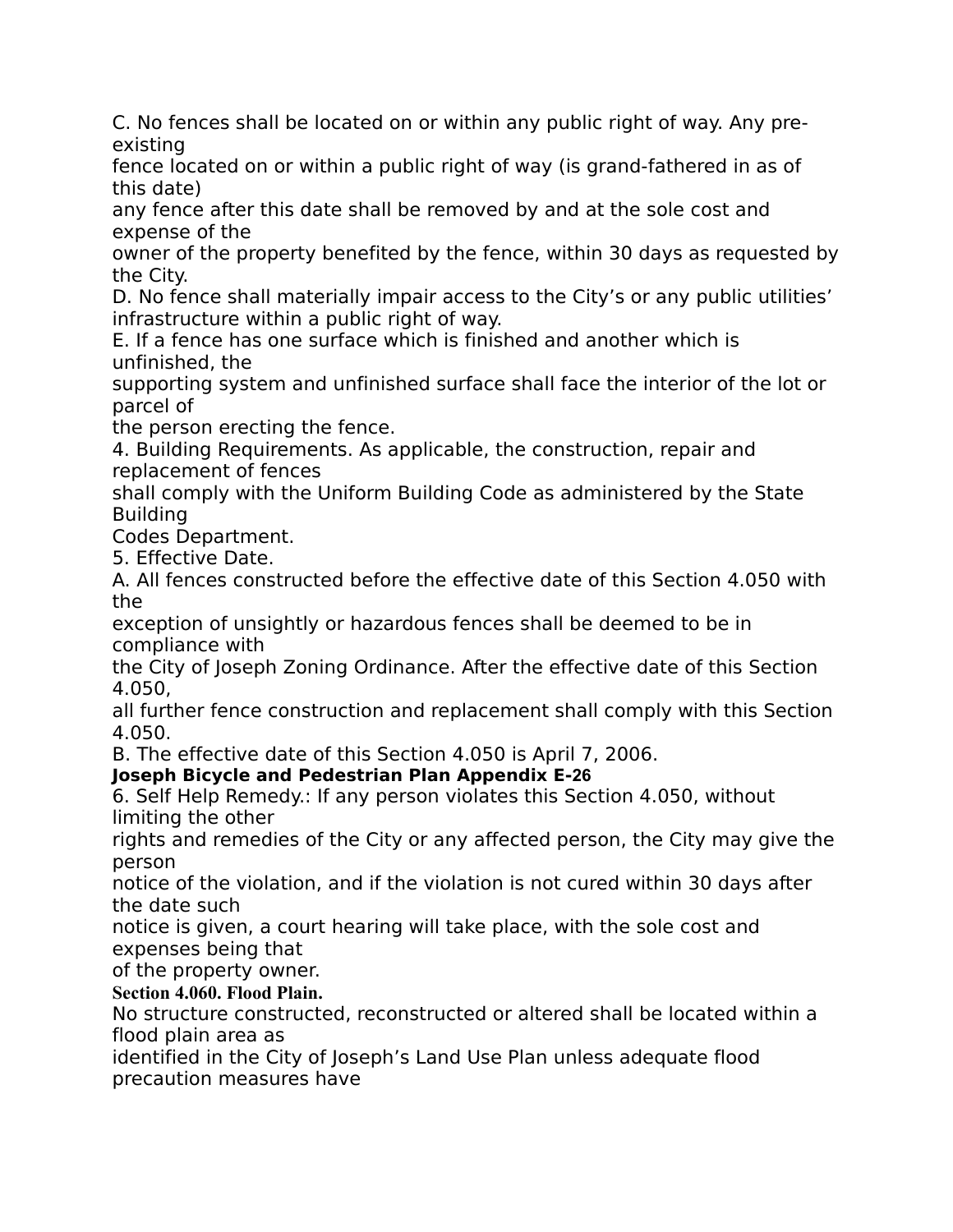been taken according to the Department of Housing and Urban Development guidelines.

**Section 4.070. Historically Significant Buildings.**

The following provisions shall apply to buildings currently listed as being of historical

importance in Joseph's Land Use Plan and future additions to that list. Uses, alterations or

demolition of historical buildings shall be according to the following:

1. Historical buildings may be used conditionally for purposes not otherwise authorized in

the zone in which they are located. Such conditional uses shall be granted only as they

will preserve the integrity of the building and historic value and will be subject to review

by the Council, following the provisions of Article 6.

2. Exterior alterations shall be in accordance with the following:

A. Upon receipt of an application for exterior alteration of a historic structure listed on

the significant building list, the Council, at a public hearing, shall review the proposed alteration to determine whether the proposed changes will alter the

resource's historical significance. This review shall be based on the criteria for

determining historic significance contained in the comprehensive plan. B. Exterior alterations as governed by this ordinance include any change or alteration of

a facade, texture, design, material, fixtures, or other treatment.

C. All application for exterior alteration shall be accompanied by plans and specifications of the proposed alteration. The Council may request additional sketches and other information deemed necessary to make an informed decision.

D. The Council shall approve the change if the treatment proposed is determined to be

harmonious and compatible with the character of the resource. In order to approve

the application, the Council shall find the alteration harmonious and compatible with

the resource with respect to style, scale, texture, and construction materials and/or

find that the alteration will enhance the historical value of the resource. **Conditions** 

may be attached to the approval if the Council so deems it necessary to achieve the

above objectives. The Council shall disapprove the request if the proposal would

reduce the resource's value or historic significance.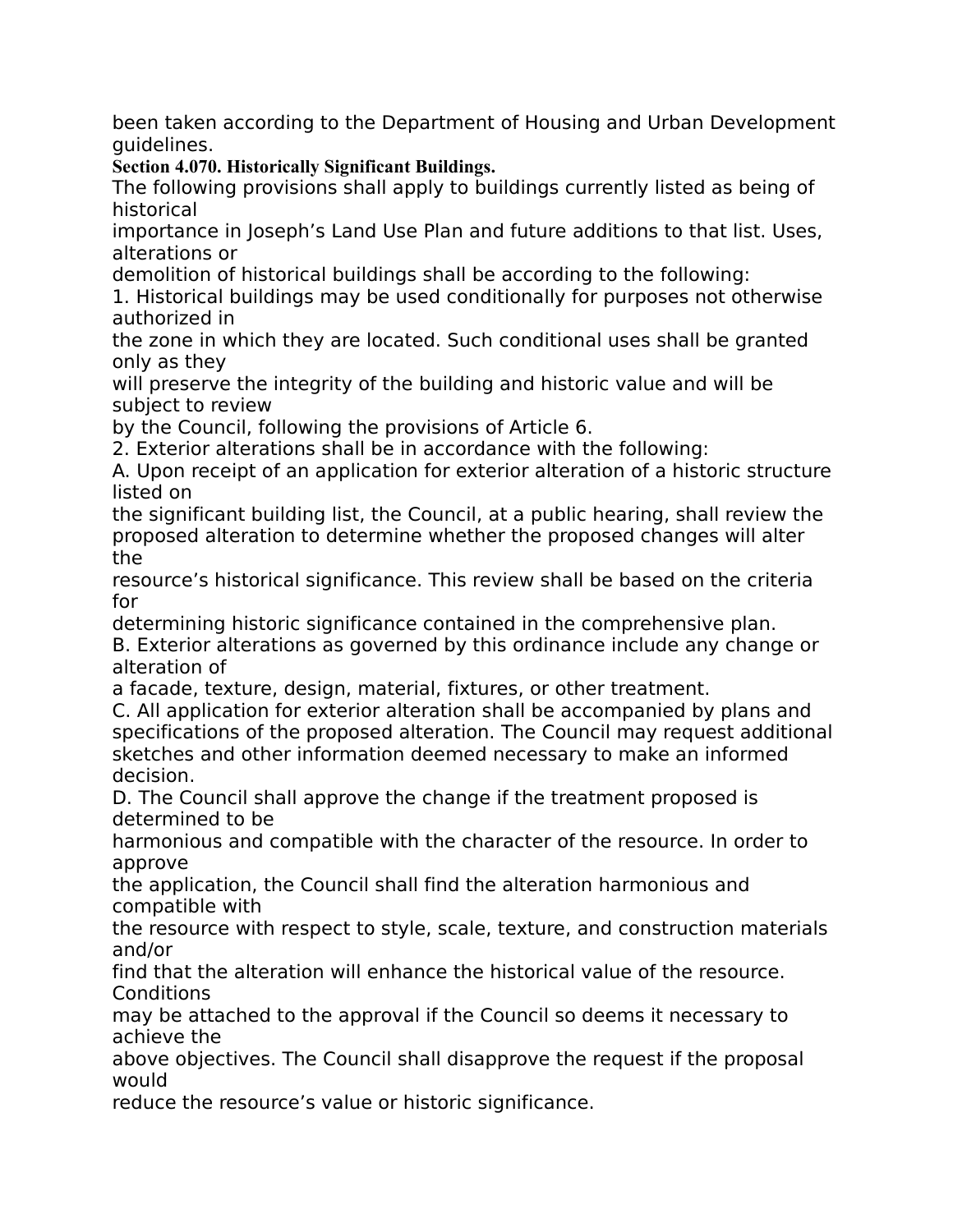# **Joseph Bicycle and Pedestrian Plan Appendix E‐27**

E. Conditions attached to a permit for exterior alterations of a significant historic

structure shall be limited to requirements addressing architectural design, surface,

texture, materials, fixtures or other facade or surface treatments which are deemed

inconsistent with the integrity of the historic values being preserved.

F. The Council shall not make any recommendations or requirements except for the

purpose of preventing developments out of character with the historic aspects of the

resource.

G. Nothing in this section shall be construed to prevent the ordinary maintenance or

repair of any exterior architectural feature which does not involve a change in design,

or the construction, reconstruction, or alteration of such feature which the building

inspector shall certify is required by the public safety because of an unsafe condition.

3. A demolition permit shall be applied for when a historical building is to be destroyed.

The permit application shall be reviewed by the City Council in a public hearing. If the

permit is tentatively approved, demolition will not commence for a minimum of 90 days

in order that an alternative to demolition may be devised. If no alternative is forthcoming

at the end of the 90 day period, demolition may proceed.

**Section 4.080. Off-Street Automobile and Truck Parking.**

The City shall require that off-street parking be provided in connection with the establishment of

new uses or the expansion of existing uses. The City shall require the standards of the

Architectural Graphic Standards, the edition in effect on the effective date of this ordinance,

adopted by reference. When square feet are specified, the area measured shall be the gross floor

area of the building, but shall exclude any space within a building devoted to the off-street

parking or loading. When the number of employees is specified, persons counted shall be those

working on premises, including proprietors, during the largest shift at peak season. New uses

shall provide off-street parking as listed in the following examples: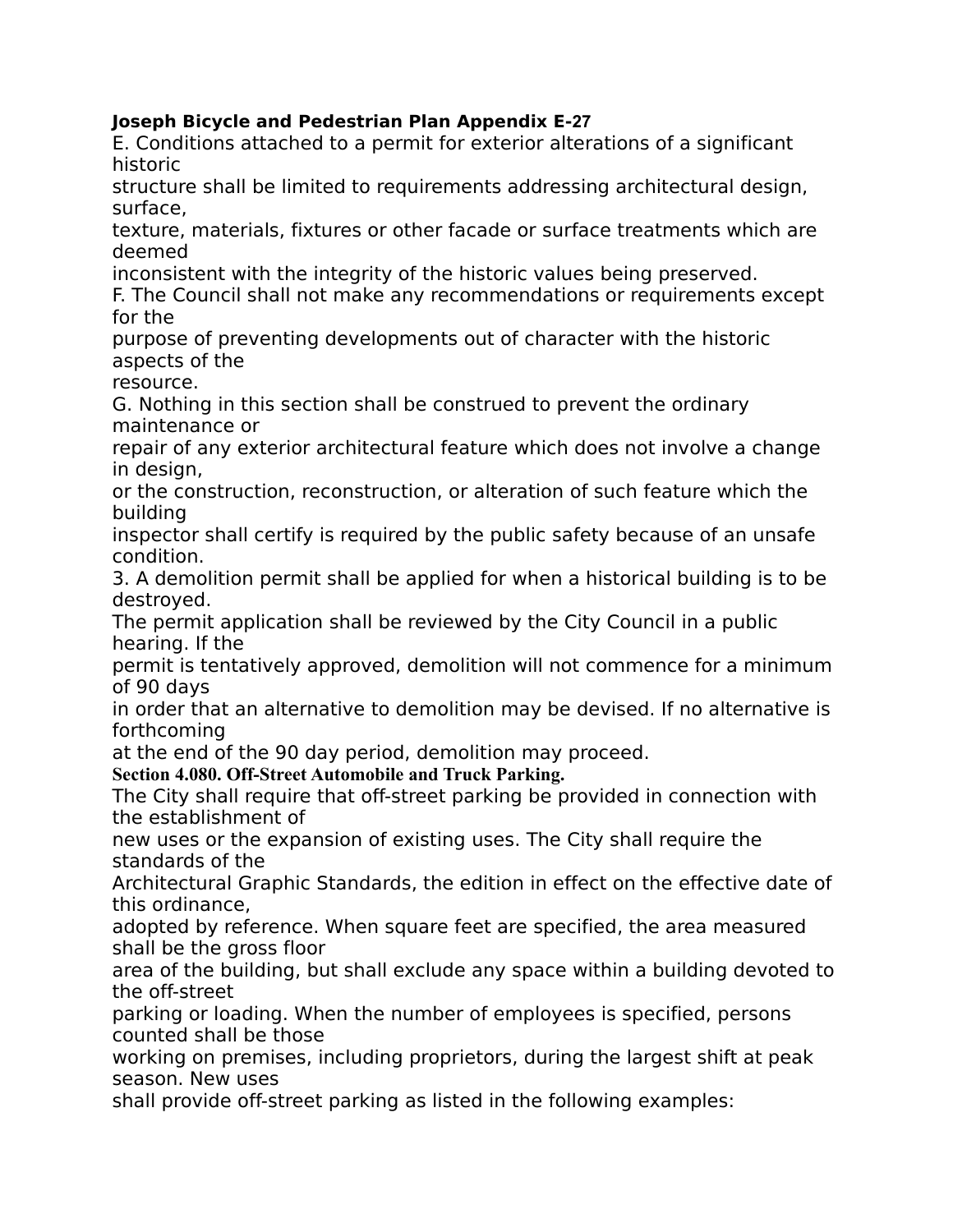1. Hotels, motels. One space per guest room.

2. Retail, wholesale. commercial

establishment, eating or drinking

establishments or financial institutions.

One space per 400 square feet floor area.

3. Places of assembly, including

fraternal organizations and churches.

One space per 35 square feet of floor area used as a meeting room.

4. Industrial/light industrial

5. Institutional uses, including

hospitals, nursing homes, and rest homes.

One space per employee.

One space per two beds for patients or

residents

**Joseph Bicycle and Pedestrian Plan Appendix E‐28**

6. Multiple-family dwellings One and one-half spaces per unit.

**Section 4.085. When a Transportation Impact Study (TIS) is Required.**

1. Threshold. An applicant shall submit a TIS when a proposed land use action affects a

transportation facility as set forth below. The following vehicle trip generation thresholds

shall determine the level and scope of transportation analysis required for a new or

expanded development. The developer shall be required to mitigate impacts attributable

to the project. The determination of impact or effect and the scope of the impact study

shall be coordinated with the provider of the affected transportation facility. A. If a proposed development will generate 400 or more daily trip ends, as defined by

the Institute of Transportation Engineers (ITE), *Trip Generation Manual* or trip generation studies of comparable uses prepared by an engineer, then a TIS shall be

required. The requirements for the TIS shall be established by the Planning Official

in consultation with ODOT.

B. If a proposed development will generate 100 or more daily trip ends but less than

400 daily trip ends, then a Transportation Site Review (TSR) shall be required. The

requirements of a TSR shall be established by the County Planning Department or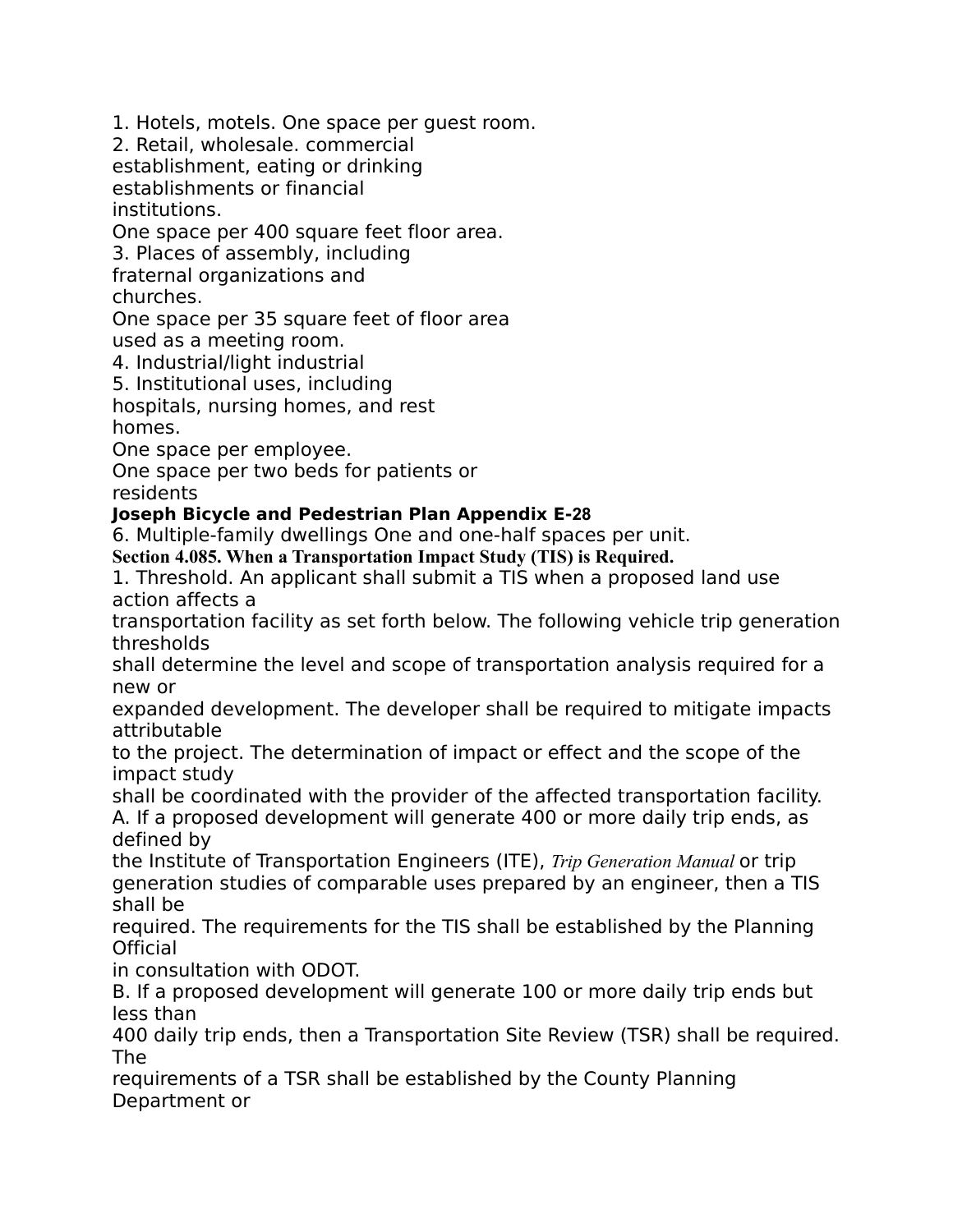City Planning Official in consultation with ODOT.

**2. Special Transportation Analysis.** Projects that generate less than 100 daily trip ends

may also be required to provide traffic analysis when a capacity problem and/or safety

concern is caused and/or is adversely impacted by the development. The Planning

Official shall determine the scope of this special analysis in consultation with ODOT.

# **Section 4.090. Home Occupations.**

1. A Home Occupation may only be conducted/approved if:

A. It is conducted at the primary residence of the applicant.

B. It is secondary to the use of the dwelling for dwelling purposes.

C. It does not change the residential character of the lot in any manner visible off the

property.

D. The applicant is not a part time resident.

E. It does not create objectionable noise, noticeable vibration, or

objectionable odor at

the property lines.

F. It does not create waste or unsightly conditions visible off the property.

G. It does not create interference with radio or TV reception in the vicinity.

# **Joseph Bicycle and Pedestrian Plan Appendix E‐29**

H. It does not have full time employees on the premises who are not residents of the

premises.

I. It occupies 33% or less of the dwelling floor area not considering basement and

garage. No restriction shall be placed on the percentage of the accessory structure

used for the home occupation as long as the residential character of the lot is not

changed in any manner visible off the property.

J. It has sufficient parking for both the residential and specific business use as defined in

this regulation.

K. Does not create a volume of traffic inconsistent with the level of traffic of the street

on which it is located.

2. Applicant must show that his intended home occupation cannot be conducted in the

commercial zone by the following:

A. Available Space, and/or

B. Profit/Loss.

3. The following are examples of permitted home occupations provided they do not violate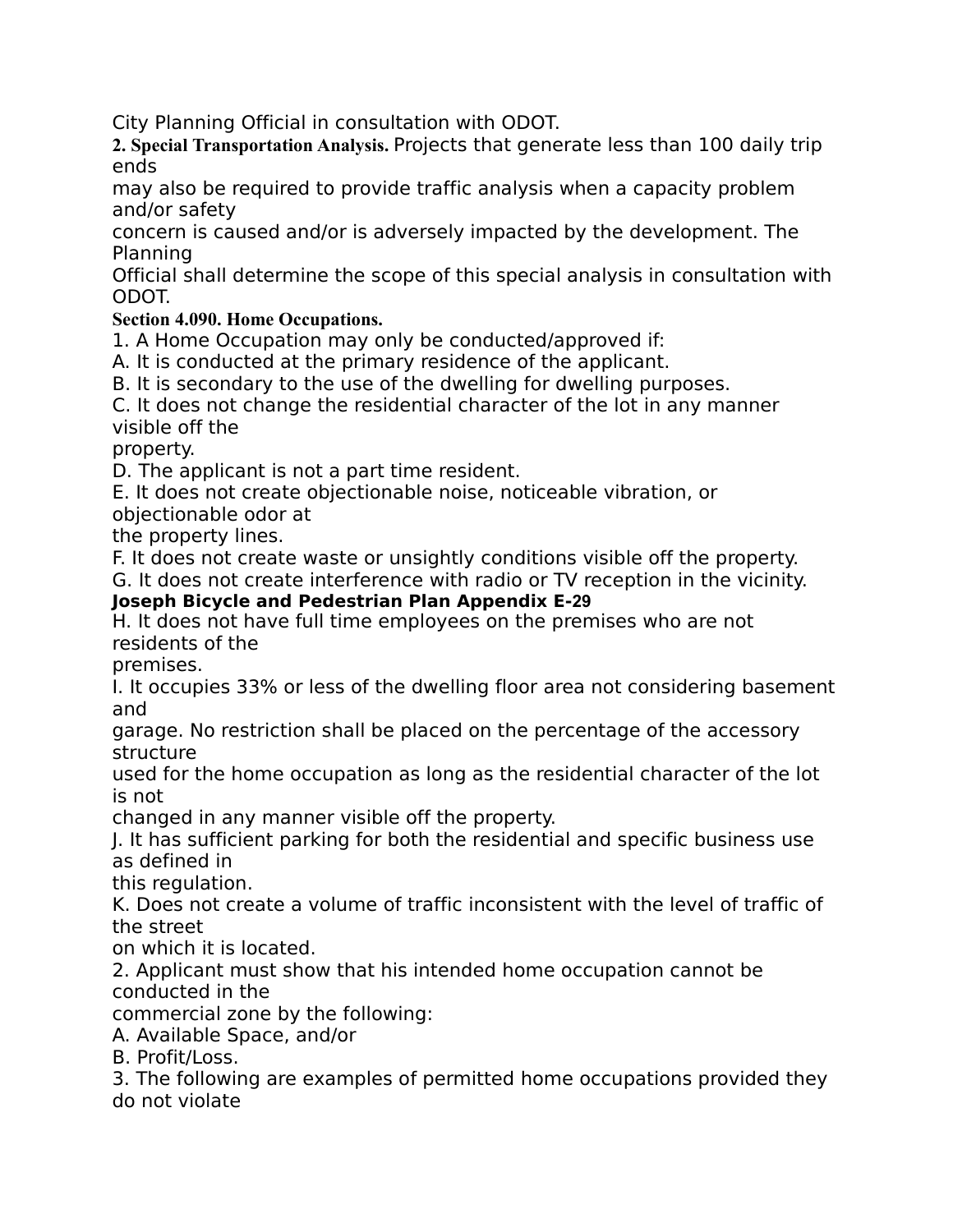any of the provisions of the previous paragraphs.

A. Dressmaking, sewing, and tailoring.

- B. Painting, sculpting, or writing.
- C. Telephone answering.

D. Home crafts, such as model making, rug weaving, lapidary work, and cabinet making.

E. Tutoring, or educational activity limited to four students at a time.

F. Home cooking and preserving.

G. Computer programming or Internet based business.

- H. Barber shops and beauty parlors (limited to one chair).
- I. Mail order operation.

4. The following are prohibited as home occupations:

A. Any occupation as a part time resident.

# **Joseph Bicycle and Pedestrian Plan Appendix E‐30**

B. Animal hospitals.

C. Private clubs.

D. Repair shops.

E. Restaurants.

F. Stables or kennels.

G. Automobile repair or paint shops.

5. The purpose of a home occupation is to provide an incubation period for a business in a

cost effective manner with the intent of moving to the commercial zone.

6. Any proposed home occupation that is neither specifically permitted by paragraph (2) or

specifically prohibited by paragraph (3) shall be considered a conditional use and be

granted or denied by the City Council upon consideration of those standards contained in

paragraph (1).

7. In determining whether or not to grant a Conditional Use Permit for a home occupation,

the City Council will assess the level of public contact, retail sales, or customer activity

on the premises.

#### **Section 4.100. Flag Lots.**

Flag lots may be created to provide access to future development. A flag lot driveway may serve

no more than two dwelling units unless Uniform Fire Code (UFC) standards are met for more

units. When UFC standards are met, the maximum number of dwellings shall be six. A drive

serving more than one lot shall have a reciprocal access and maintenance easement recorded for

all lots. No fence, structure, or other obstacles shall be placed within the drive area.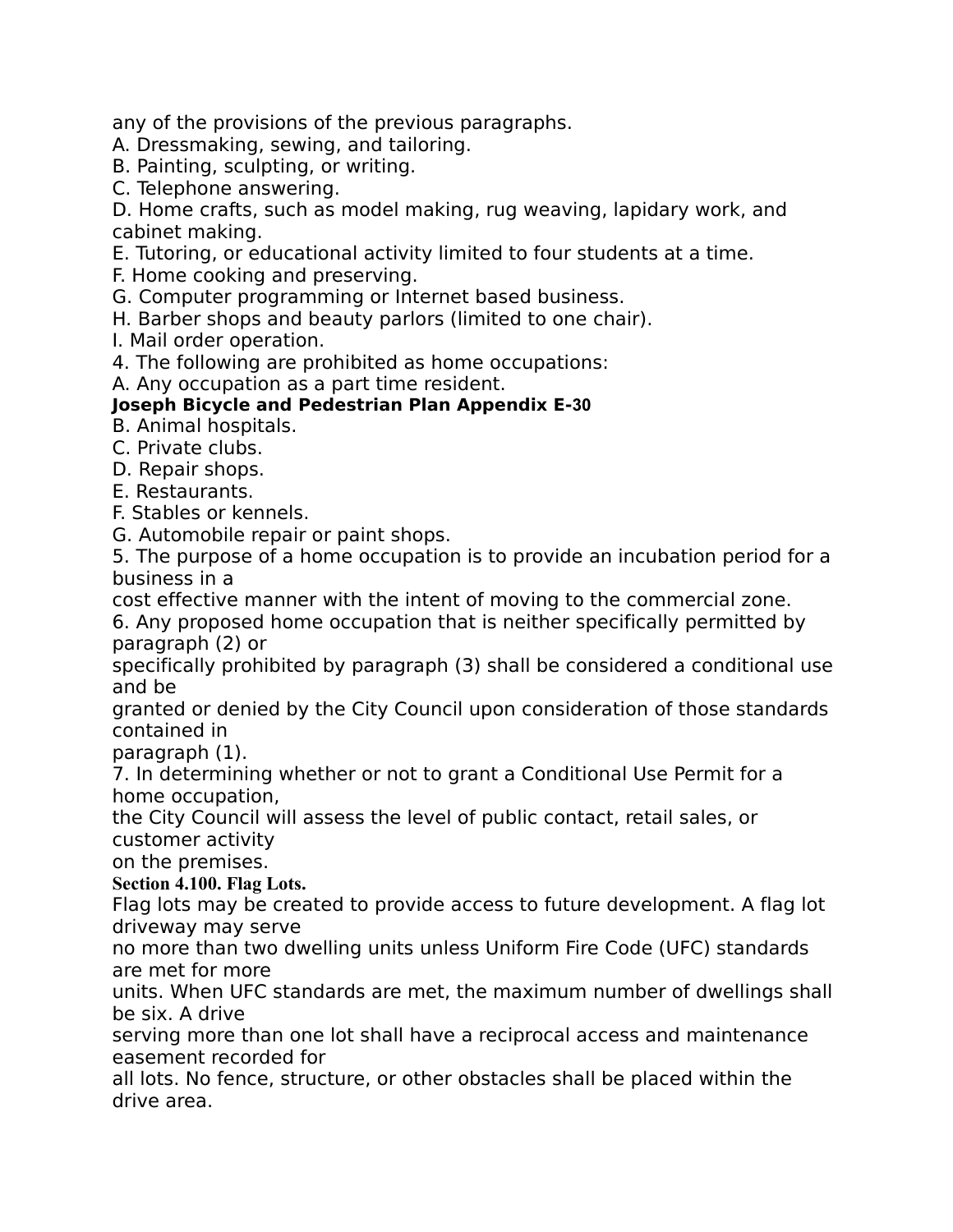# **ARTICLE 5. EXCEPTIONS**

**Section 5.010. Non-Conforming Use.**

1. A non-conforming use or structure may be continued but may not be altered or extended.

The extension of a non-conforming use to a portion of a structure which was arranged or

designed for the non-conforming use at the time of passage of this ordinance is not an

enlargement of expansion of a non-conforming use. Any expansion of a nonconforming

use or structure must meet the current standards set forth in this ordinance 2. If a non-conforming use is discontinued for a period of one year, further use of the

property shall conform to this ordinance.

3. If a non-conforming use is replaced by another use or structure, the new use shall

conform to this ordinance. For example, single-wide mobile homes in any R-1 zone may

not be replaced by other single-wide mobile homes even though they may be tenant

# **Joseph Bicycle and Pedestrian Plan Appendix E‐31**

occupied and owned.

4. If a non-conforming structure or a structure containing a non-conforming use is destroyed

by any cause to an extent exceeding 80% of its fair market value as indicated by the

records of the County Assessor, a future structure or use on this site shall conform to this

ordinance.

5. Nothing contained in this ordinance shall require any change in the plans, construction,

alteration or designation of use of a structure for which a permit has been issued by the

City or state and construction has commenced prior to the adoption of this ordinance,

providing the structure, if non-conforming or intended for a non-conforming use, is

completed and in use within two years from the time the permit is issued. **Section 5.020. General Exceptions to Lot Size Requirements.**

If a property ownership consisting of the entire contiguous land holdings held in a single

ownership at the time of passage of this ordinance has an area or dimension which does not meet

the lot size requirements of the zone in which the property is located, the holdings may be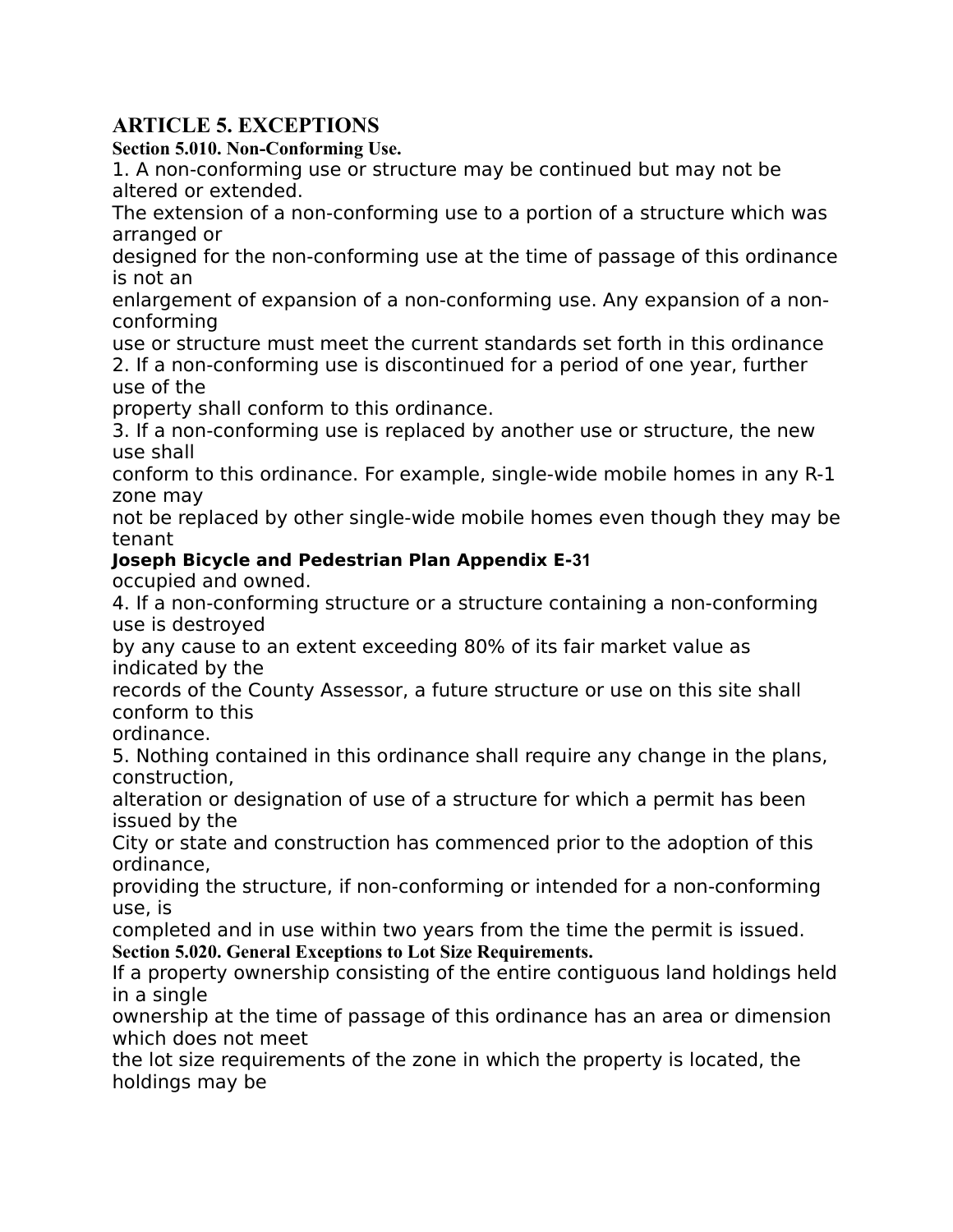occupied by a use permitted in the zone subject to the other requirements of the zone, provided

that, if there is an area deficiency, residential use shall be limited to a singlefamily dwelling or

to the number of dwelling units consistent with the density requirements of the zone. The record

of ownership as recorded in the office of the Wallowa County Clerk at the time of passage of this

ordinance shall be the basis for application of this exception unless the owner submits proof that

a different ownership existed at the time the provision of this ordinance because applicable to the

land concerned.

**Section 5.030. General Exceptions to Yard Requirements.**

The following exceptions to yard requirements are authorized for a lot in any zone:

1. If there are buildings on both abutting lots which are within 100 feet of the intervening lot

and the buildings have front yards of less than the required depth for the zone, the depth

of the front yard for intervening lot need not exceed the average depth of the front yards

of the abutting lots.

2. If there is a building on one abutting lot which is within 100 feet of the lot and this

building has a front yard of less than the required depth for the zone, the front yard for

the lot need not exceed a depth halfway between the depth of the front yard of the

abutting lot and the required front yard depth.

**Section 5.040. General Exceptions to Building Height Limitations.**

Vertical projections such as chimneys, spires, domes, elevator shaft housing, towers, aerials,

flagpoles, and other similar objects not used for human occupancy are not subject to the building

height limitations of this ordinance.

**Section 5.050. Projections from Buildings.**

Fixed architectural features such as cornices, eaves, canopies, sunshades, gutters, chimneys and

# **Joseph Bicycle and Pedestrian Plan Appendix E‐32**

flues shall not project more than 24 inches into a required yard.

**Section 5.060. Modifications to Access Standards.**

An applicant may seek relief from the access standards in Section 4.020 by providing factual

evidence that addresses the following criteria: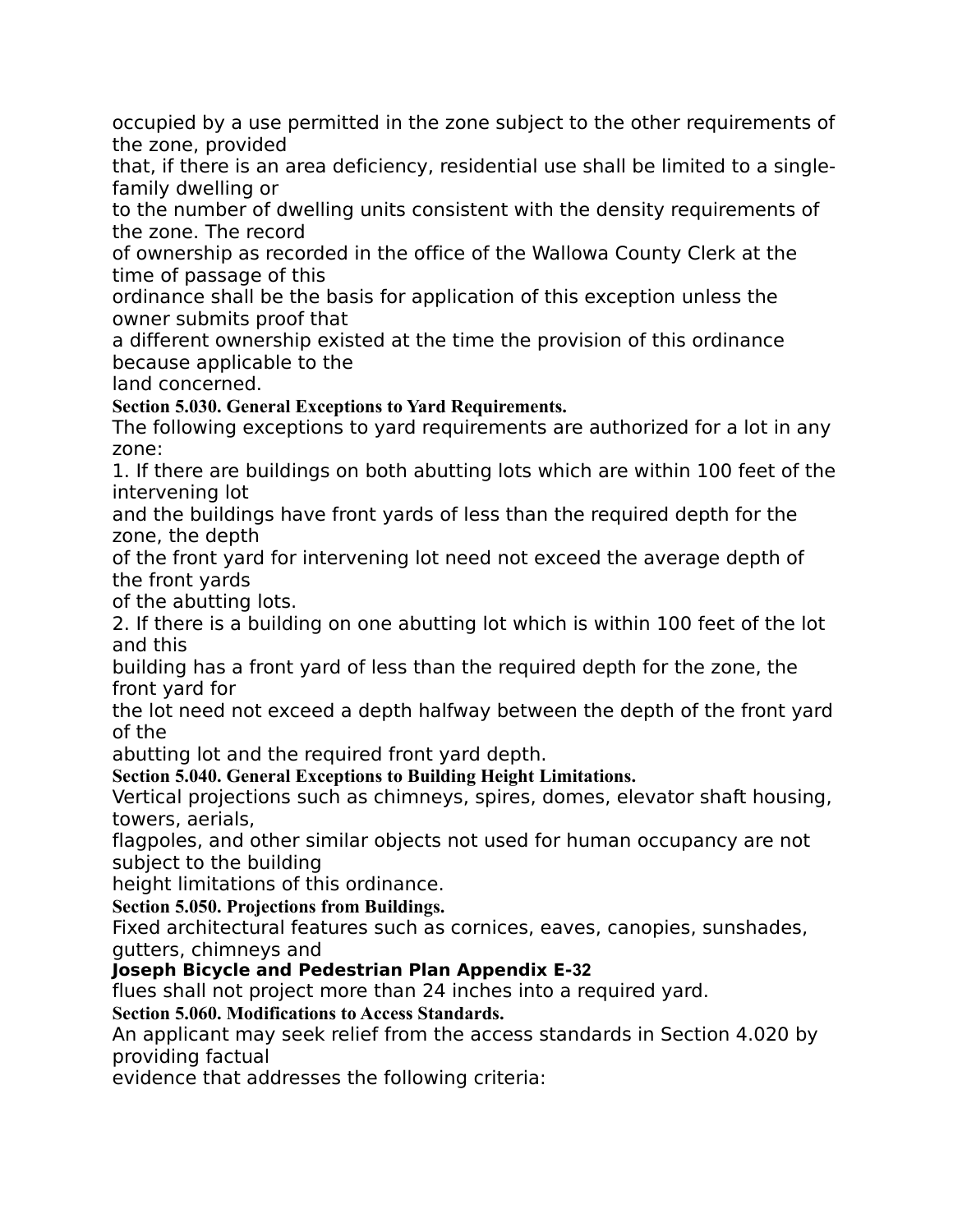1. The proposed modification is consistent with the stated purpose and intent of Section

4.020;

2. Unique or special conditions related to the property itself make strict application of the

provisions impractical;

3. Indirect or restricted access cannot be obtained;

4. Every feasible option for meeting access standards has been seriously considered;

5. No engineering or construction solution can reasonably be applied to mitigate the

condition;

6. No reasonable alternative access is available from a street with a lower functional

classification than the primary roadway;

7. The need for the modification did not result from an previous action taken by the property

owner (i.e., the hardship is not self-imposed).

**ARTICLE 6. CONDITIONAL USES**

**Section 6.010. Authorization to Grant or Deny Conditional Uses.**

A conditional use listed in this ordinance shall be permitted, altered or denied in accordance with

the standards and procedures of this article. In the case of a use existing prior to the effective

date of this ordinance and classified in this ordinance as a conditional use, a change in the use or

in lot area or an alteration of structure shall conform with the requirements for conditional use.

In judging whether or not a conditional use proposal shall be approved or denied, the Council

shall weigh the proposal's appropriateness and desirability or the public convenience or necessity

to be served against any adverse conditions that would result from authorizing the particular

development at the location proposed. To approve such use, the Council shall find the following

criteria are either met, or are not applicable.

1. The proposal will be in compliance with the City of Joseph's Comprehensive Land Use

Plan and applicable provisions of this ordinance, including but not limited to the

applicable dimensional standards of Article 3 and the supplemental provisions of Article

4.

2. Taking into account location, size, design and operation characteristics, the proposal will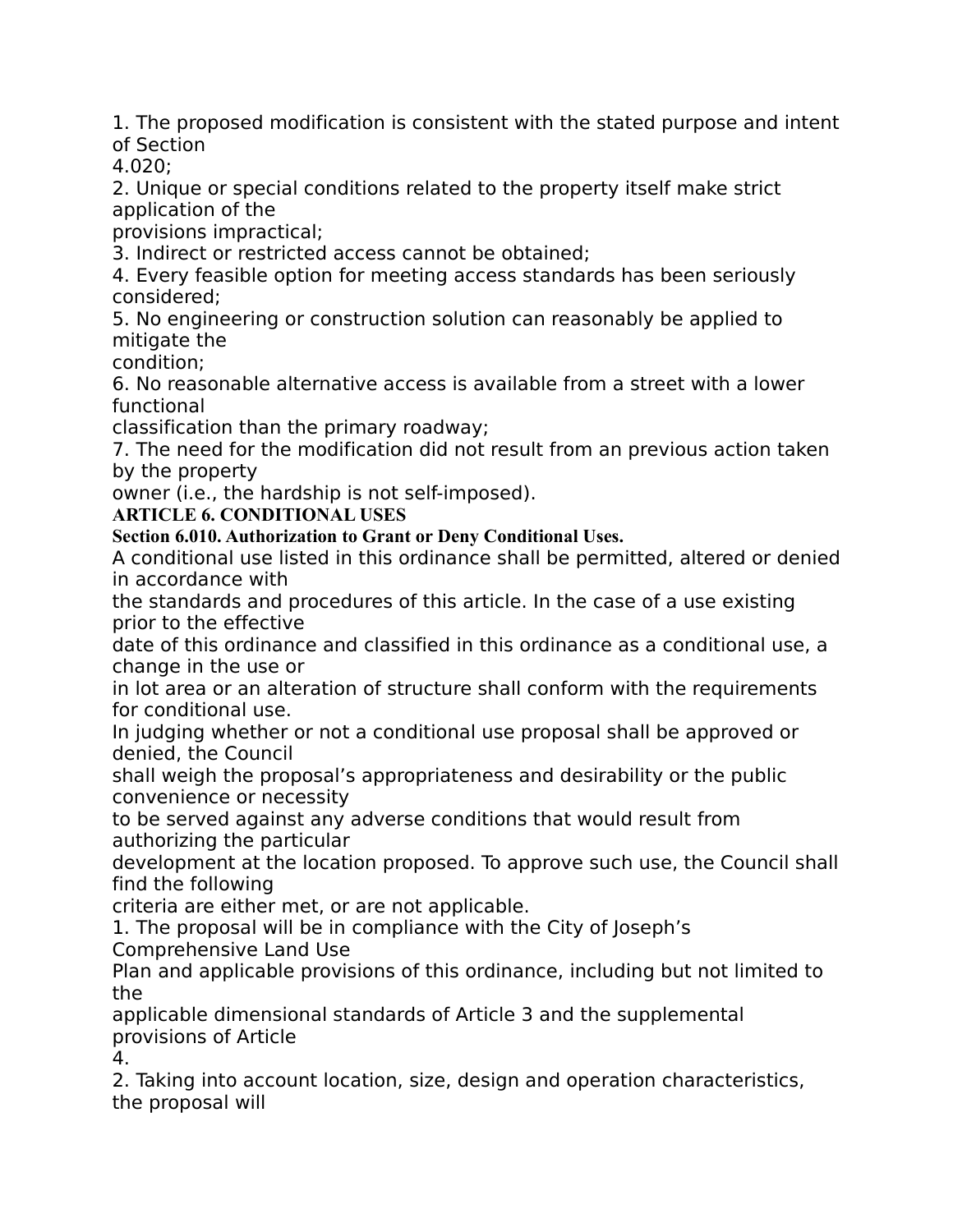have minimal impact on the abutting properties and the surrounding area compared to the

impact of the development that is permitted outright.

**Joseph Bicycle and Pedestrian Plan Appendix E‐33**

3. The location and design of the site and structures for the proposal will be as attractive and

as consistent with other developments within the area and the zone as possible.

4. The proposal will preserve assets of particular interest to the community as may be

identified within the Comprehensive Land Use Plan.

5. The applicant has a bona fide intent and capability to develop and use the land as

proposed and has some appropriate purpose for submitting the proposal and is not

motivated solely by such purposes as the alteration of property value or speculative

purposes.

**Section 6.015. Additional Review Criteria for Transportation Projects.**

The following criteria apply to transportation projects identified as conditional uses in the use

zone:

1. Transportation projects shall comply with the Transportation System Plan and applicable

review criteria and standards of this ordinance, and shall also be designed to: A. Minimize avoidable environmental impacts to identified wetlands, wildlife habitat, air

and water quality, cultural resources, and scenic qualities.

B. Preserve or improve the safety and function of the facility through access management,

traffic calming, or other design features.

C. Include provision for bicycle and pedestrian circulation as consistent with the

Comprehensive Land Use Plan, Transportation System Plan (including the Bicycle and

Pedestrian Plan) and other applicable requirements of this ordinance.

D. Be compatible with existing land use and social patterns, including noise generation,

safety, and zoning.

2. For State projects that require an Environmental Impact Statement (EIS) or Environmental Assessment (EA), the draft EIS or EA shall be reviewed and used as the

basis for findings to comply with the criteria listed in this section. 3. If review under this Section indicates that the use or activity is inconsistent with the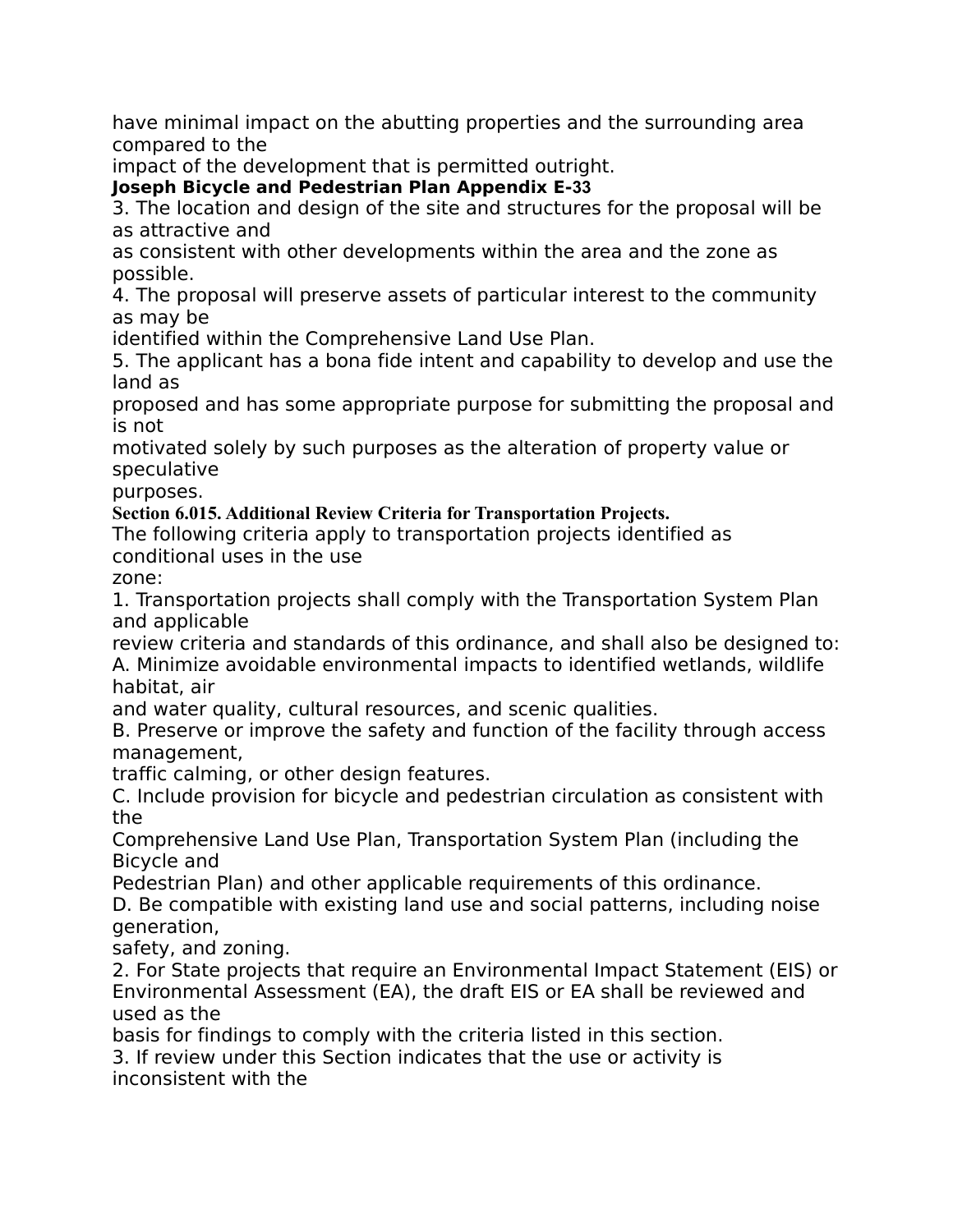Transportation System Plan, the procedure for a plan amendment shall be undertaken

prior to or in conjunction with the conditional permit review.

**Section 6.020. Placing Conditions on a Permit.**

In permitting a new conditional use or the alteration of an existing conditional use, the Council

may impose conditions which it finds necessary to avoid a detrimental impact and to otherwise

protect the best interests of the surrounding area or the community as whole. These conditions

may include the following:

# **Joseph Bicycle and Pedestrian Plan Appendix E‐34**

1. Limiting the manner in which the use is conducted including restricting the time an

activity may take place and restraints to minimize such environmental effect as noise,

vibration, air pollution, glare and odor.

2. Establishing a special yard or other open space or lot area or dimension.

3. Limiting the height, size or location of a building.

4. Designating the size, number, location and nature of vehicle access points.

5. Increasing the amount of street dedication, roadway width or improvements within the

street right-of-way.

6. Designating the size, location, screening, draining, surfacing or other improvement of a

parking area or truck loading area.

7. Limiting or otherwise designating the number, size, location, height and lighting of signs.

8. Limiting the location and intensity of outdoor lighting and requiring its shielding.

9. Requiring diking, screening, landscaping or other facilities to protect adjacent or nearby

property and designating standards for its installation and maintenance.

10. Designating the size, height, location and materials for a fence.

11. Protecting and preserving existing trees, vegetation, water resources, fish and wildlife

habitat or other significant natural resources.

12. Requiring dedication of land for streets, transit facilities, walkways, bikeways, paths,

or accessways shall be required where the existing transportation system will be

impacted by or is inadequate to handle the additional burden caused by the proposed

use.

13. Requiring improvements such as paving, curbing, installation or contribution to traffic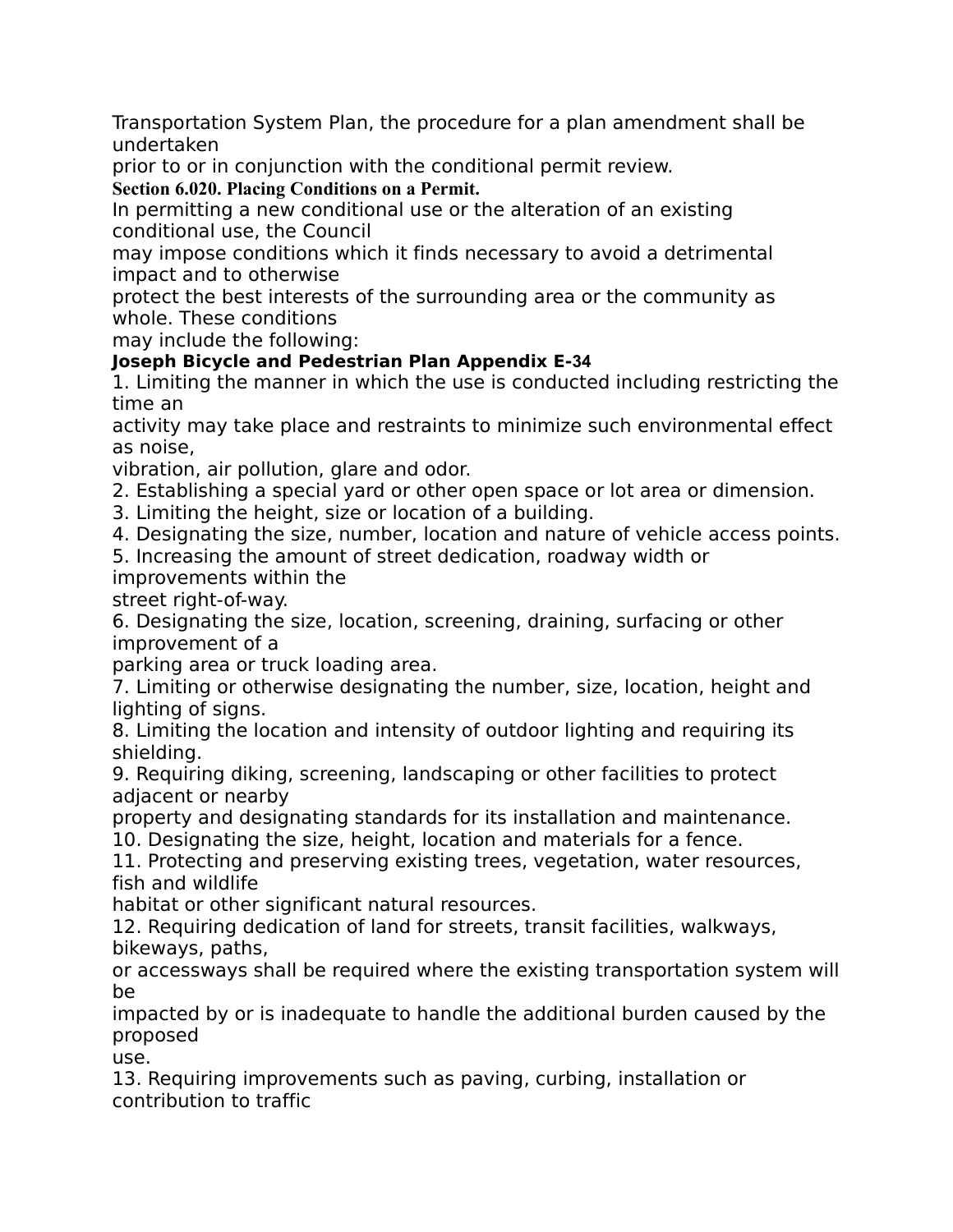signals, construction of walkways, bikeways, accessways, paths, or streets that serve the

proposed use where the existing transportation system may be burdened by the proposed

use.

14. Other conditions to permit the development of the City in conformity with the intent and

purpose of the Comprehensive Land Use Plan.

**Section 6.030. R.V. Conditional Use Standards.**

In addition to the standards of the zone in which the conditional use is located and the other

standards of this ordinance and section, an R.V. park approved as a conditional use shall use the

following procedures and meet the following standards:

1. All R.V. parks must be registered, operated and maintained as provided in ORS 446.002

# **Joseph Bicycle and Pedestrian Plan Appendix E‐35**

to 446.200.

2. Application shall be made to the City Recorder for establishment of an R.V. park and

shall contain a plot and area plan, legal description of the property, number of units to be

established, name of applicant and such other information as required by State Law and

considered necessary by the Council.

3. Application shall be accompanied by a non-refundable fee which has been set by the

Council by Resolution and there shall also be an annual licensing fee of \$25.00. Said

fees will be used to defray costs of administering the provisions of this ordinance.

**Section 6.040. Procedure for Taking Action on a Conditional Use Application.**

The procedure for taking action on a conditional use application shall be as follows:

1. A property owner may initiate a request for a conditional use by filing an application with

the City Recorder.

2. Before the Council may act on a conditional use application, it shall hold a public hearing

thereon, following the procedure as established in Section 10.060 of this ordinance.

3. Within 5 days after a decision has been made on a conditional use application, the City

Recorder shall provide the applicant with written notice of the decision of the Council.

**Section 6.050. Time Limit on a Permit for a Conditional Use.**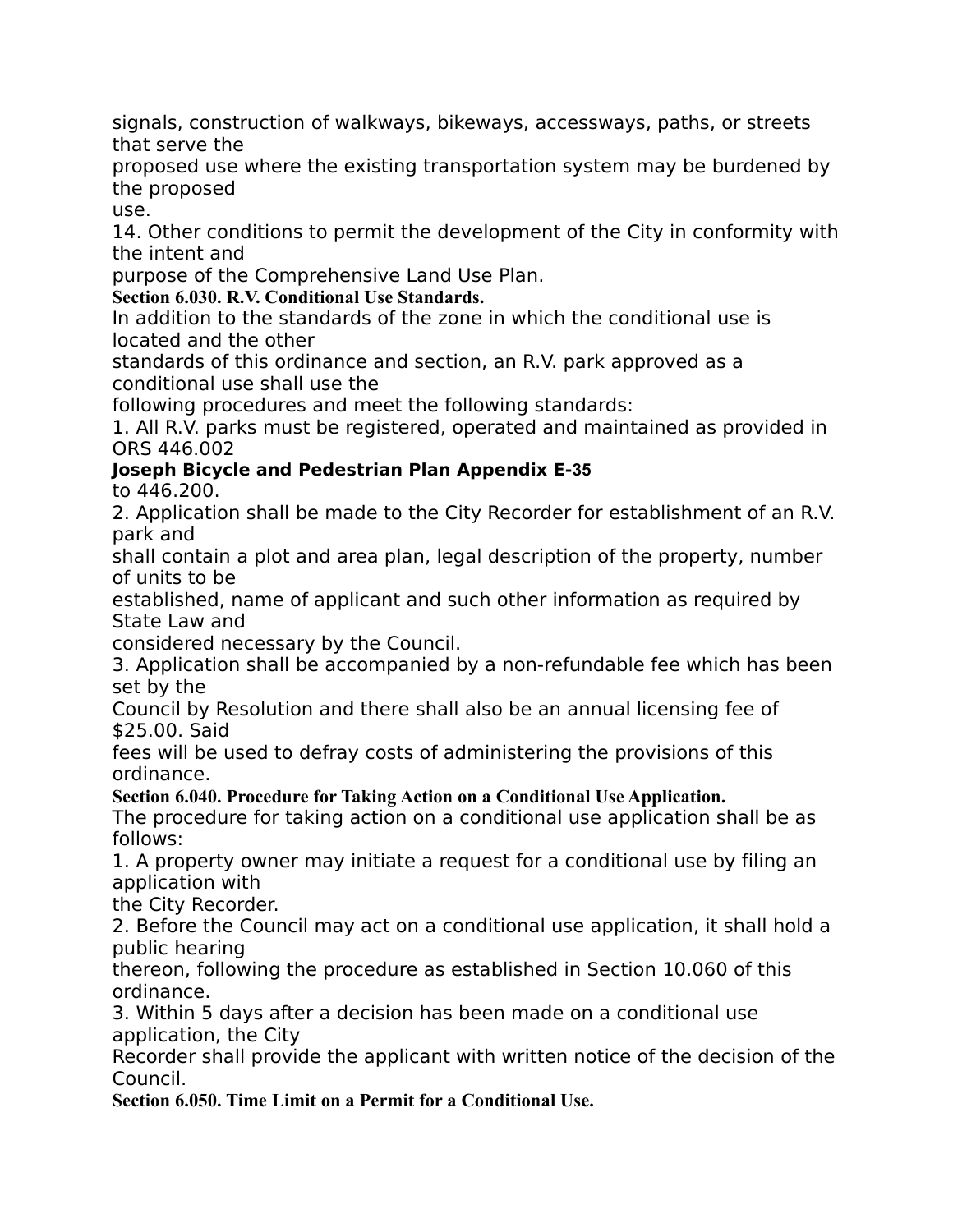Authorization of a conditional use shall be void after one year unless substantial construction

pursuant thereto has taken place or unless specifically authorized by the Council for an additional

period not to exceed one more year. Request for extension must be in writing prior to the

deadline.

# **ARTICLE 7. VARIANCES**

**Section 7.010. Authorization to Grant or Deny Variances.**

The Council may authorize variances from the requirements of this ordinance where it can be

shown that owing to special and unusual circumstances related to a specific lot, strict application

of this ordinance would cause an undue or unnecessary hardship. In granting a variance, the

Council may attach conditions which it find necessary to protect the best interests of the

surrounding property or vicinity and otherwise achieve the purpose of this ordinance. Variances

shall not be granted for a use or for a lot size deviation that is specifically allowed as a use or a

lot size within another zone.

**Section 7.020. Criteria for Granting a Variance.**

A variance may be granted only in the event that all of the following criteria are met.

1. Exceptional or extraordinary circumstances apply to the property that do not apply

generally to other properties in the same zone or vicinity and result from lot size or shape,

topography or other circumstances over which the owners of property since the

# **Joseph Bicycle and Pedestrian Plan Appendix E‐36**

enactment of this ordinance had no control.

2. The variance is necessary for the preservation of a property right of the applicant,

substantially the same as owners of the other property in the same zone or vicinity

possess.

3. The variance would not be materially detrimental to the purpose of this ordinance or the

property in the same zone or vicinity in which the property is located or otherwise

conflict with the objectives of any City Plan or Policy.

4. The variance request is the minimum variance which would alleviate the hardship and the

hardship was not self-imposed.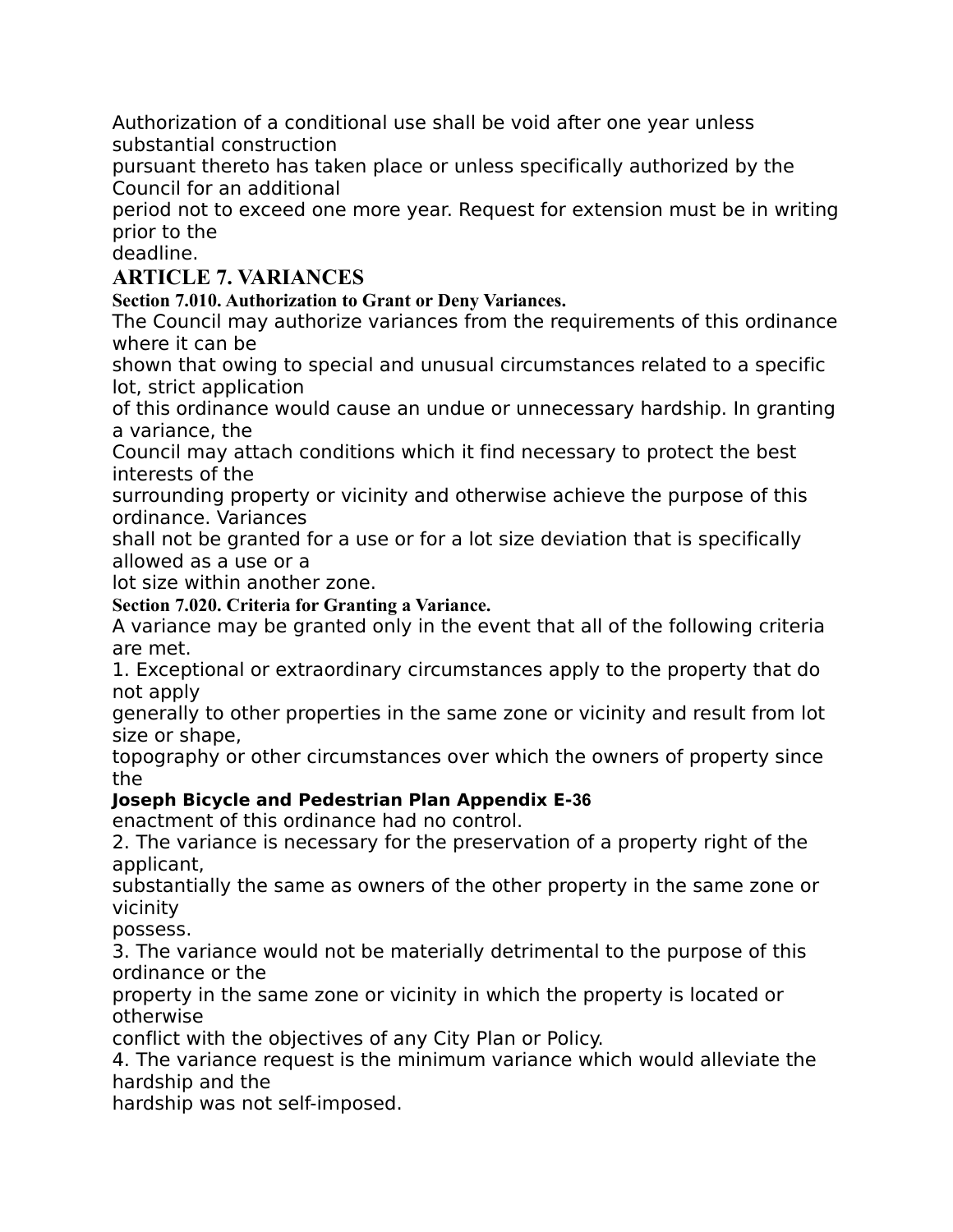**Section 7.030. Procedure for Taking Action on a Variance Application.**

The procedures for taking action on a variance application shall be as follows:

1. A property owner may initiate a request for a variance by filing an application with the

City Recorder using forms prescribed pursuant to Section 9.040.

2. Before the Council may act on a variance application, it shall hold a public hearing

thereon, following the procedures as established in Section 9.060.

3. Within five (5) days after a decision has been rendered within reference to a variance

application, the City Recorder shall provide the applicant with written notice of the

decision of the Council.

**Section 7.040. Time Limit on a Permit for Variance.**

Authorization of a variance shall be void after one year unless substantial construction has taken

place. However, the council may, upon request, extend written authorization for an additional

period not to exceed one year.

**ARTICLE 8. AMENDMENTS**

**Section 8.010. Authorization to Initiate Amendments**.

An amendment to the text of this ordinance, the Land Use Plan or to the zoning map may be

initiated by the Council, the City Land Use Planning Commission (should one be established), or

by application of a property owner. The request by a property owner for an amendment shall be

accomplished by filing a statement of purpose or application with the City Recorder, consistent

with ORS 227.220 and 227.240.

**Section 8.020. Public Hearings on Amendments**.

The Council shall conduct a public hearing on the proposed amendment at its earliest practicable

meeting after the amendment is proposed and shall render a decision with 120 days from the date

the application has been deemed complete. The decision shall be placed in written form and

forwarded to the applicant within 5 days after the decision is made. The decision may constitute

an approval, disapproval, or modified approval of the amendment.

**Joseph Bicycle and Pedestrian Plan Appendix E‐37**

**Section 8.030. Record of Amendments**.

The final decision of the council regarding an amendment to this ordinance or zoning map shall

be maintained for public inspection in the office of the City Recorder.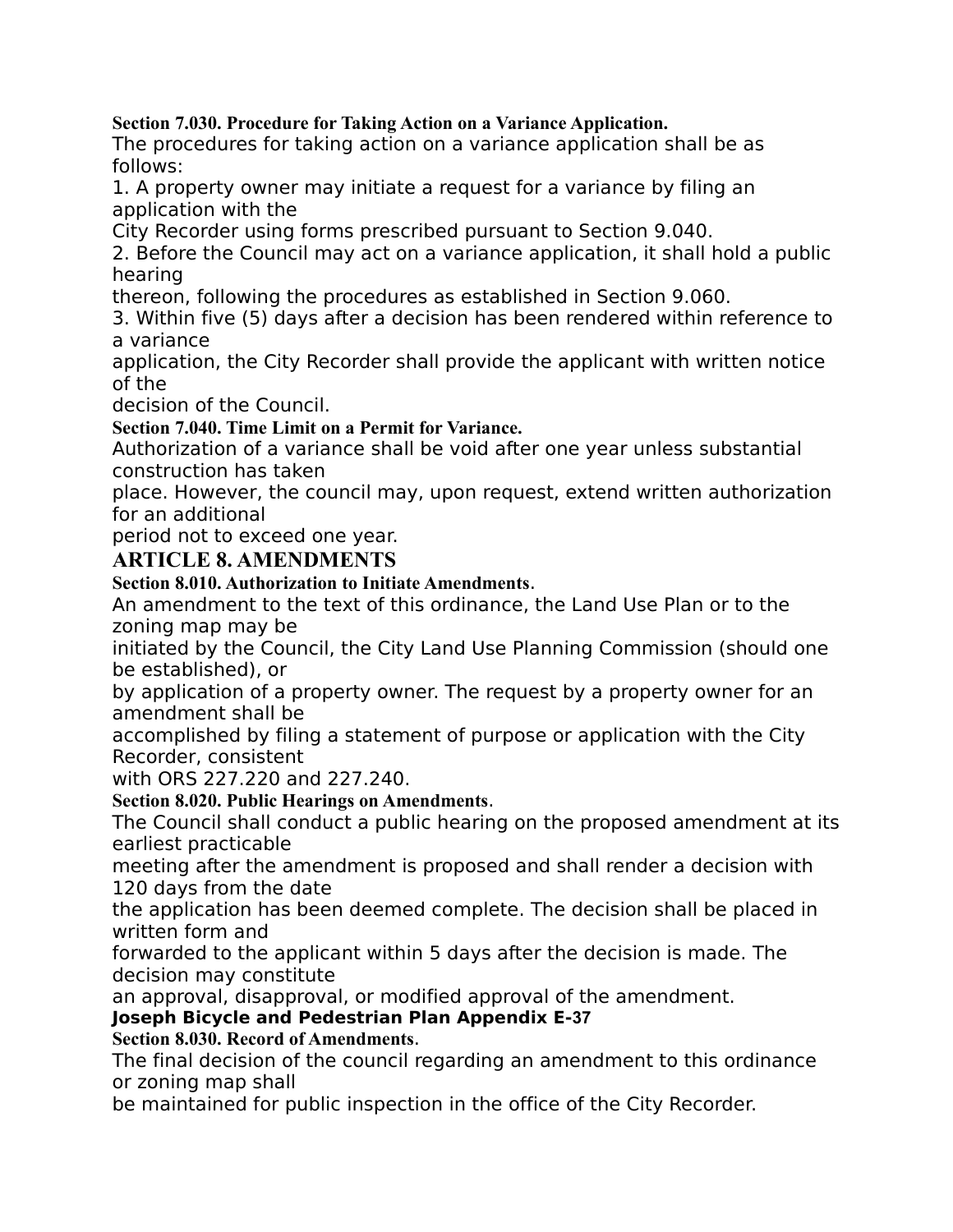**Section 8.040. Limitation of Reapplication**.

No application of a property owner for an amendment to the text of this ordinance or to the

zoning map shall be considered by the Council within a one year period following denial of the

request.

**Section 8.050. Amendment Review Criteria.**

This section sets forth criteria for amendments to adopted plans and land use regulations.

1. An amendment to land use regulations (i.e., the zoning, subdivision or annexation

ordinances) must be consistent with the Comprehensive Land Use Plan and Transportation System Plan, including the Bicycle and Pedestrian Plan.

2. An amendment to the Comprehensive Land Use Plan or Transportation System Plan must

be consistent with applicable Statewide Planning Goals and administrative rules.

3. An amendment to the Comprehensive Land Use Plan or implementing land use

regulations which significantly affects a transportation facility shall assure that allowed

land uses are consistent with the function, capacity, and level of service of the facility

identified in the Transportation System Plan. This shall be accomplished by one of the

following:

A. Limiting allowed land uses to be consistent with the planned function of the

transportation facility;

B. Amending the Transportation System Plan or Bicycle and Pedestrian Plan to ensure

that existing, improved, or new transportation facilities are adequate to support the

proposed land uses consistent with the requirement of the Transportation Planning

Rule; or,

C. Altering land use designations, densities, or design requirements to reduce demand

for automobile travel and meet travel needs through other modes.

4. A plan or land use regulation amendment significantly affects a transportation facility if

it:

A. Changes the functional classification of an existing or planned transportation

facility;

B. Changes standards implementing a functional classification system;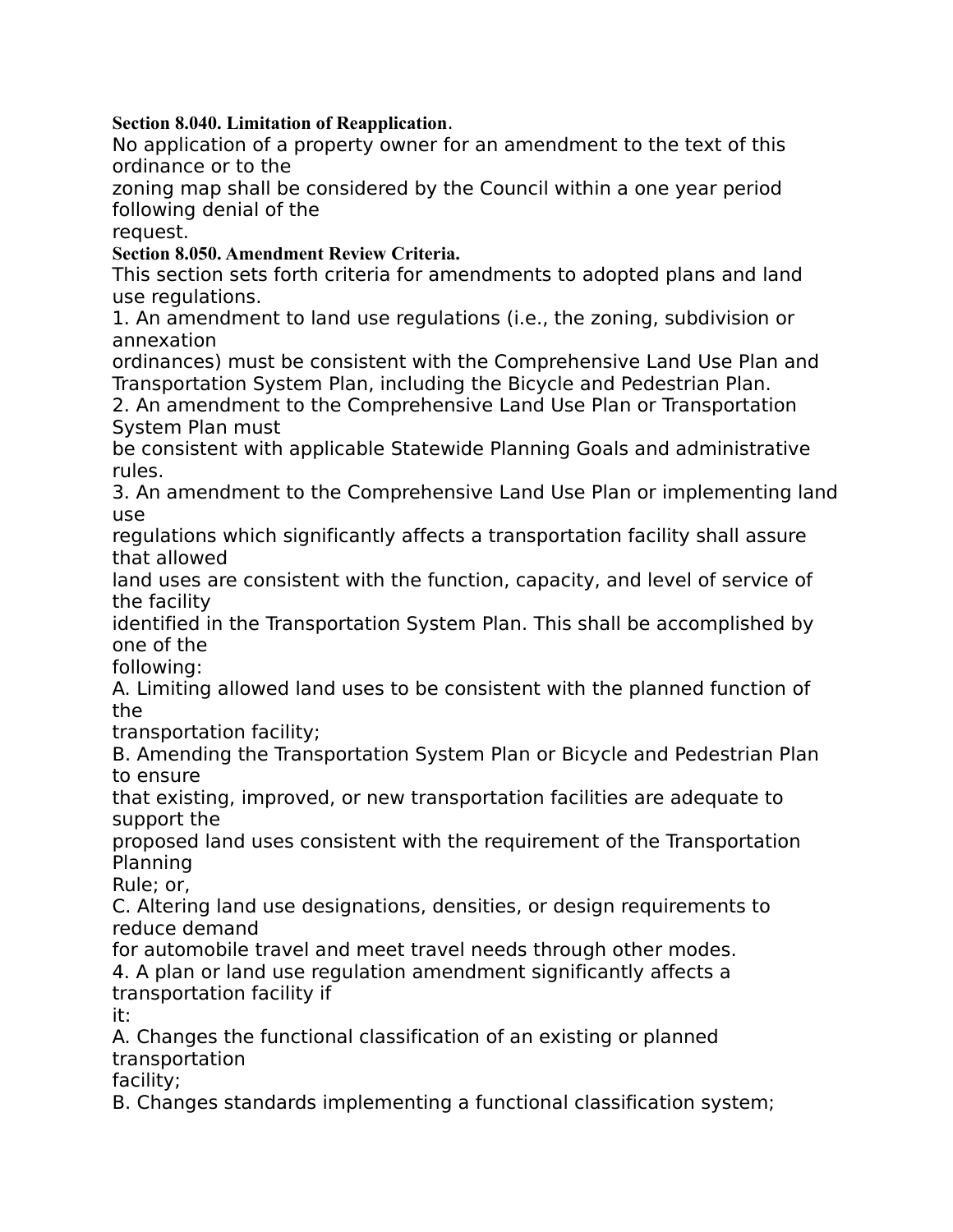C. Allows types or levels of land use that would result in levels of travel or access that

are inconsistent with the functional classification of a transportation facility; or

# **Joseph Bicycle and Pedestrian Plan Appendix E‐38**

D. Would reduce the level of service of the facility below the minimum acceptable

level identified in the Transportation System Plan.

# **ARTICLE 9. ADMINISTRATIVE PROVISIONS**

# **Section 9.010. Interpretation.**

Where the conditions imposed by a provision of this ordinance are less restrictive than

comparable conditions imposed by any other provisions of this ordinance or any other ordinance,

the provisions which are more restrictive shall govern.

# **Section 9.020. Administration.**

The Council shall designate a City employee to administer this ordinance and the land division

ordinance. The designate shall be known as the "Planning Official" and shall provide

recommendations concerning applications made pursuant to the requirements of this ordinance

and the land division ordinance. The City Recorder shall have final responsibility for issuing

land use permits under this ordinance.

# **Section 9.030. Appeals.**

Final decision of the Council may be appealed in compliance with ORS 197.763, provided that

the appeal is filed within twenty-one (21) days after the officer has rendered his decision.

Written notice of the appeal shall be filed with the City Recorder.

**Section 9.040. Forms of Petition, Applications and Appeals.**

Petitions, applications and appeals provided for in ordinance shall be made on forms prescribed

by the City. Applications shall be accompanied by plans and specifications, drawn to scale,

showing the actual shape and dimensions of the lot to be built upon; and the sizes and locations

on the lot of existing and proposed structures; the intended use of each structure; the number of

families, if any, to be accommodated thereon; the relationship of the property to the surrounding

area; and such other information as is needed to determine conformance with the purpose of this

ordinance.

**Section 9.050. Filing Fees.**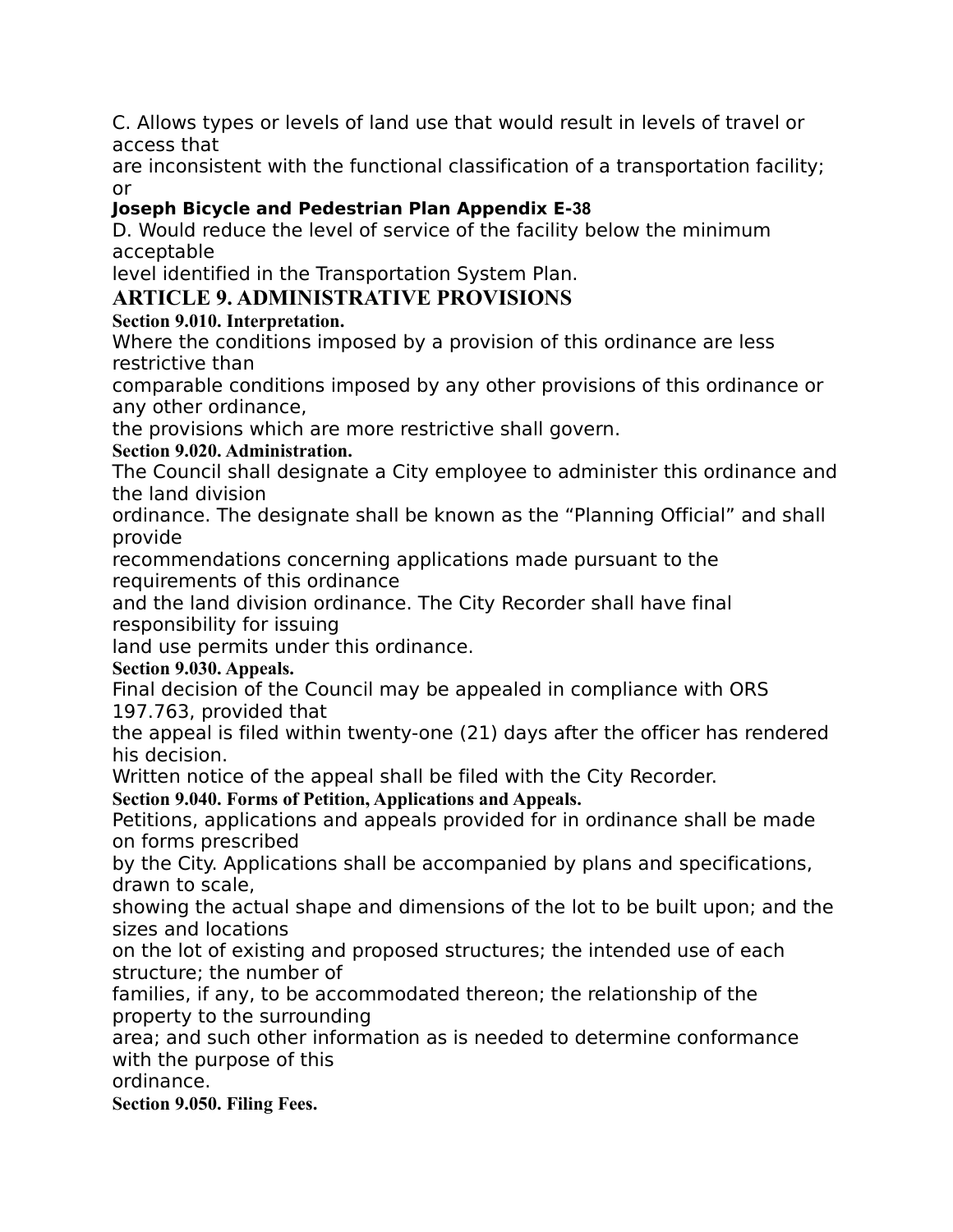Fees for applications shall be paid to the City Recorder upon filing an application. Such fees,

which shall be set by resolution of the Council, will be used to defray the cost of administering

this ordinance and shall be non-refundable.

# **Section 9.060. Public Hearings.**

1. Each notice of a public hearing authorized by this ordinance shall be published in a

newspaper of general circulation in the City at least 20 but not more than 30 days prior to

the date of the hearing.

2. In addition, a notice of hearing on a conditional use, a variance or an amendment to a

zone boundary shall be mailed to all owners of property within 250 feet of the property

for which the variance, conditional use or zoning map amendment has been requested.

The notice of hearing shall be at least 20 days prior to the date of the hearing and shall be

by regular mail, first class.

## **Joseph Bicycle and Pedestrian Plan Appendix E‐39**

3. Failure of a person to receive the notice prescribed in this section shall not impair the

validity of the hearing.

4. The Council may recess a hearing in order to obtain additional information or to serve

further notice upon other property owners or persons it decided may be interested in the

application being considered. Upon recessing a hearing, the time and date when the

hearing is to be resumed shall be announced.

**Section 9.070. Consolidated Procedure.**

An applicant may apply at one time for all permits or zone changes needed for a development

project. The applicant can consolidate any presentations/testimony that would customarily be

given separately with respective applications. The consolidated proposal shall be reviewed with

respect to the appropriate provisions of this ordinance. Although the application can be

presented as a consolidated proposal, separate approvals/denials will be given for the various

components of the proposal with regard to the permits being requested. **Section 9.080. Time Limit on Decisions.**

The City shall take final action on an application for a permit or zone change, including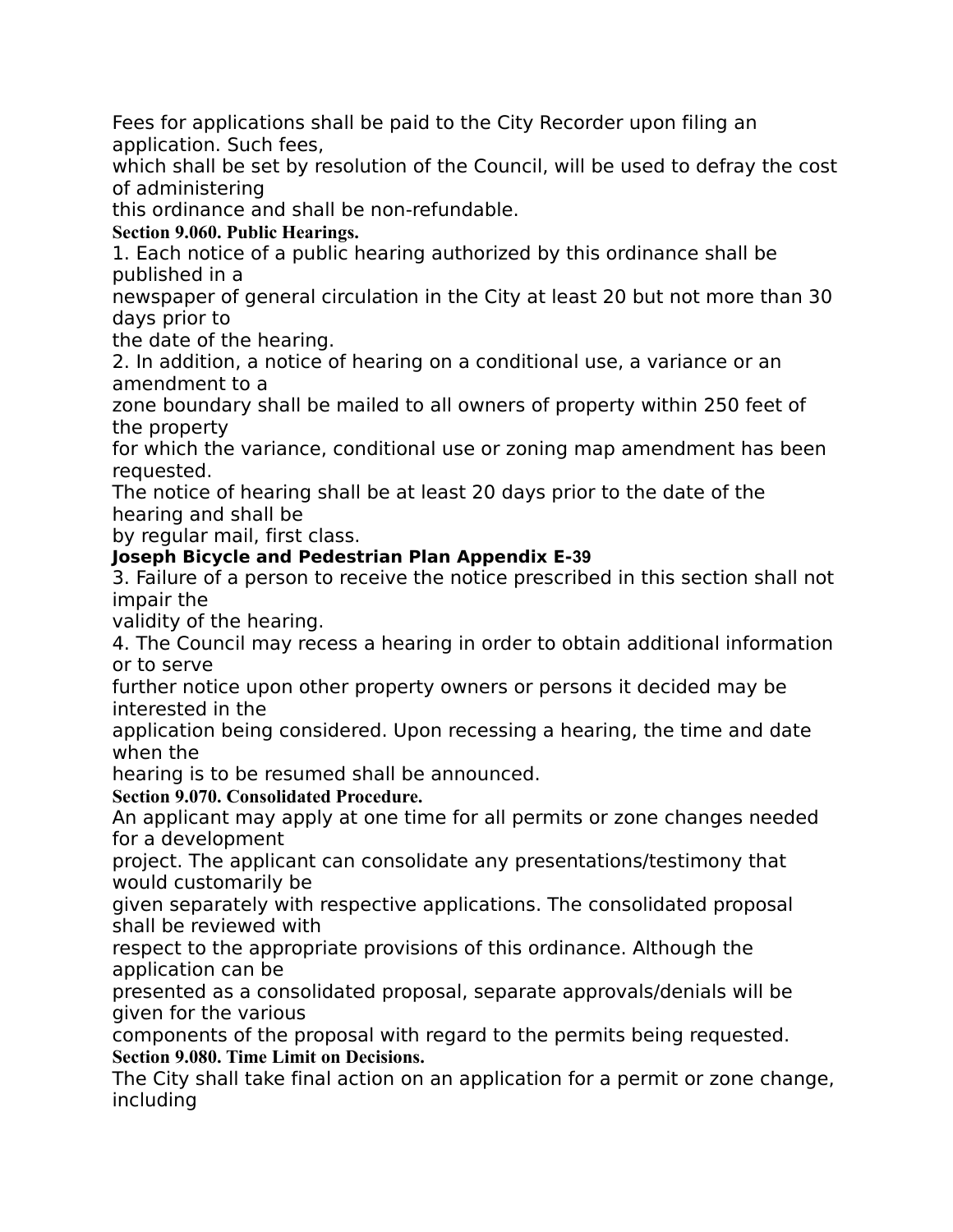resolution of all appeals under ORS 227.180, within 120 days after the application is deemed

complete. The 120 day period may be extended for a reasonable period of time at the request of

the applicant. This provision does not apply to Comprehensive Land Use Plan amendments.

**Section 9.090. Approval Without Hearing.**

The City Council or Planning Official may approve or deny an application for a permit other

than a Conditional Use Permit or Variance without a hearing if the City gives notice of the

decision and provides an opportunity for an appeal of the decision to those persons who would

have had a right to notice if a hearing had been scheduled or who are adversely affected or

aggrieved by the decision. Notice of the decision shall be given in the same manner as notice of

the hearing would have been given if a hearing had been held. An appeal shall be heard by the

City Council as a de novo hearing.

**Section 9.100. Notice Regarding Land Use Actions.**

1. Notice shall be sent to ODOT regarding any land use action on or adjacent to a state

transportation facility.

2. Notice shall be sent to the City or County public works department as appropriate,

regarding any land use action that potentially affects another jurisdiction's transportation

facility. Notice also shall be sent to ODOT.

3. Upon written request, notice shall be sent to providers of public transit and special

interest transportation groups such as truckers, railroad, bicyclists, pedestrians, and

disabled persons regarding any roadway or other transportation project.

# **ARTICLE 10. ZONING AND SITE DEVELOPMENT REVIEW**

# **PROCEDURES**

# **Joseph Bicycle and Pedestrian Plan Appendix E‐40**

# **Section 10.010. Purpose.**

The purpose of Article 10 is to:

1. Provide procedures and standards for administration of Zoning and Site Development

Review permits;

2. Promote the public health, safety and general welfare by carrying out Comprehensive

Land Use Plan and Transportation System Plan policies; and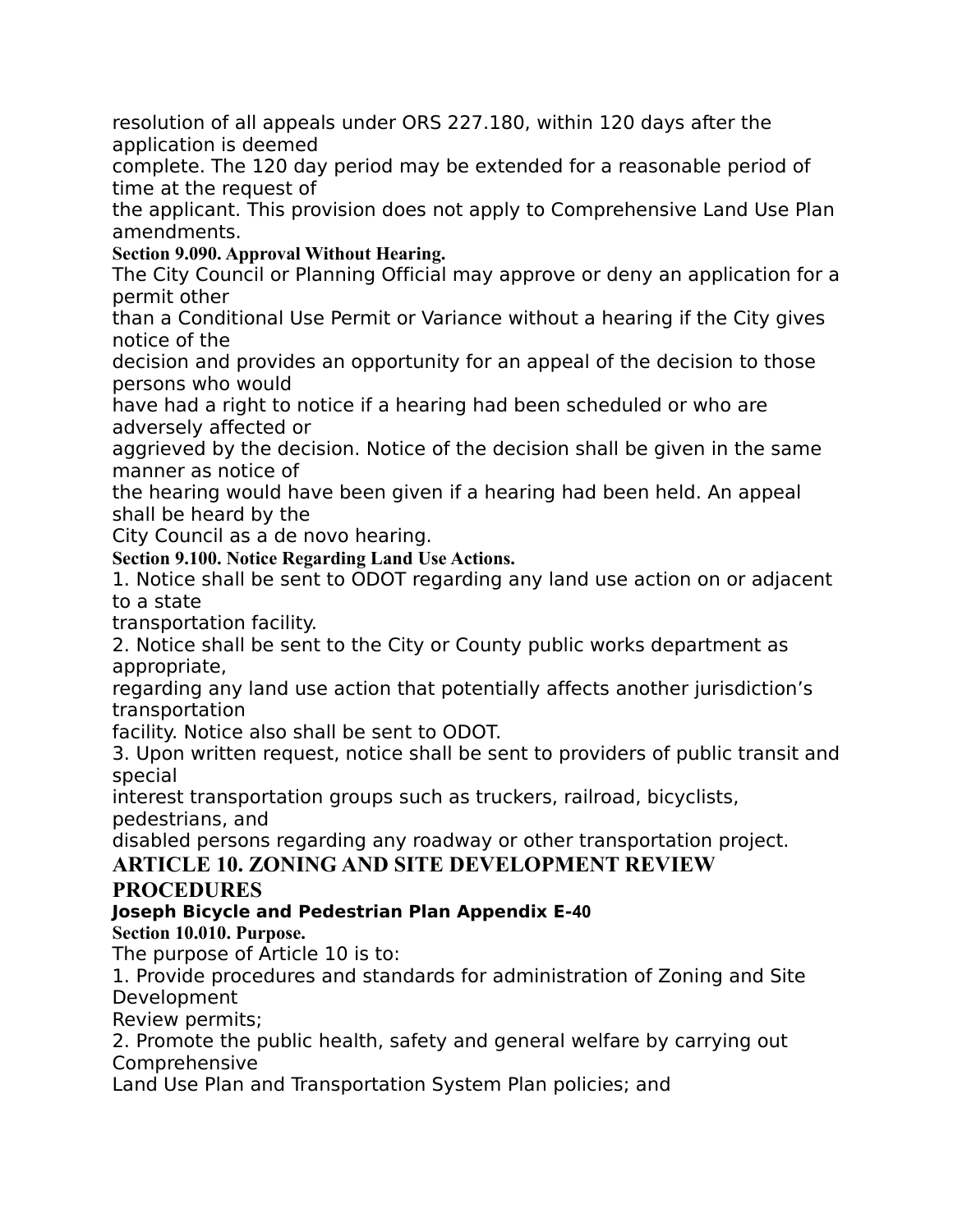3. Provide adequate light and air, prevent overcrowding of land, and provide for adequate

transportation, water supply, sewage, fire protection, pollution control, surface water

management, and protection against natural hazards.

**Section 10.020. Applicability.**

Either Zoning Review or Site Development Review shall be required for all new developments

and modifications of existing developments described below. Regular maintenance, repair and

replacement of materials (e.g., roof, siding, awnings, etc.), parking resurfacing and similar

maintenance and repair shall be exempt from review.

1. Zoning Review. Zoning Review is a review conducted by the Planning Official without a

public hearing. It is for minor developments, such as single family homes on existing lots,

that do not require a conditional use permit or site development review approval. Zoning

Review ensures compliance with the basic land use and development standards of the use

zone, such as lot area, building setbacks, lot coverage, maximum building height, and other

provisions of Article 3. Zoning Review is required for all of the types of land uses and

development listed below. Land uses and developments exceeding the thresholds below

require Site Development Review.

A. Change in occupancy from one type of land use to a different land use;

B. Single-family detached dwelling (including manufactured home on its own lot);

C. A single duplex, or up to two single family attached (town home) units not requiring a

land division, and accessory parking on the same lot;

D. Non-residential building additions up to 1000 square feet or 50% of an existing

structure;

E. Home occupations;

F. Any proposed development that has a valid conditional use permit. Major modifications to a development with a conditional use permit shall require review and

approval in accordance with Article 6 - Conditional Use Permits;

G. Temporary uses requiring a permit;

**Joseph Bicycle and Pedestrian Plan Appendix E‐41**

H. Accessory structures and accessory parking;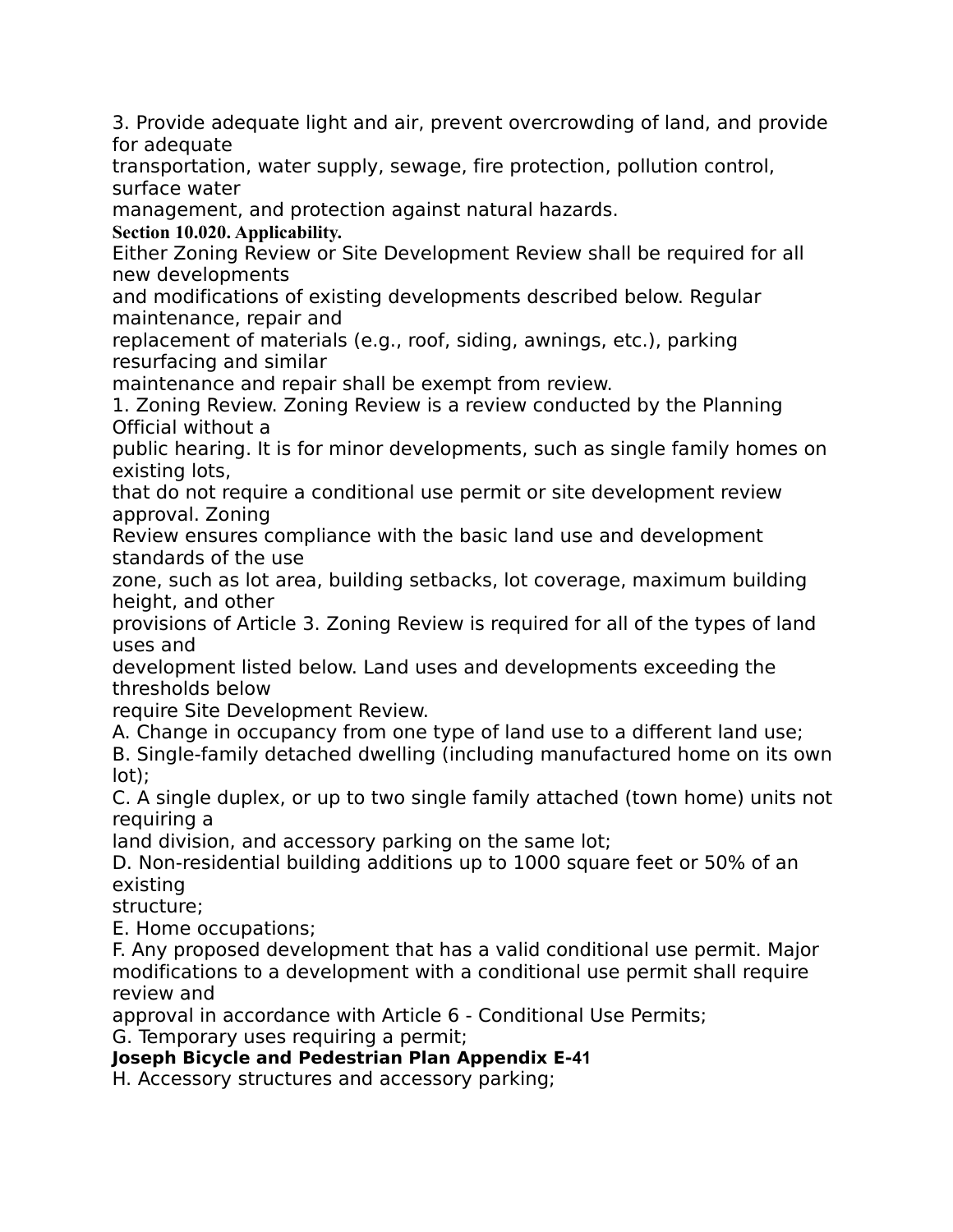I. Development and land uses that are part of a previously approved Site Development

Review or Conditional Use Permit application;

J. Public improvements required by a condition of development approval (e.g.,

transportation facilities and improvements, parks, trails, and similar improvements, as

determined by the Planning Official).

2. Site Development Review. Site Development Review is conducted by the Planning Official

or City Council (if referred to the Council by the Planning Official) in accordance with this

section.

A. Site Development Review applies to commercial, industrial, institutional, public and

multi-family residential development that is not specifically listed under Section

10.020.1 above (applications subject to Zoning Review).

B. Site Development Review ensures compliance with the land use and development

standards in Article 3 (e.g., lot area, building setbacks, lot coverage, maximum

building height) and the supplemental development standards and public improvement requirements in Article 4.

**Section 10.030. Zoning Review Procedure and Standards.**

When Zoning Review is required, it shall be conducted prior to issuance of building permits,

occupancy permits, business licenses, or public improvement permits, as determined by the

Planning Official. An application for Zoning Review shall be approved only upon meeting all of

the following standards:

1. The proposed land use or development is permitted by the underlying zoning district

(Article 3); and

2. The land use, building/yard setback, lot area, lot dimension, density, lot coverage,

building height and other applicable standards of the underlying land use district are met

(Article 3).

Zoning reviews do not address a project's compliance with applicable building, fire and life

safety regulations.

**Section 10.040. Site Development Review - Application Review Procedure.**

When Site Development Review is required, it shall be conducted by the Planning Official or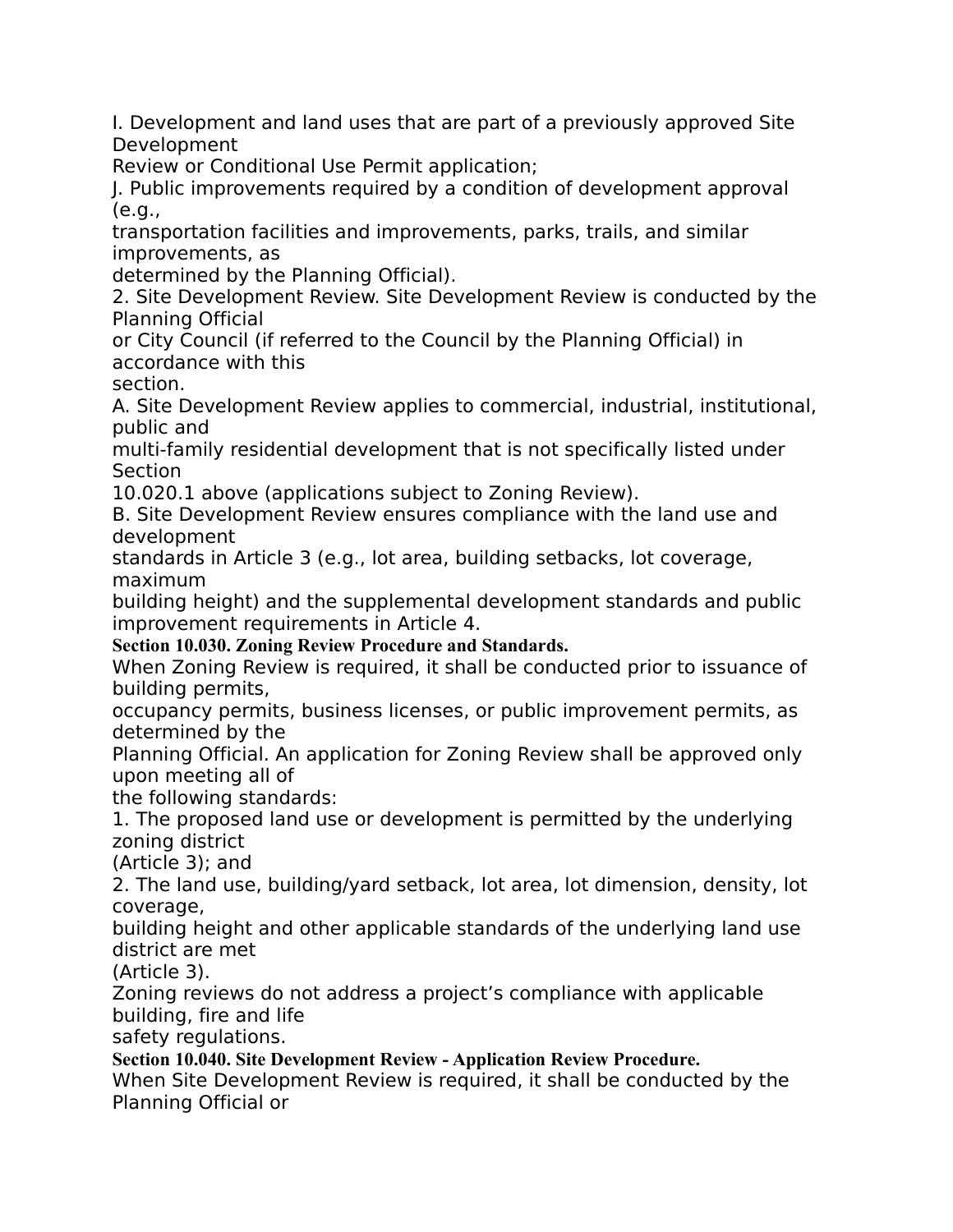City Council (if referred by the Planning Official) after providing notice as set forth in Section

9.090 and using the application requirements and approval criteria contained in Sections 10.050 -

060, below.

**Section 10.050. Site Development Review - Application Submission Requirements. Joseph Bicycle and Pedestrian Plan Appendix E‐42**

The following information is required for Site Development Review application submittal as

deemed applicable by the Planning Official:

1. Site Development Review Information. An applicant for Site Development Review shall

provide the following information.

A. A site analysis map showing:

a. The applicant's entire property (properties under the same ownership) and the

surrounding properties to a distance sufficient to determine the location of the

development in the City, and the relationship between the proposed development site

and adjacent properties and development.

b. The property boundaries, dimensions and gross area shall be identified;

c. Topographic contour lines at 2-foot intervals for slopes of less than 10 percent,

and 5-foot intervals for steeper slopes;

d. Identification of slopes greater than 25 percent;

e. The location and width of all public and private streets, drives, sidewalks, pathways, rights-of-way, and easements on the site and adjoining the site;

f. Where available and relevant to the proposal, information related to: distances to

neighboring constructed access points, median openings, traffic signals, intersections,

and other transportation features on both sides of the property; the number and direction

of lanes to be constructed on the driveway, plus striping plans; planned transportation

features (lanes, signals, bikeways, walkways, crosswalks, etc.); and trip generation data

or appropriate traffic studies;

g. Potential natural hazard areas, including any areas identified as subject to a 100-

year flood, areas subject to high water table, and areas mapped by the City, County,

or State as having a potential for geologic hazards;

h. Resource areas, including marsh and wetland areas, streams, and wildlife habitat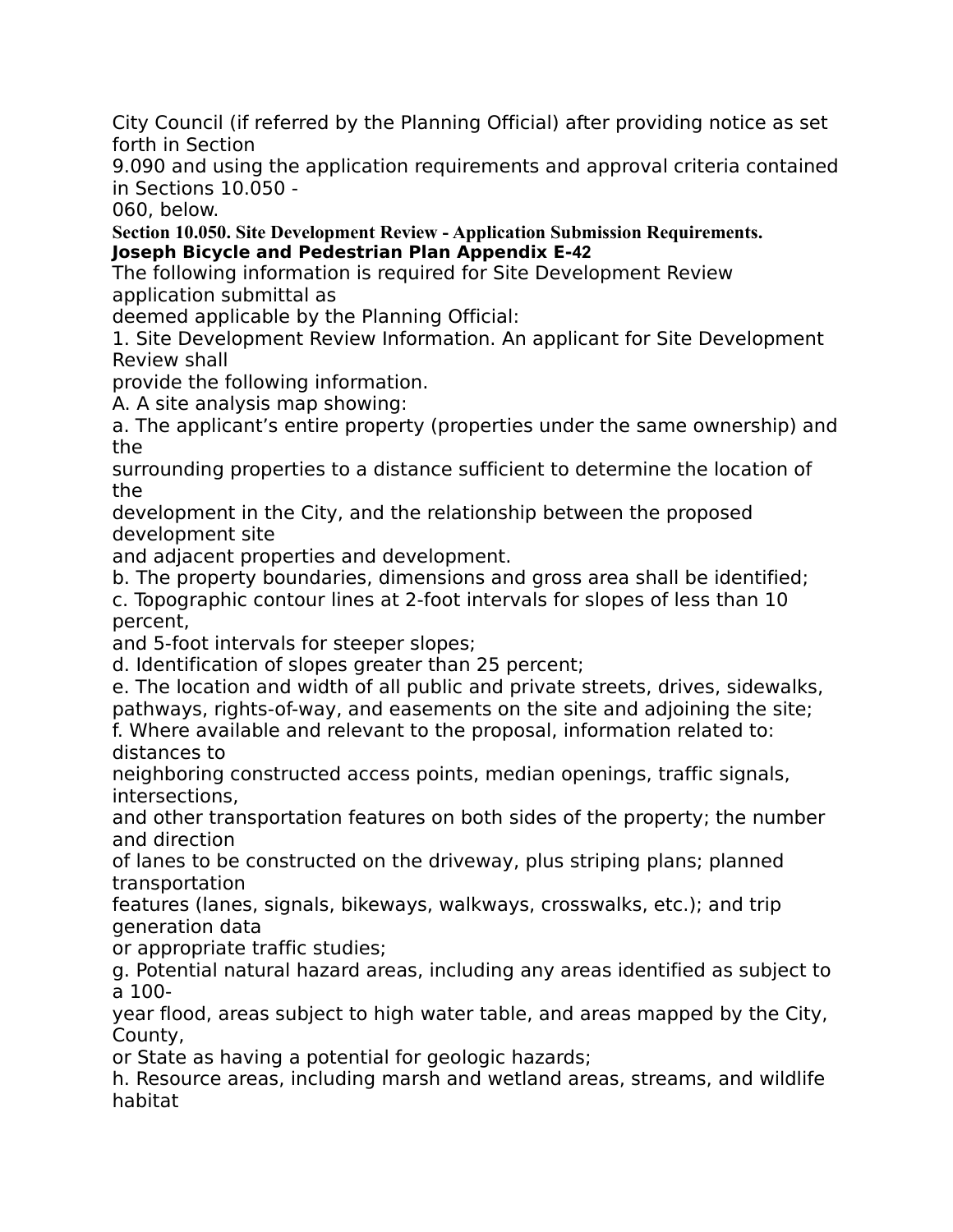identified by the City or any natural resource regulatory agencies as requiring

protection;

i. Site features, including existing structures, pavement, large rock outcroppings,

areas having unique views, and drainage ways, canals and ditches;

j. Locally or federally designated historic and cultural resources on the site and

adjacent parcels or lots;

## **Joseph Bicycle and Pedestrian Plan Appendix E‐43**

k. The location, size and species of trees and other vegetation having a caliper

(diameter) of six (6) inches or greater at four feet above grade;

l. North arrow, scale, names and addresses of all persons listed as owners of the

subject property on the most recently recorded deed; and

m. Name and address of project designer, engineer, surveyor, and/or planner, if

applicable.

B. Proposed site plan. The site plan shall contain the following information:

a. The proposed development site, including boundaries, dimensions, and gross area;

b. Features identified on the existing site analysis maps that are proposed to remain

on or removed from the site;

c. The location and dimensions of all proposed public and private streets, drives,

rights-of-way, and easements;

d. The location and dimensions of all existing and proposed structures, utilities,

pavement and other improvements on the site.

e. Setback dimensions for all existing and proposed buildings shall be provided on

the site plan.

C. The location and dimensions of entrances and exits to the site for vehicular,

pedestrian, and bicycle access:

a. The location and dimensions of all parking and vehicle circulation areas (show

striping for parking stalls and wheel stops);

b. Pedestrian and bicycle circulation areas, including sidewalks, internal pathways,

pathway connections to adjacent properties, and any bicycle lanes or trails;

c. Loading and service areas for waste disposal, loading and delivery;

d. Outdoor recreation spaces, common areas, plazas, outdoor seating, street furniture, and similar improvements;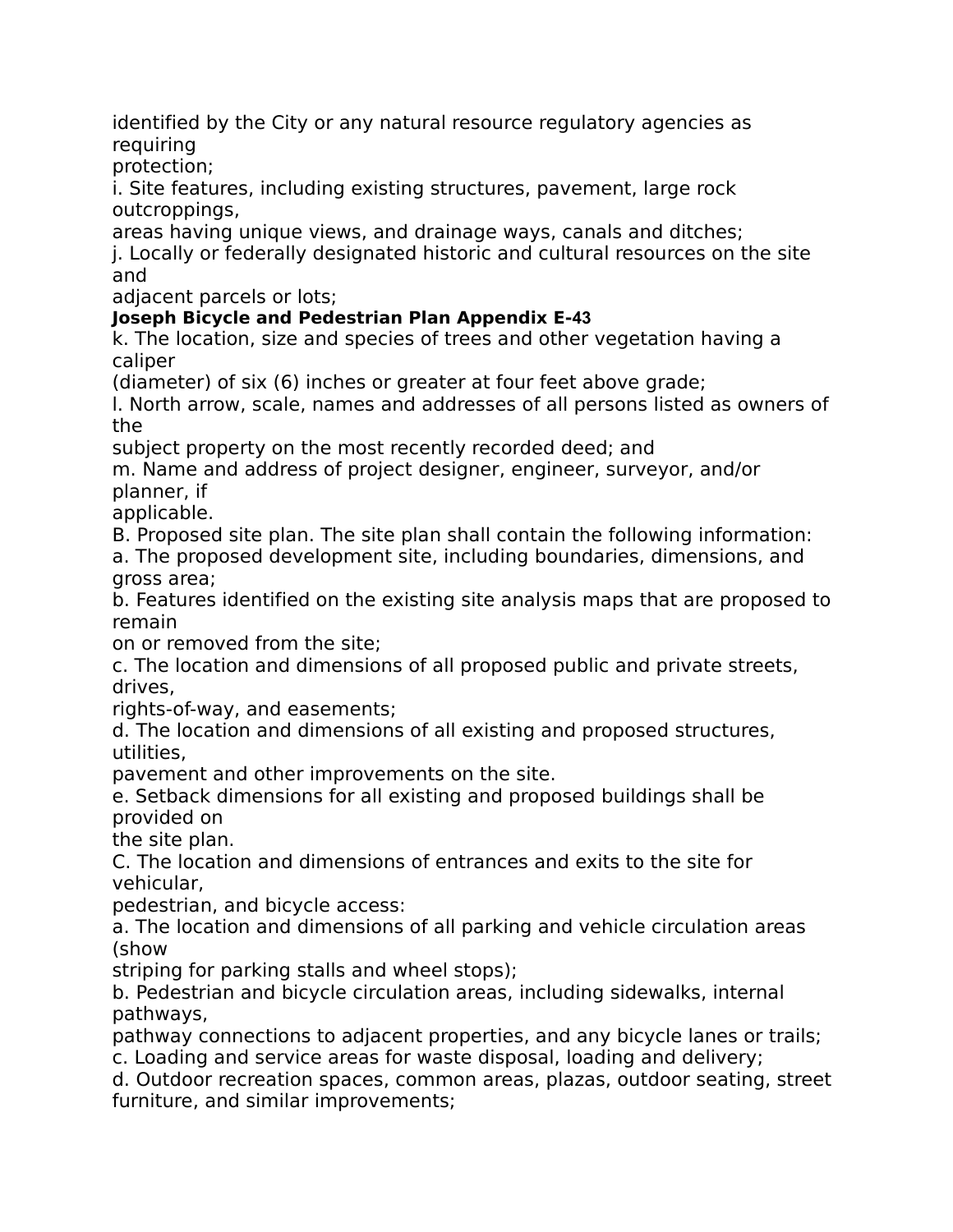e. Location, type, and height of outdoor fencing and lighting;

f. Location of mail boxes, if known;

g. Name and address of project designer, if applicable;

**Joseph Bicycle and Pedestrian Plan Appendix E‐44**

h. Locations of bus stops and other public or private transportation facilities;

i. Locations, sizes, and types of signs;

j. Location of utility connections and pipe sizes.

D. Architectural drawings. Architectural drawings showing one or all of the following

shall be required for new buildings and major remodels:

a. Building elevations (as determined by the Planning official) with building height

and width dimensions;

b. Building floor plans with dimensions and use of rooms;

c. Building materials, colors and type;

d. The name of the architect or designer.

E. Preliminary grading plan. A preliminary grading plan shall be required for development sites of 10,000 square feet or larger. The preliminary grading plan shall

show the location and extent to which grading will take place, indicating general

changes to contour lines, slope ratios, slope stabilization proposals, and location and

height of retaining walls, if proposed. Surface water detention and treatment plans

may also be required by the City Engineer.

F. Landscape plan. The Planning Official may require a landscape plan showing:

a. The location and height of existing and proposed fences, buffering or screening

materials;

b. The location of existing and proposed terraces, retaining walls, decks, patios,

shelters, and play areas;

c. The location, size, and species of the existing and proposed plant materials (at time

of planting);

d. Existing and proposed building and pavement outlines;

e. Specifications for irrigation (may be automatic or other approved method of

irrigation) and anticipated planting schedule;

G. Sign drawings shall be required in conformance with this ordinance.

H. Deed restrictions. Copies of all existing and proposed restrictions or covenants,

including those for access control.

**Joseph Bicycle and Pedestrian Plan Appendix E‐45**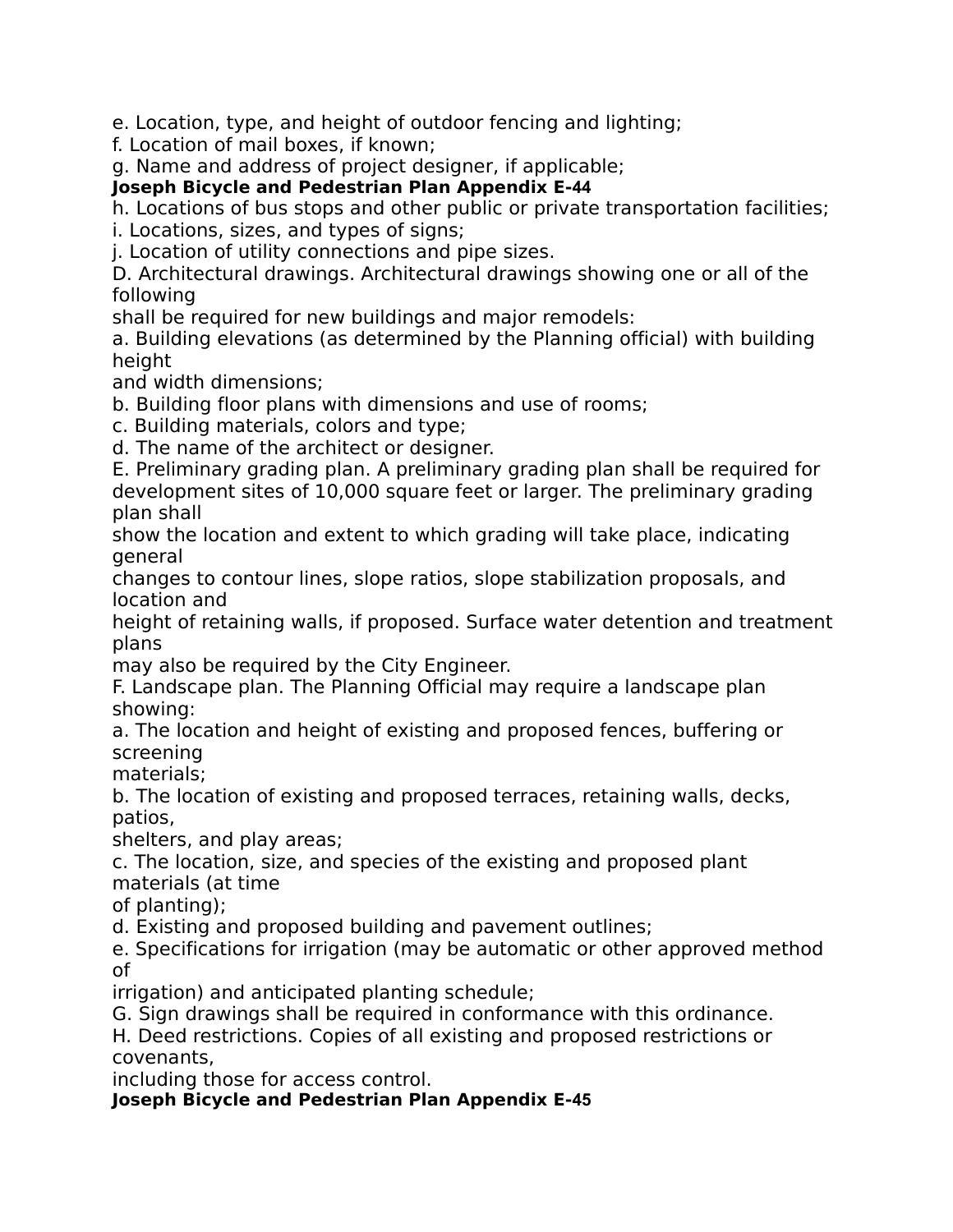I. Narrative. Letter or narrative report documenting compliance with the applicable

approval criteria contained in Section 10.060 Approval Criteria.

J. Traffic Impact Study, when required, shall be prepared in accordance with City and

ODOT requirements (Section 4.085).

K. Public Facilities and Services Demand. The applicant shall work with City staff to

assess the impact of the development on the transportation system (including street

access, pedestrian ways and bikeways), the drainage system, the parks system, the

water system, and the sewer system. For each public facility system and type of

impact, improvements shall be identified necessary to meet City standards and to

minimize the impact of the development.

L. State Highway Access Permit. A copy of an approved State Access Permit shall be

submitted for any proposal creating a new access or changing an existing access onto

a State Highway;

M. Other information determined by the Planning Official*.* The City may require studies

or exhibits prepared by qualified professionals to address specific site features or

project impacts (e.g., traffic, environmental features, natural hazards, etc.), in

conformance with this ordinance.

**Section 10.060. Site Development Review - Approval Criteria.**

The Planning Official (or City Council on referral) shall make written findings with respect to all

of the following criteria when approving, approving with conditions, or denying an application:

1. The application complies with all of the applicable provisions of the underlying Land Use

District (Article 3).

2. The application complies with all of the development standards in this ordinance, with

particular focus on Article 4 Supplemental Provision requirements.

3. Conditions of approval required as part of any prior Land Divisions Conditional Use

Permits, or Variances (or other land use approvals) shall be met.

4. Conditions of approval require dedication of land for and improvements to public facilities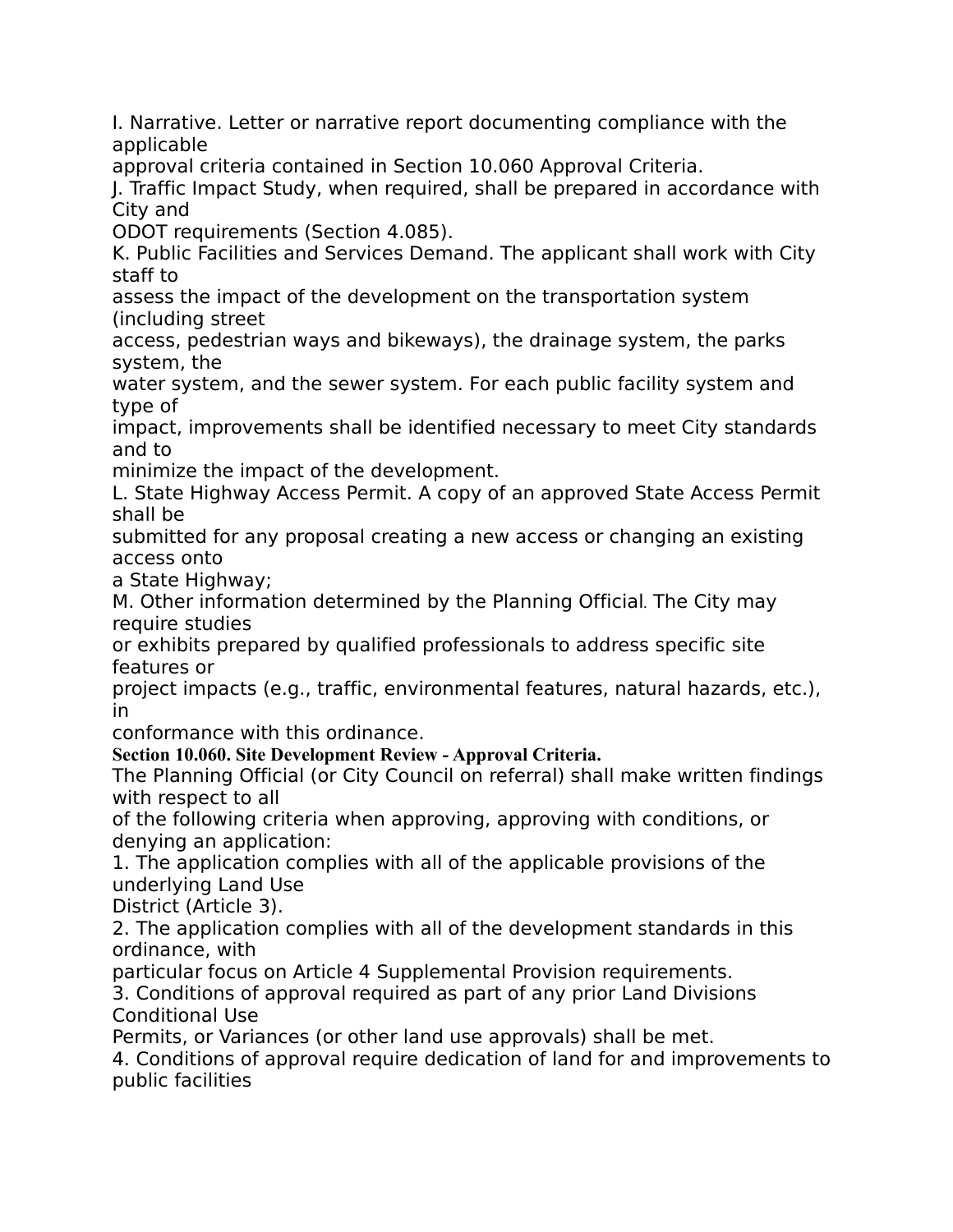(including but not limited to sanitary sewer, water, storm drainage, communication and

transportation facilities) that will be impacted by or are inadequate to handle the additional

burden caused by the proposed use.

5. Proposed roads follow the natural topography and preserve natural features of the site as

much as possible and planned alignments minimize grading. The road system provides

adequate access to buildings for residents, visitors, deliveries, emergency vehicles, and

garbage collection. Access is properly placed in relation to sight distance, driveway

# **Joseph Bicycle and Pedestrian Plan Appendix E‐46**

spacing, and other related considerations, including opportunities for joint and cross access

and meets the access management standards in the Transportation System Plan.

6. An internal bicycle and pedestrian system of sidewalks or paths provides connections to

parking areas, entrances to the development, and open space, recreational, and other

community facilities associated with the development. Streets shall have sidewalks on both

sides and pedestrian linkages shall also be provided to the peripheral street system.

7. Any application that involves access to the State Highway System has been reviewed by

the Oregon Department of Transportation for conformance with state access management

standards.

**Section 10.070. Bonding, Assurances and Exactions.**

1. Performance (or "Completion") Bonds for Public Improvements. On all projects where

public improvements are required, the City shall require a bond in an amount equal to the

contract amount of the public improvements as a condition of site development approval

in order to guarantee the public improvements. The City shall be named "obligee" on all

bonds.

2. Release of Performance Bonds. The bond or assurance shall be released at the end of a

one-year warranty period, which shall begin when the Planning official finds the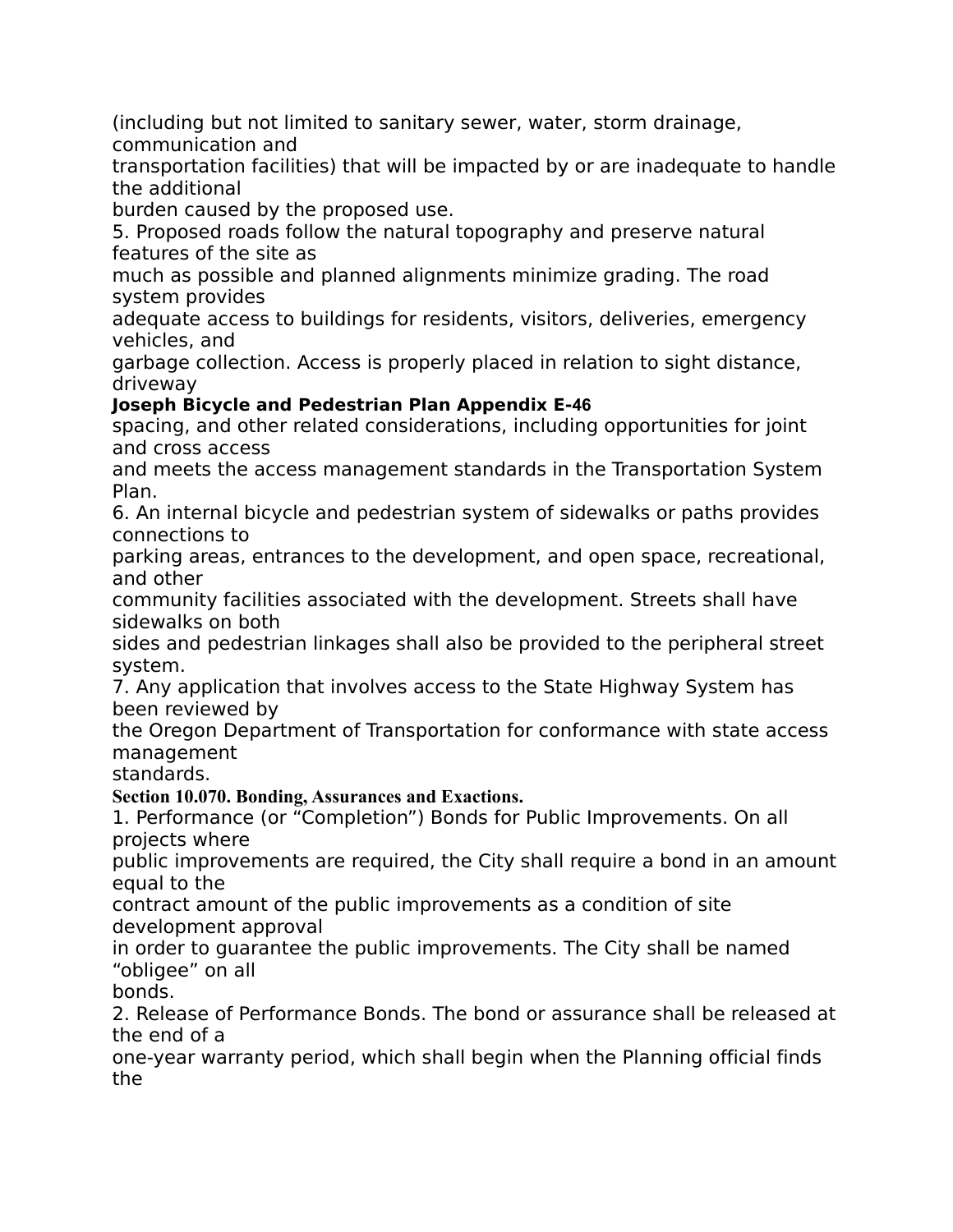completed project conforms to the site development approval, including all conditions of approval.

3. Completion of Landscape Installation. Landscaping shall be installed prior to issuance of

occupancy permits, unless security equal to 150% of the cost of the landscaping as

determined by the Planning official or a qualified landscape architect is filed with the

Planning official assuring such installation within six months after occupancy. If the

installation of the landscaping is not completed within the six-month period, the security

may be used by the City to complete the installation.

4. Dedication of Real Property – City Obligation. In situations where this ordinance

requires the dedication of real property to the City, the City shall either (1) include in the

written decision evidence that shows that the required property dedication is directly

related to and roughly proportional to the projected impacts of the development on public

facilities and services, or (2) delete the dedication as a condition of approval. **Section 10.080. Development in Accordance With Permit Approval; Modifications; Permit Expiration.**

Development shall not commence until the applicant has received all of the appropriate land use

and development approvals (i.e., site development review approval) and building permits.

Construction of public improvements shall not commence until the City has approved all

required public improvement plans (e.g., utilities, streets, public land dedication, etc.). The City

may require the applicant to enter into a development agreement (e.g., for phased developments

and developments with required public improvements), and may require bonding or other

assurances for improvements.

# **Joseph Bicycle and Pedestrian Plan Appendix E‐47**

Development Review and Site Development Review approvals shall be subject to all of the

following standards and limitations:

1. Modifications to Approved Plans and Developments. Minor modifications of an

approved plan or existing development may be approved by the Planning Official under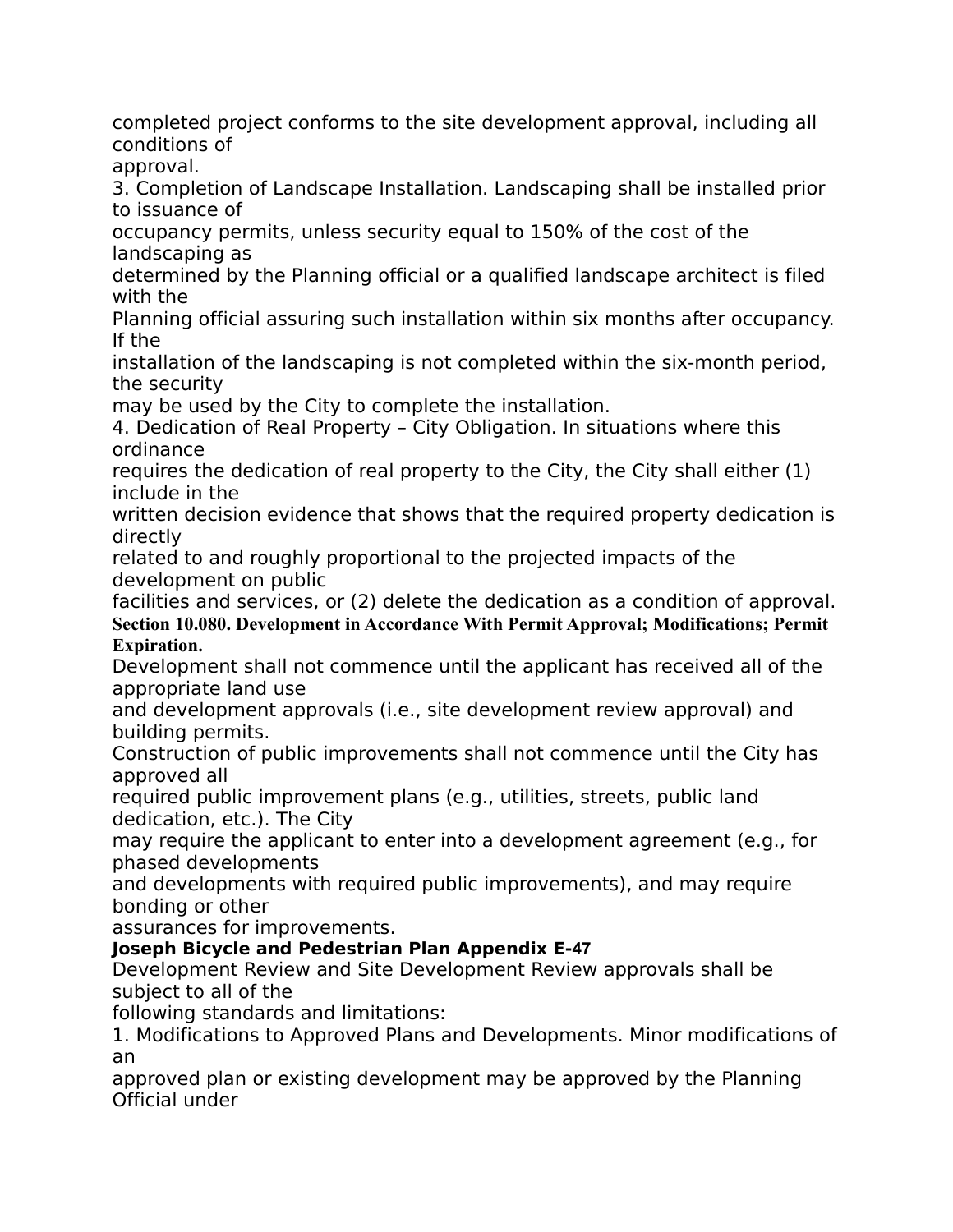Zoning Review. However, major modifications, as determined by the Planning Official,

shall be reviewed by the City Council under Site Development Review procedures.

2. Approval Period. Zoning Review and Site Development Review approvals shall be

effective for a period of one year from the date of approval. The approval shall lapse if:

A. A public improvement plan or building permit application for the project has not been

submitted within one year of approval; or

B. Construction on the site is in violation of the approved plan.

3. Extension. The Planning Official shall, upon written request by the applicant, grant a

written extension of the approval period not to exceed one year; provided that:

A. No changes are made on the original approved site development review plan;

B. The applicant can show intent of initiating construction on the site within the oneyear

extension period;

C. There have been no changes to the applicable Code provisions on which the approval

was based. If there have been changes to the applicable Code provisions and the

expired plan does not comply with those changes, then the extension shall not be

granted; in this case, a new site development review shall be required; and D. The applicant demonstrates that failure to obtain building permits within one year of

site design approval was beyond the applicant's control.

4. Phased Development. Phasing of development may be approved with the Site

Development Review application, subject to the following standards and procedures:

A. A phasing plan shall be submitted with the Site Development Review application.

B. The Planning Commission shall approve a time schedule for developing a site in

phases, but in no case shall the total time period for all phases be greater than 3 years

without reapplying for site development review.

C. Approval of a phased site development review proposal requires satisfaction of all of

the following criteria:

# **Joseph Bicycle and Pedestrian Plan Appendix E‐48**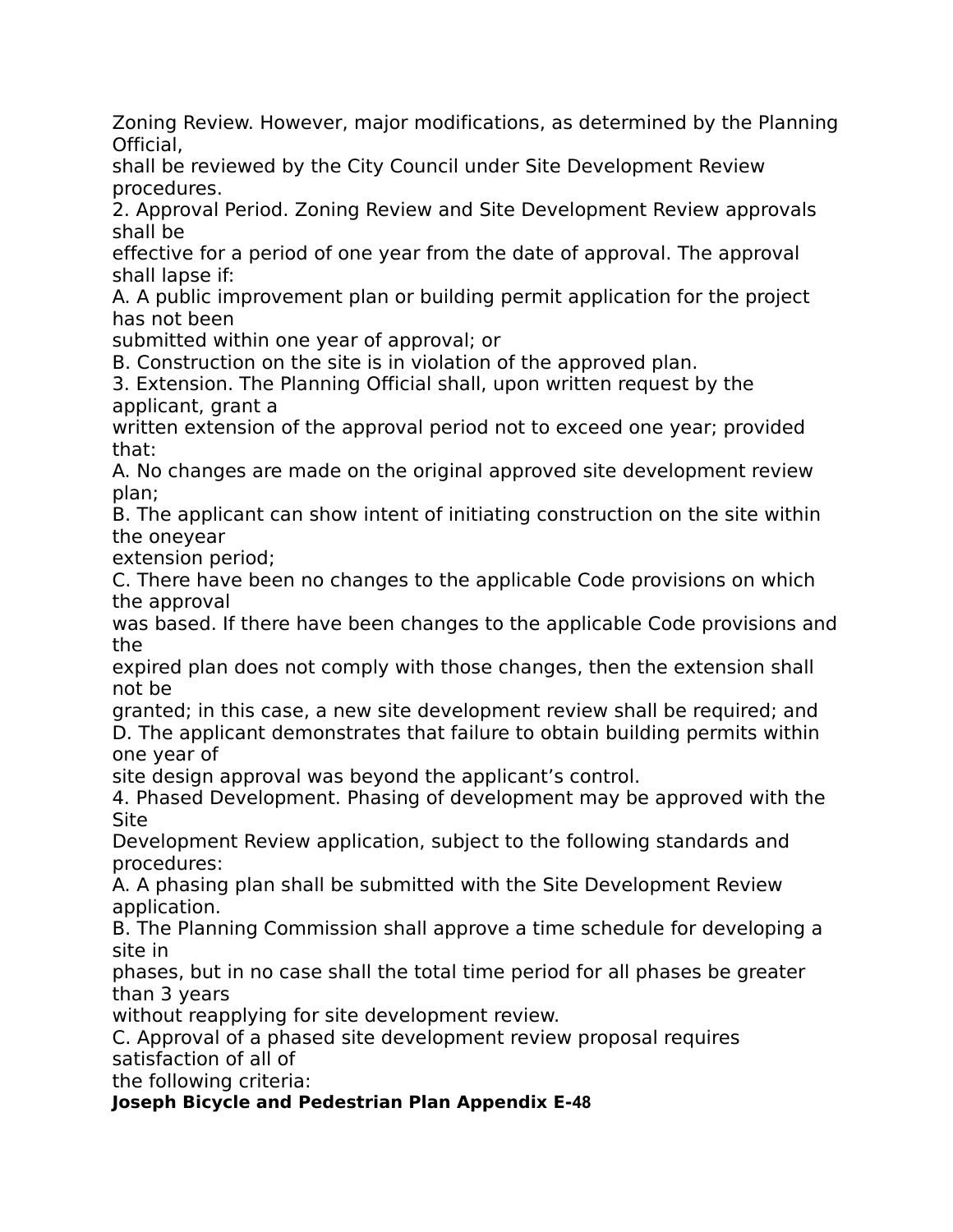a. The public facilities required to serve each phase are constructed in conjunction

with or prior to each phase;

b. The development and occupancy of any phase dependent on the use of temporary

public facilities shall require Planning Commission approval. Temporary facilities

shall be approved only upon City receipt of bonding or other assurances to cover the

cost of required public improvements, in accordance with Section 4.3.180. A temporary public facility is any facility not constructed to the applicable City or

district standard, subject to review by the City Engineer;

c. The phased development shall not result in requiring the City or other property

owners to construct public facilities that were required as part of the approved

development proposal; and

d. An application for phasing may be approved after Site Development Review

approval as a minor modification.

**Joseph Bicycle and Pedestrian Plan Appendix F‐1**

# **APPENDIX F – JOSEPH LAND DIVISION ORDINANCE (2009) ADOPTED BY ORDINANCE 2009‐01**

# **CHAPTER 1. INTRODUCTORY PROVISIONS**

**Section 101. Short Title**. This ordinance may be cited as the Joseph Land Division Ordinance (2009) and replaces the "Sub-division and Partitioning Ordinance of the City of Joseph, Wallowa County, Oregon" adopted by Ordinance No. 76-6.

**Section 102. Purpose**. In their interpretation and application, the provision of this ordinance shall be held to be the minimum requirement adopted for the public health, safety, and welfare. It is further provided to carry out the intent of the City of Joseph's Comprehensive Land Use Plan and to promote orderly growth, consistent with the purposes of the plan.

**Section 103. Scope of Regulations**. All subdivision and partition plats created within the limits of the City of Joseph shall be approved in accordance with these regulations. A person desiring to subdivide land or desiring to partition land shall submit tentative plans and final documents for approval as required by this ordinance and Oregon Revised Statutes (ORS) Chapter 92.

**Section 104. Definitions**. Definitions used in this ordinance are found Section 1.030, Definitions in the Joseph Zoning Ordinance (2009) and include the following statutory definitions specifically related to the land division process:

Declarant means the person who files a declaration under ORS 92.075.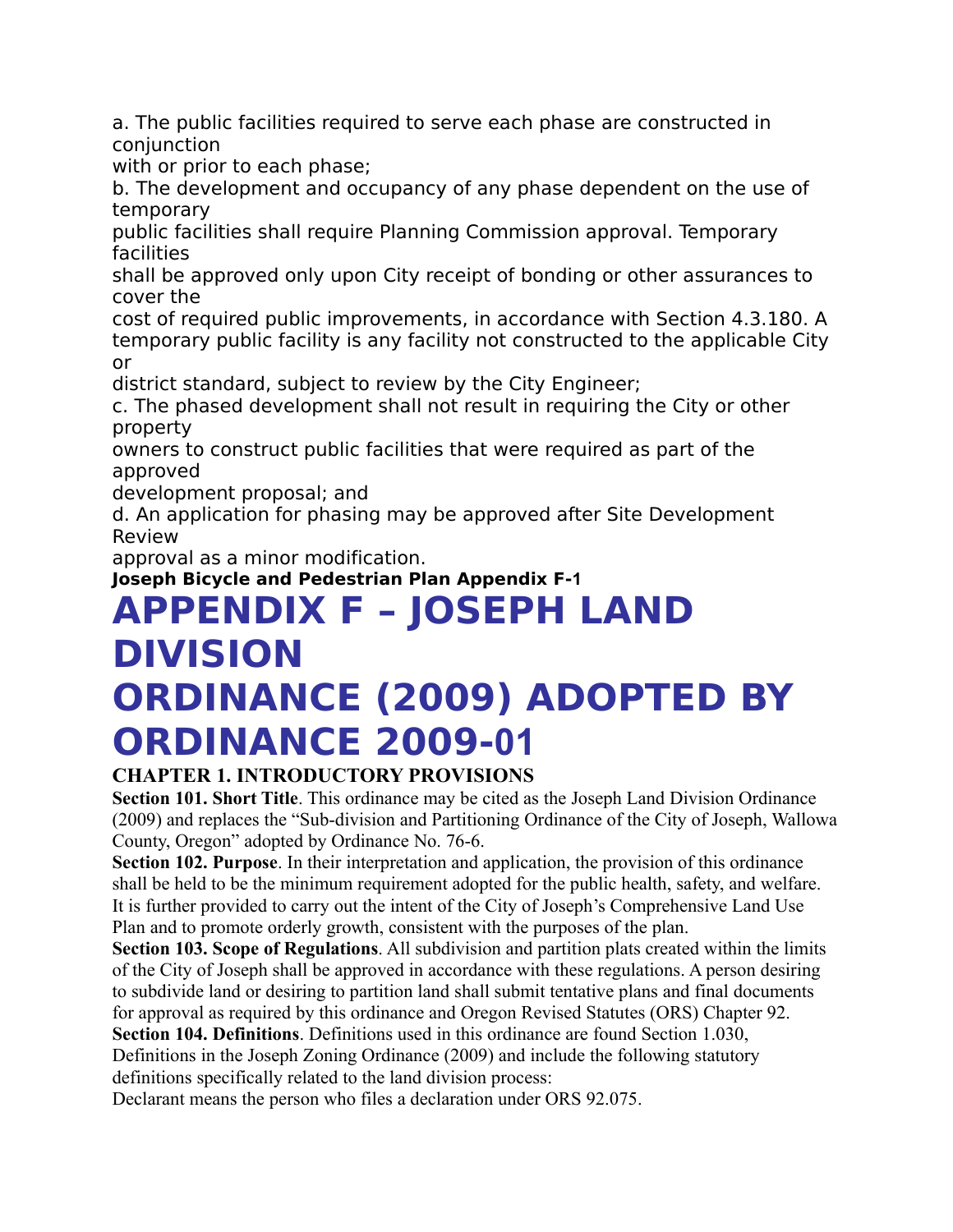Declaration means the instrument described in ORS 92.075 by which the subdivision or partition plat was created.

Lawfully established unit of land means:

□ A lot or parcel created pursuant to ORS 92.010 to 92.190; or

□ Another unit of land created:

o In compliance with all applicable planning, zoning and subdivision or

partition ordinances and regulations; or

o By deed or land sales contract, if there were no applicable planning, zoning or subdivision or partition ordinances or regulations.

Lawfully established unit of land does not mean a unit of land created to establish a separate tax account.

Lot means a single unit of land that is created by a subdivision.

#### **Joseph Bicycle and Pedestrian Plan Appendix F‐2**

Negotiate means any activity preliminary to the execution of a binding agreement for the sale of land in a subdivision or partition, including but not limited to advertising, solicitation and promotion of the sale of such land.

Parcel means a single unit of land that is created by a partition.

Partition means either an act of partitioning land or an area or tract of land partitioned. Partition land means to divide land to create not more than three parcels of land within a calendar year. Partitioning does not include:

 $\Box$  A division of land resulting from a lien foreclosure, foreclosure of a recorded contract for the sale of real property or the creation of cemetery lots;

 $\Box$  An adjustment of a property line by the relocation of a common boundary where an additional unit of land is not created and where the existing unit of land reduced in size by the adjustment complies with any applicable zoning ordinance;

 $\Box$  The division of land resulting from the recording of a subdivision or condominium plat;

 $\Box$  A sale or grant by a person to a public agency or public body for state highway, county road, city street or other right of way purposes provided that such road or right of way complies with the applicable comprehensive plan and ORS 215.213 (2)(p) to (r) and 215.283 (2)(q) to (s). However, any property divided by the sale or grant of property for state highway, county road, city street or other right of way purposes shall continue to be considered a single unit of land until such time as the property is further subdivided or partitioned; or

 $\Box$  A sale or grant by a public agency or public body of excess property resulting from the acquisition of land by the state, a political subdivision or special district for highways, county roads, city streets or other right of way purposes when the sale or grant is part of a property line adjustment incorporating the excess right of way into adjacent property. The property line adjustment shall be approved or disapproved by the applicable local government. If the property line adjustment is approved, it shall be recorded in the deed records of the county where the property is located.

Partition plat includes a final map and other writing containing all the descriptions, locations, specifications, provisions and information concerning a partition.

Plat includes a final subdivision plat, replat or partition plat.

Property line means the division line between two units of land.

Property line adjustment means the relocation or elimination of a common property line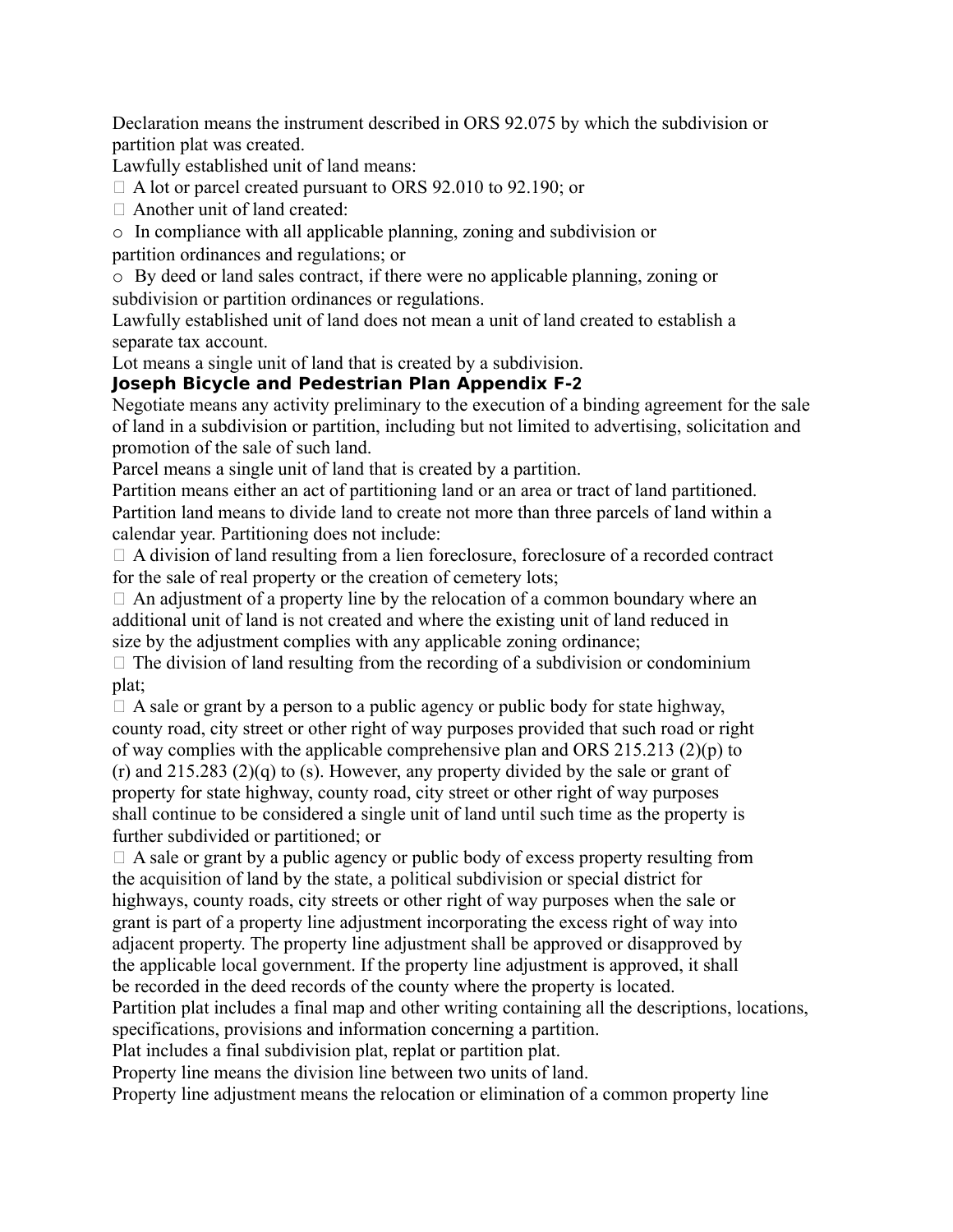between abutting properties.

Replat means the act of platting the lots, parcels and easements in a recorded subdivision or partition plat to achieve a reconfiguration of the existing subdivision or partition plat or to increase or decrease the number of lots in the subdivision.

# **Joseph Bicycle and Pedestrian Plan Appendix F‐3**

Sale or sell includes every disposition or transfer of land or an interest or estate therein. Subdivide land means to divide land to create four or more lots within a calendar year. Subdivision means either an act of subdividing land or an area or a tract of land subdivided. Subdivision plat includes a final map and other writing containing all the descriptions, locations, specifications, dedications, provisions and information concerning a subdivision. Utility easement means an easement noted on a subdivision plat or partition plat for the purpose of installing or maintaining public or private utility infrastructure for the provision of water, power, heat or telecommunications to the public.

# **CHAPTER 2. FILING PROCEDURES FOR TENTATIVE PLANS**

**Section 201. Submission Of Tentative Subdivision Plan**. Whenever it is proposed to subdivide land, those persons responsible for said subdivision shall prepare and submit, at least five (5) copies of the tentative plan to the Planning Official's office at least fifteen (15) days prior to the City Council's regularly scheduled meeting. The tentative plan shall contain such information as indicated below.

**Section 202. Scale**. The tentative plan of a subdivision shall be on a scale of one inch equal 100 feet, or for areas over 100 acres, one inch equal 200 feet.

**Section 203. General Information**. The following information shall be shown on the tentative plan of a subdivision.

1. Name of Subdivision. The name of any proposed subdivision shall not be the same as or similar to any name used on a recorded plat within Wallowa County as required by ORS 92.090 and shall be approved by the Council.

2. Date, north point and scale of drawing.

3. An indication of the drawing as a tentative plan.

4. The township, range, and section in which the subdivision is located.

5. Names and addresses of the owner(s), sub-divider, and engineer or surveyor responsible for laying out the subdivision.

6. The location and dimensions of all existing or proposed streets within and adjacent to the proposed subdivision.

#### **Joseph Bicycle and Pedestrian Plan Appendix F‐4**

7. The location and design of all proposed pedestrian and bicycle facilities, including accessways.

8. The location and approximate dimensions of proposed lots and the proposed lot and block numbers.

9. Proposed sites if any, allocated for purposes other than single-family dwellings.

10. Location of existing and proposed access point(s) on both sides of the road where applicable;

11. Distances to neighboring constructed access points, median openings (where applicable), traffic signals (where applicable), intersections, and other transportation features on both sides of the property;

12. Number and direction of lanes to be constructed on the driveway plus striping plans;

13. All planned transportation features (such as walkways, bikeways, auxiliary lanes, signals, etc.);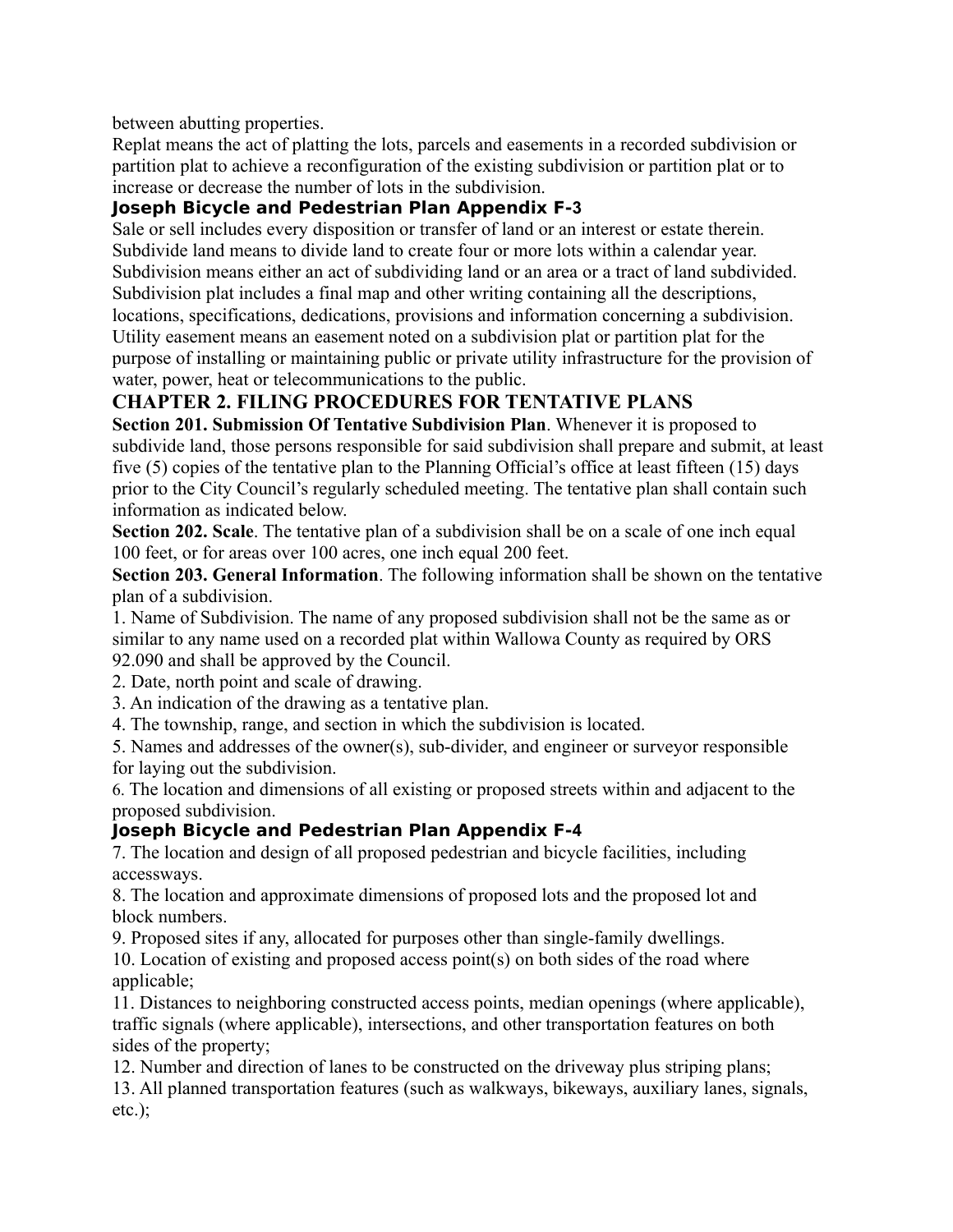14. Parking and internal circulation plans including walkways and bikeways;

15. A detailed description of any requested variance and the reason the variance is requested.

16. The location and design of bicycle parking facilities shall be indicated on the site plan. The development shall include the number and type of bicycle parking facilities required in section 4.087 of the City of Joseph Zoning Ordinance.

17. The location and approximate dimensions of proposed lots and the proposed lot and block numbers.

18. Proposed sites if any, allocated for purposes other than single-family dwellings.

19. Existing uses and significant natural features of the property and locations of existing structures to remain on the property after platting.

20. All parcels of land intended to be dedicated for public use or reserved in the deeds for the use of all property owners in the proposed subdivision or partition, together with the purpose of conditions or limitations of such reservation, if any.

21. Location of any significant drainage ways or easements in or adjacent to the proposed subdivision.

22. Contour lines related to some established bench work or other datum approved by the City.

#### **Joseph Bicycle and Pedestrian Plan Appendix F‐5 Section 204. Supplemental Information**.

1. Water Supply. A brief statement indicating proposed source of water, estimated pressure, and other related water service facilities.

2. Sewage Disposal. A brief statement indicating proposed methods of sewage disposal, storm drainage, and data pertinent thereto.

3. Public Utilities. The location and kind of existing and proposed public utilities in or adjacent to the subdivision.

4. Ownership. A preliminary title report issued by a licensed title company indicating all owners of record may be necessary as determined by the City.

5. Additional Information. Such other information as deemed necessary by the City to comply with the intent of this ordinance shall be furnished by the sub-divider.

**Section 205. Preliminary Review of Tentative Plan**. Upon receipt, the Planning Official shall furnish one copy of a tentative plan and supplementary information to the City Mayor or manager and such other agencies as are known to be affected, including but not limited to irrigation districts, special water districts, fire districts, and school districts. The following access-related criteria for subdivision and site plan review shall be the basis for approval by the City:

1. All proposed roads shall follow the natural topography and preserve natural features of the site as much as possible. Alignments shall be planned to minimize grading.

2. Access shall be properly placed in relation to sight distance, driveway spacing, and other related considerations, including opportunities for joint and cross access.

3. The road system shall provide adequate access to buildings for residents, visitors, deliveries, emergency vehicles, and garbage collection.

4. An internal pedestrian system of sidewalks or paths shall provide connections to parking areas, entrances to the development, and open space, recreational, and other community facilities associated with the development.

5. Streets shall have sidewalks on both sides. Pedestrian linkages shall also be provided to the peripheral street system.

6. The access shall be consistent with the access management standards adopted in the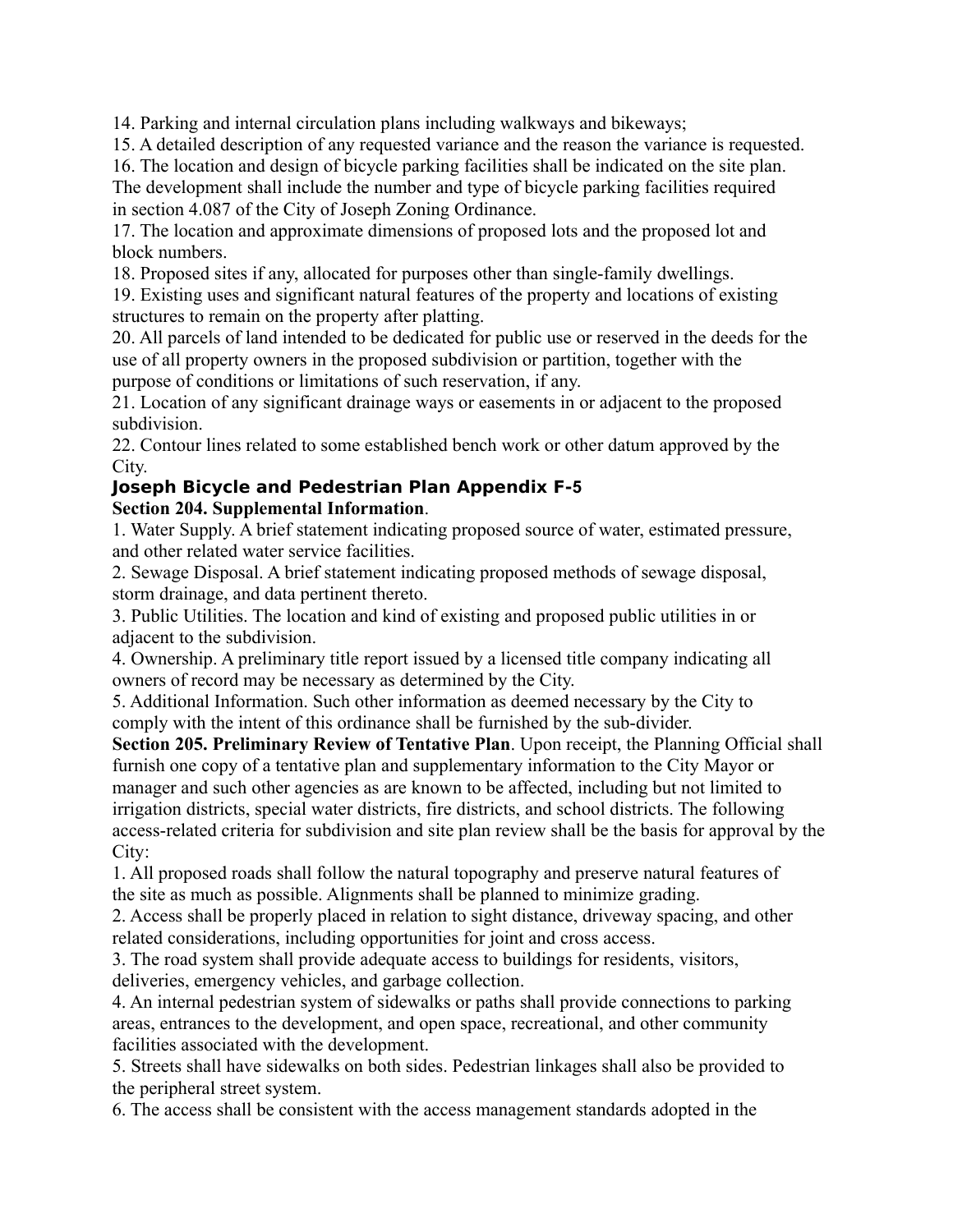Transportation System Plan.

#### **Section 206. Approval of Tentative Subdivision Plan**.

1. Within forty (40) days from the first meeting of the Council following submission of a tentative plan of a subdivision, the Council shall review the plan and the reports of appropriate officials, agencies and districts. The Council may approve the tentative plan

#### **Joseph Bicycle and Pedestrian Plan Appendix F‐6**

as submitted or as it may be modified in conformance with this ordinance. If the Council does not approve the plan, it shall so express its disapproval and its reason therefore in writing to the sub-divider.

2. No plan or map shall be approved unless it complies with ORS 92. Said approval of the tentative plan shall indicate approval of the final plat, provided, however, that no substantial changes are made in the subdivision and that the sub-divider complies with the requirements of this ordinance.

#### **CHAPTER 3. FINAL PLAT**

**Section 301. Submission of the Subdivision Plat**. Within one year after approval of the tentative plan, the sub-divider shall cause the subdivision or any part thereof to be surveyed and a plat prepared in conformance with and indicating the same information as the approved tentative plan. Extensions may be granted as determined necessary by the City Council. **Section 302. Action on Final Plat**. A subdivision plat, when ready for final approval prior to

recording, shall be substantially in accord with the approved tentative plan.

1. Before approval by the City, the final plat shall indicate the signatures of all persons set out in the dedication, signatures of the mortgagees, if any, the signature of the County Surveyor, the signature of the County Assessor, and the seal of the registered professional engineer or registered land surveyor responsible for the laying out of the subdivision. 2. All signatures must be in black ink.

3. The plat shall be presented and prepared on such material as required by ORS 92.080.

4. The final plat, when presented for approval thereof by the City, shall be accompanied by an exact duplicate copy.

5. The City shall withhold final approval of a plat until a field check of the subdivision has been made as required by ORS 92.100.

6. If the City does not approve the plat, it shall advise the sub-divider of the changes or additions that must be made and shall afford the sub-divider an opportunity to make corrections.

7. If the City determines that the plat conforms to all requirements, as specified by this ordinance, it shall give its approval, provided supplemental documents and provisions for required improvements are satisfactory.

**Section 303. Time Limit for the Recording of a Plat**. Within ninety (90) days after the date the last required approving signature has been obtained, the sub-divider shall record the final plat. Failure to record within the ninety (90) day period may cause the subdivision to be declared null and void.

#### **Joseph Bicycle and Pedestrian Plan Appendix F‐7 CHAPTER 4. PARTITIONING PROCEDURE**

**Section 401. General Information**. The following information shall be required when submitting a partitioning plan to the City for review:

1. North point, scale and date.

2. Names and addresses of the land owners, mortgagees, if any, the developer and the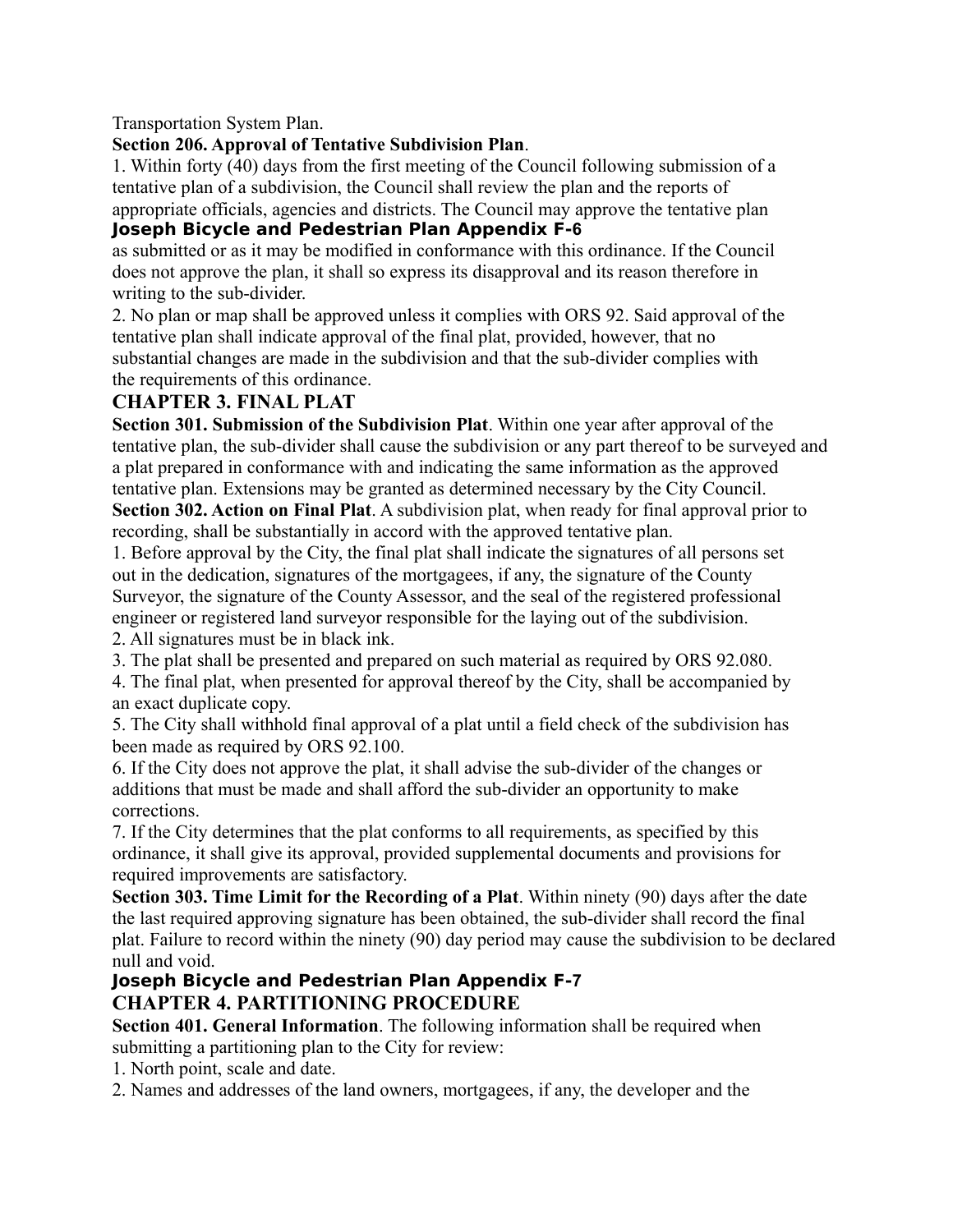engineer or surveyor responsible for the surveying and preparation of the description for each parcel involved.

3. A plan of the proposed partitioning showing parcel dimensions, bearings of all lines, area of each parcel and the names of existing and proposed streets.

4. Topography, when considered necessary by the City.

- 5. Legal description.
- 6. A statement regarding contemplated water supply and sewage disposal for each tract.

7. Such additional information as the City deems necessary within the intent of this ordinance.

**Section 402. Submission and Approval of a Partition**. The Planning Official may approve a preliminary partition application when the following criteria are met:

1. The proposed parcels conform to the minimum lot size requirements of the zoning ordinance.

2. The proposed parcels conform to the provisions of the comprehensive land use plan.

3. The proposed parcels conform to the general provisions of this ordinance.

It is further provided that the Planning Official may, if considered so necessary, refer the application to the City Council for review.

**Section 403. Serial Partitioning**. Serial partitioning shall not be permitted in lieu of the subdivision process. The Planning Official or Council may require a master development plan prior to approving a partition.

#### **CHAPTER 5. GENERAL REGULATIONS AND DESIGN STANDARDS**

**Section 501. Streets**. Each lot or parcel approved through the land division process shall abut a public or private street for the required minimum lot frontage for the zoning district where the lots

or parcels are located. The location, width and grade of streets shall be considered in their relation to existing streets in the vicinity of the proposed subdivision or partition, to the

#### **Joseph Bicycle and Pedestrian Plan Appendix F‐8**

topographical conditions, and to the proposed use of land to be served by the streets and shall be, whenever possible, extension of existing center lines. Streets should intersect at or as near right angles as practicable. These regulations may be modified where the City determines that topography, or the small number of lots or parcels involved or other unusual conditions, justify such modification. If not otherwise indicated in the comprehensive plan or a capital improvement's plan, streets shall conform to standards of the Transportation System Plan (including the Pedestrian and Bicycle Plan) as summarized in Table A.

#### **Table A. Street Standards**

**STREET** TYPE RIGHTOF-**WAY** WIDTH TOTAL **SURFACE WIDTH** PARKING STRIP WIDTH BIKE LANE **WALKWAY** (PLANTING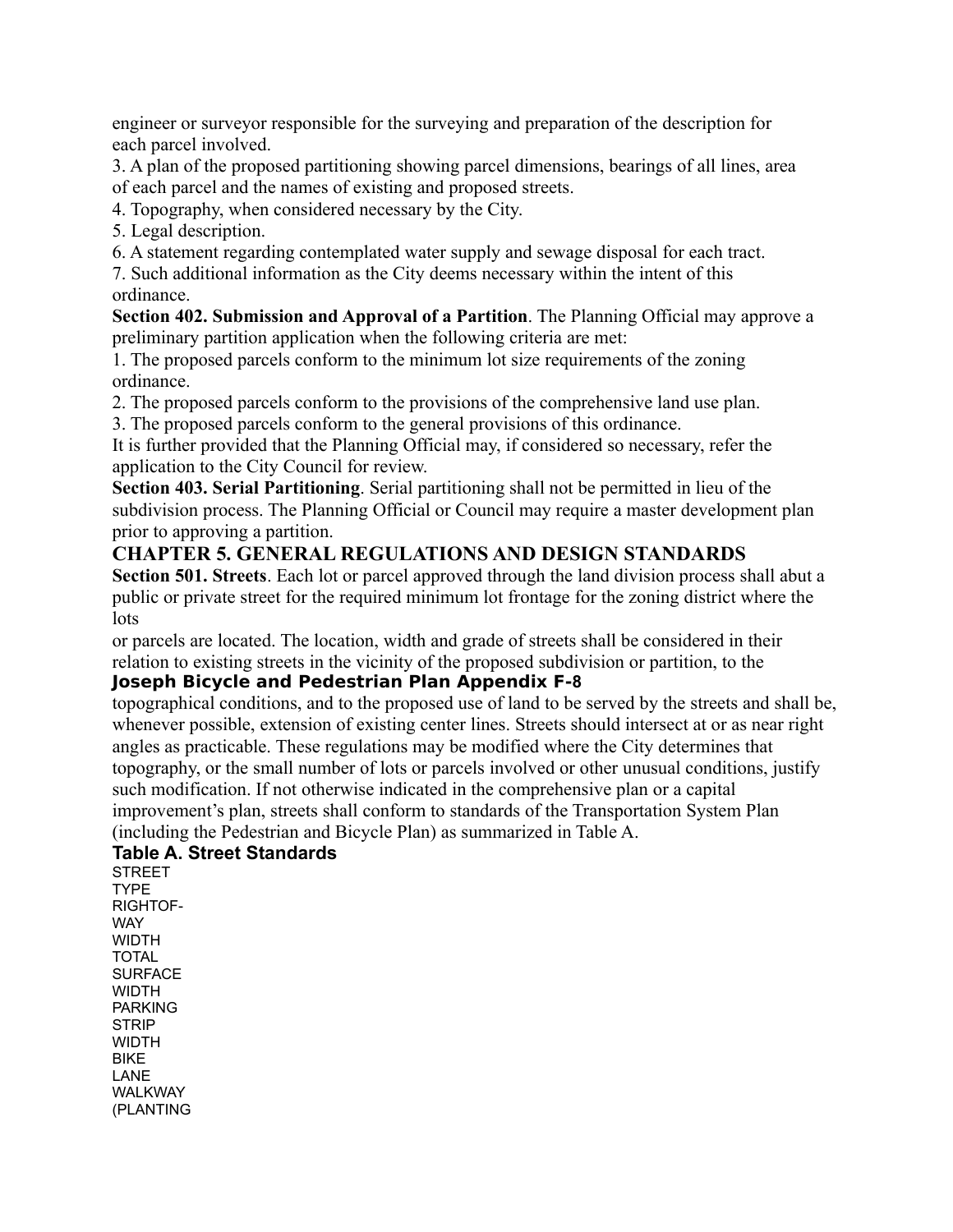STRIP) CURB RETURN RADIUS MAXIMUM PERCENT OF GRADE MINIMUM RADIUS OF **CURVATURE Arterial** 80' 48'-52' 8' on both sides<sub>3</sub> 6' on both sides<sup>4</sup> 6'-18' <sup>2</sup>  $(7'-8')<sub>3</sub>$ 20' 10% 700' **Collector** 66'-72' 32'-34' 7-8' on both sides<sub>3</sub> 5' on both sides<sup>4</sup> 5'-6' (7'-8')<sup>3</sup> 20' 12% 500' **Local** 47'-51' 25'-28'' 7'-8' parking on one side <sup>1</sup> None 5-6' (7'-8') 15' 13% 100' **Alley** 16'-20' 12'-16' None None None 15' 10% 150' Notes: For all right-of-ways, one street name sign shall be provided at each intersection for each street. 1. Parking may be provided on unpaved shoulder that is designated as a planting strip. The minimum sidewalk width on Main Street in downtown Joseph is 10 feet. 2. Optional planting strips and appropriate curb extensions may be accommodated within walkways. 3. In physically-constrained areas, a planter strip may be constructed in lieu of on-street parking; conversely, onstreet

parking may also be constructed in lieu of a planter strip at the City's discretion. Parking may consist of parallel or angled

parking in downtown Joseph.

4. Narrower bike lanes may be allowed under certain circumstances, as explained in the Design Guidelines chapter of the

Joseph Bicycle and Pedestrian Plan.

5. Standards for cul-de-sacs are addressed in Section 501.11 below.

1. Street Grades. No street grade shall be in excess of eight percent, unless the Council finds that, because of topographic conditions, a steeper grade is necessary.

2. Reserve Block. Reserve blocks controlling the access to public ways or which will not prove taxable for special improvements may be required by the Council, but will not be approved unless such strips are necessary for the protection of the public welfare or of substantial property rights, or both, and in no case, unless the land comprising such strips is placed in the name of the City of Joseph for disposal and dedication for street or road purposes whenever such disposal or dedication has the approval of the Council or such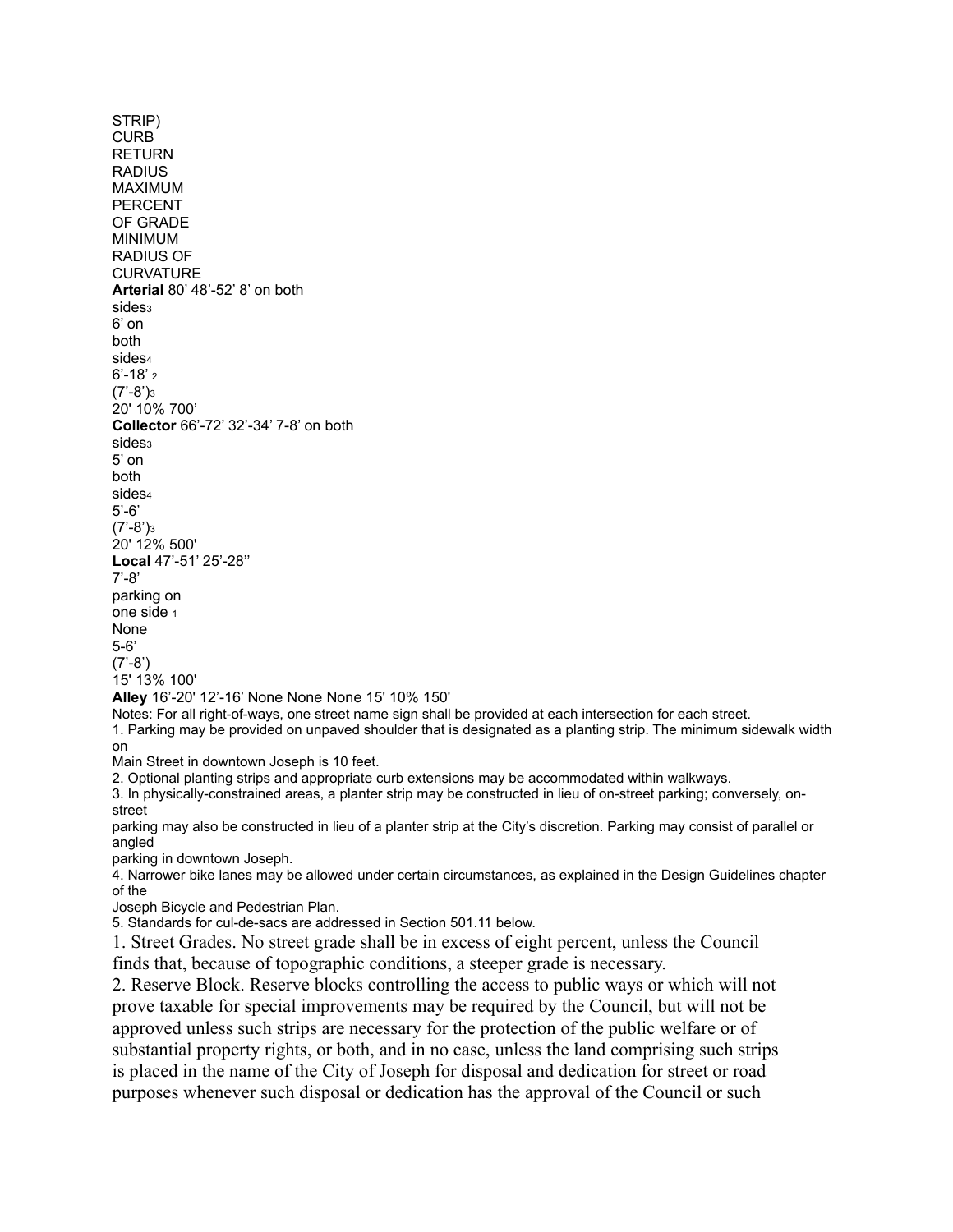other person as may have jurisdiction.

3. Additional right-of-way. Where topographical requirements necessitate either cuts or fills for the proper grading of the street, additional right-of-way shall be required to allow **Joseph Bicycle and Pedestrian Plan Appendix F‐9**

all cut and fill slopes to be within the rights-of-way.

4. Street Names. Except for extensions of existing street, no street name shall be used which will duplicate or be confused with the name of an existing street. Street names and numbers shall conform to the established pattern in the City and shall be subject to the approval of the Council.

5. Street Dedication. If an area or unit of land to be sub-divided or partitioned includes a portion of a right-of-way, highway or road, the location of which has been determined by the City, but which has not been acquired by the City, the person subdividing or partitioning said land shall dedicate such right-of-way, highway or road for the purpose or use proposed.

A. If any lot abuts a street right-of-way that does not conform to the design specifications of this ordinance, the owner may be required to dedicate up to one-half of the total right-of-way width required by this ordinance.

B. In no instance shall a sub-divider be required to dedicate more than 25 percent of the total land area of the subdivision.

6. Radius At Street Intersection. The property line radius at street intersections shall be approved by the Council.

7. Two-level Streets. Where it is determined that two-level streets best serve hillside tracts, the right-of-way shall be of sufficient width to provide on each level, space for one sidewalk, plus a minimum width of 20 feet for roadway, curbs, and drainage facilities. Between the two street levels and out to the right-of way lines there shall be space for cut and fill slopes.

8. Street Improvements. All plans and specifications for street improvements, including pavement, curbs, sidewalks and surface drainage shall be approved by the Council prior to construction. Approval of the subdivision may be withheld until the Council is satisfied that some or all of the following improvements will be completed:

A. Clearing and grading to full right-of-way limits.

B. Storm drainage facilities both within and outside of right-of-way limits if determined to be so necessary by the Council.

C. Base and/or pavement materials for streets as required by the Council.

9. Connectivity. The street system of proposed land divisions shall be designed to connect with existing, proposed, and planned streets outside of the subdivision as provided in this Section.

A. Wherever a proposed land division abuts unplatted land or a future development phase **Joseph Bicycle and Pedestrian Plan Appendix F‐10**

of the same development, street stubs shall be provided to provide access to abutting properties or to logically extend the street system into the surrounding area. All street stubs shall be provided with a temporary turn-around unless specifically exempted by the Public Works Director, and the restoration and extension of the street shall be the responsibility of any future developer of the abutting land.

10. Local Connectivity. Minor collector and local residential access streets shall connect with surrounding streets to permit the convenient movement of traffic between residential neighborhoods or facilitate emergency access and evacuation.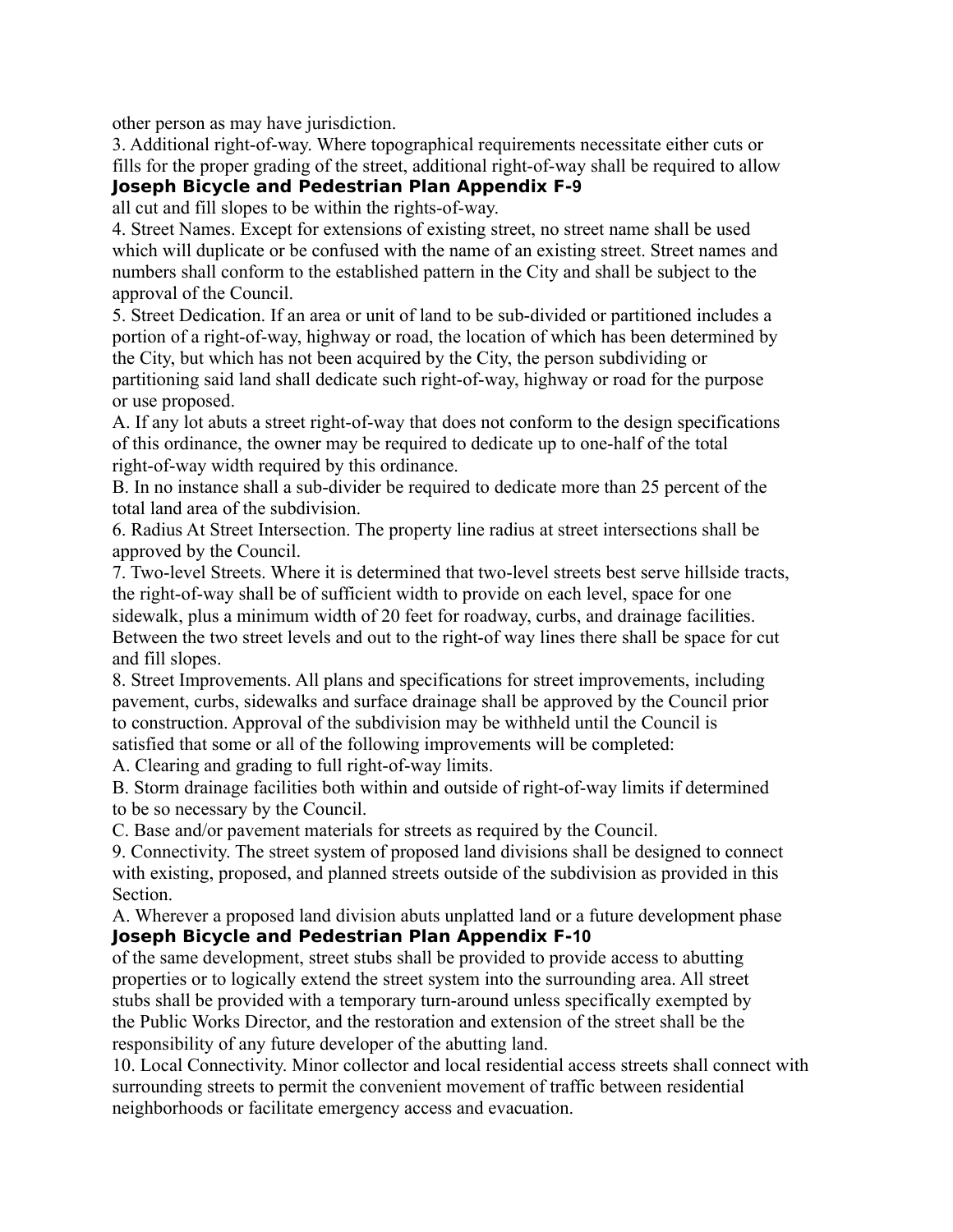A. Connections shall be designed to avoid or minimize through traffic on local streets.

B. Appropriate design and traffic control such as four-way stops and traffic calming measures are the preferred means of discouraging through traffic.

11. Cul-de-Sacs and Accessways. Cul-de-sacs or permanent dead-end streets are discouraged but may be used to serve a proposed development plan where topographical, environmental, or existing adjacent land use constraints make connecting streets infeasible.

A. Cul-de-sac lengths in excess of 300 feet are prohibited.

B. Where cul-de-sacs are planned, accessways shall be provided connecting the ends of cul-de-sacs to each other, to other streets, or to neighborhood activity centers.

12. Corner Clearance.

A. Corner clearance for connections shall meet or exceed the minimum connection spacing requirements for that roadway.

B. New connections shall not be permitted within the functional area of an intersection or interchange as defined by the connection spacing standards of this ordinance, unless no other reasonable access to the property is available.

C. Where no other alternatives exist, the City may allow construction of an access connection along the property line farthest from the intersection. In such cases, directional connections (e.g., right in/out, right in only, or right out only) may be required.

13. Joint and Cross Access. Where land divisions are proposed in commercial areas the City shall require cross access easements and bicycle and pedestrian access as provided in the Joseph Zoning Ordinance, Section 4.020.

14. Access Connection and Driveway Design. Access connections and driveway design, where approved through the land division process, shall comply with the Joseph Zoning **Joseph Bicycle and Pedestrian Plan Appendix F‐11**

Ordinance, Section 4.020.

15. Nonconforming Access Features. Legal access connections in place as of (date of adoption) that do not conform with the standards herein are considered nonconforming features. These access connections shall be brought into compliance with applicable standards under the following conditions:

A. When new access connection permits are requested; or

B. Change in use or enlargements or improvements that will increase trip generation are requested.

16. Accessways, Accessways, when required through the land division process, shall meet the following standards:

A. Accessways for pedestrians and bicyclists shall be 10 feet wide and located within a 20 foot-wide right-of-way or easement. If the streets within the subdivision are lighted, the accessways shall also be lighted. Stairs or switchback paths may be used where grades are steep, but shall be designed in a manner to facilitate reasonably direct pedestrian and bicycle access.

B. Accessways for pedestrians and bicyclists shall be provided at mid-block where the block is longer than 600 feet.

C. The Planning Official or City Council may determine, based upon evidence in the record, that an accessway is impracticable. Such evidence may include but is not limited to:

a. Physical or topographic conditions make an accessway connection impractical.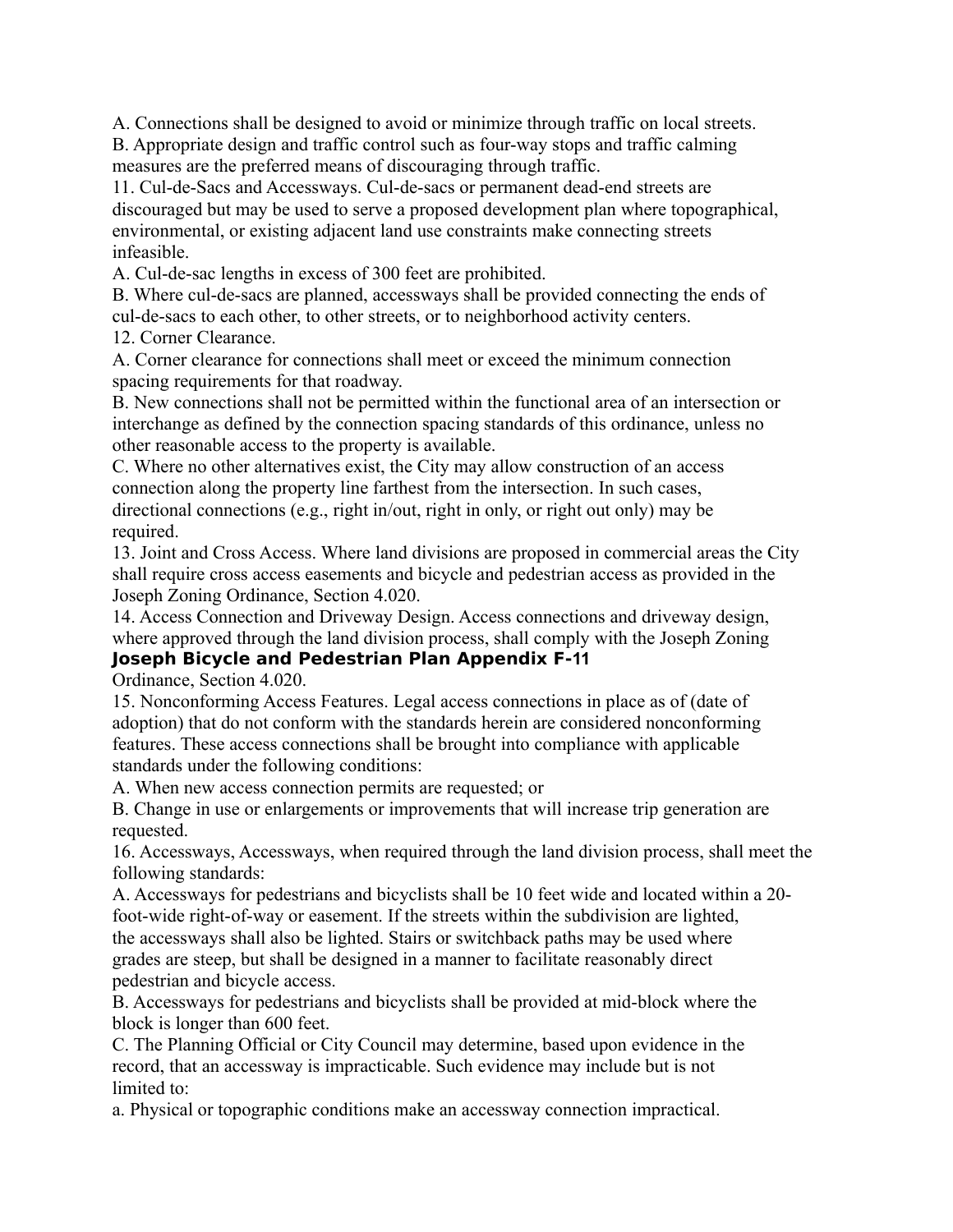Such conditions include but are not limited to freeways, railroads, extremely steep slopes, wetlands, or other bodies of water where a connection cannot reasonable be provided.

b. Buildings or other existing development on adjacent lands physically preclude a connection now or in the future, considering potential for redevelopment.

c. Where accessways would violate provisions of leases, easements, covenants, restrictions, or other agreements existing as of May 1, 1995 that preclude a required accessway connection.

17. Perimeter Street Dedication. If any lot abuts a street right-of-way that does not conform to the design specifications of this ordinance, the owner may be required to dedicate up to one-half of the total right-of-way width required by this ordinance.

18. Pedestrian Access and Circulation. Internal pedestrian circulation shall be provided in for all lots and parcels approved through the land division process.

# **Joseph Bicycle and Pedestrian Plan Appendix F‐12**

19. Shared Parking. Shared parking is required as provided in the City of Joseph Zoning Ordinance, Section 4.020.

**Section 502. Subdivision Blocks**. Subdivision blocks, block lengths and widths shall be determined by giving consideration to the following factors.

1. The distance and alignment of existing blocks and streets adjacent to or in the general vicinity of a proposed subdivision.

2. Topography.

3. Adequate lot size.

4. Need for and direction of the flow of through and local traffic. Provided, however, that in no instance shall the block width be more than 300 feet.

**Section 503. Mid-block Accessways**. Where topographic or other conditions make it necessary or desirable, the Council may require an accessway through a block on a public rightof-

way of such width, at such location and of such material or materials as the Council may specify.

**Section 504. Lot Dimensions**. All lots and parcels shall conform to minimums established in the City of Joseph Zoning Ordinance.

1. Each proposed lot must be buildable in conformance with the requirements of this ordinance and all other applicable regulations.

2. In cul-de-sacs the minimum lot or parcel line fronting the turnaround shall be 30 feet, and in no case, shall the lot or parcel width be less than 50 feet at the building line.

3. If topography, drainage or other conditions justify, the City may require a greater area on any or all lots or parcels.

**Section 505. Curved Front Lot Lines**. When front lot lines are on a curve or arc, the front line distances shall be indicated on the final plat by bearing and chord distance.

#### **Section 506. Lot Line**.

1. Side lot or parcel lines shall be as close to right angles to the front street line as practicable.

2. Unless otherwise approved, rear lot lines shall be not less than on-half the width of the front lot lines.

3. To provide for proper site design and prevent the creation of irregularly shaped parcels, the depth of any lot or parcel shall not exceed 3 times its width (or 4 times its width in rural areas) unless there is a topographical or environmental constraint or an existing man-made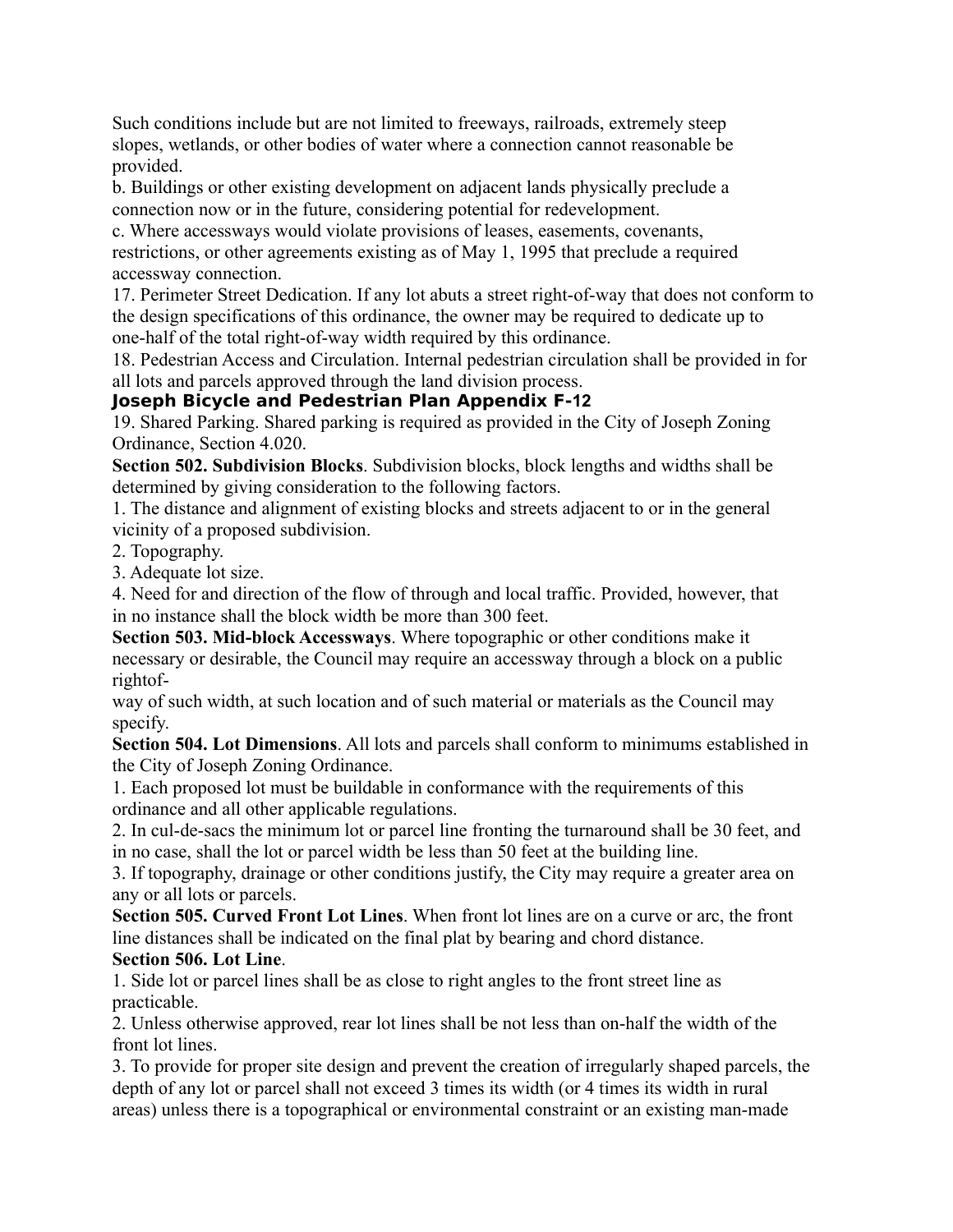#### **Joseph Bicycle and Pedestrian Plan Appendix F‐13**

feature such as a railroad line

**Section 507. Building Lines Along Streets**. Unless otherwise approved because of some unusual topographic or other conditions, minimum building lines shall be in accordance with setback requirements of the zone in which the subdivision or partition is located.

**Section 508. Public Survey Monuments**. Any donation land claim, corner, section corner, or other official survey monument within or on the boundary of a proposed subdivision shall be accurately referenced in accordance with ORS 92.

**Section 509. Sewage Disposal**. All lots or parcels shall be serviced by the City's sewage system. It shall be the sub-divider's responsibility to furnish and install all material necessary to comply with City requirements on sewage disposal. These infrastructure improvements become the property of the City.

**Section 510. Water Supply**. The sub-divider shall be responsible for providing water lines and fire hydrants to each lot or parcel and connecting the subdivision to the City mains, as required by the Council. Adequate water pressure, as determined by the Oregon State Board of Health, will be provided to each lot by the Developer.

**Section 511. Underground Facilities**. All permanent utility services to lots in a sub-division shall be provided from underground facilities and no overhead utility service to a subdivision shall be permitted. The sub-divider shall be responsible for complying with the requirements of this section and shall:

1. Obtain all necessary permits for the placement of all underground facilities.

2. Make all necessary arrangements with utility companies and other persons or corporations affected by the installation of such underground lines and facilities in accordance with the rules and regulations of the Public Utility Commissioner of the State of Oregon.

3. Underground easement for utilities shall be provided for by the sub-divider and set forth on the final plat. Each easement shall be a minimum of ten feet in width, and when possible, centered on a bordering lot line.

**Section 512. Improvement Guarantee**. The Council may, if deemed so necessary, execute an agreement with the sub-divider to have any or all of the above improvements provided by the sub-divider before the parcels within the proposed subdivision are offered to the general public for sale.

**Section 513. Flag Lot Standards**. Flag lots shall not be permitted when the result would be to increase the number of properties requiring direct and individual access connections to the State Highway System or other arterials. Flag lots may be permitted for residential development when necessary to achieve planning objectives, such as reducing direct access to roadways, providing internal platted lots with access to a residential street, or preserving natural or historic resources, **Joseph Bicycle and Pedestrian Plan Appendix F‐14**

under the following conditions:

1. Flag lot driveways shall be separated by at least twice the minimum frontage requirement of that zoning district.

2. The flag driveway shall have a minimum width of 10 feet and maximum width of 20 feet.

3. In no instance shall flag lots constitute more than 10 percent of the total number of

building sites in a recorded or unrecorded plat, or three lots or more, whichever is greater. 4. The lot area occupied by the flag driveway shall not be counted as part of the required minimum lot area of that zoning district.

5. No more than one flag lot shall be permitted per private right-of-way or access easement.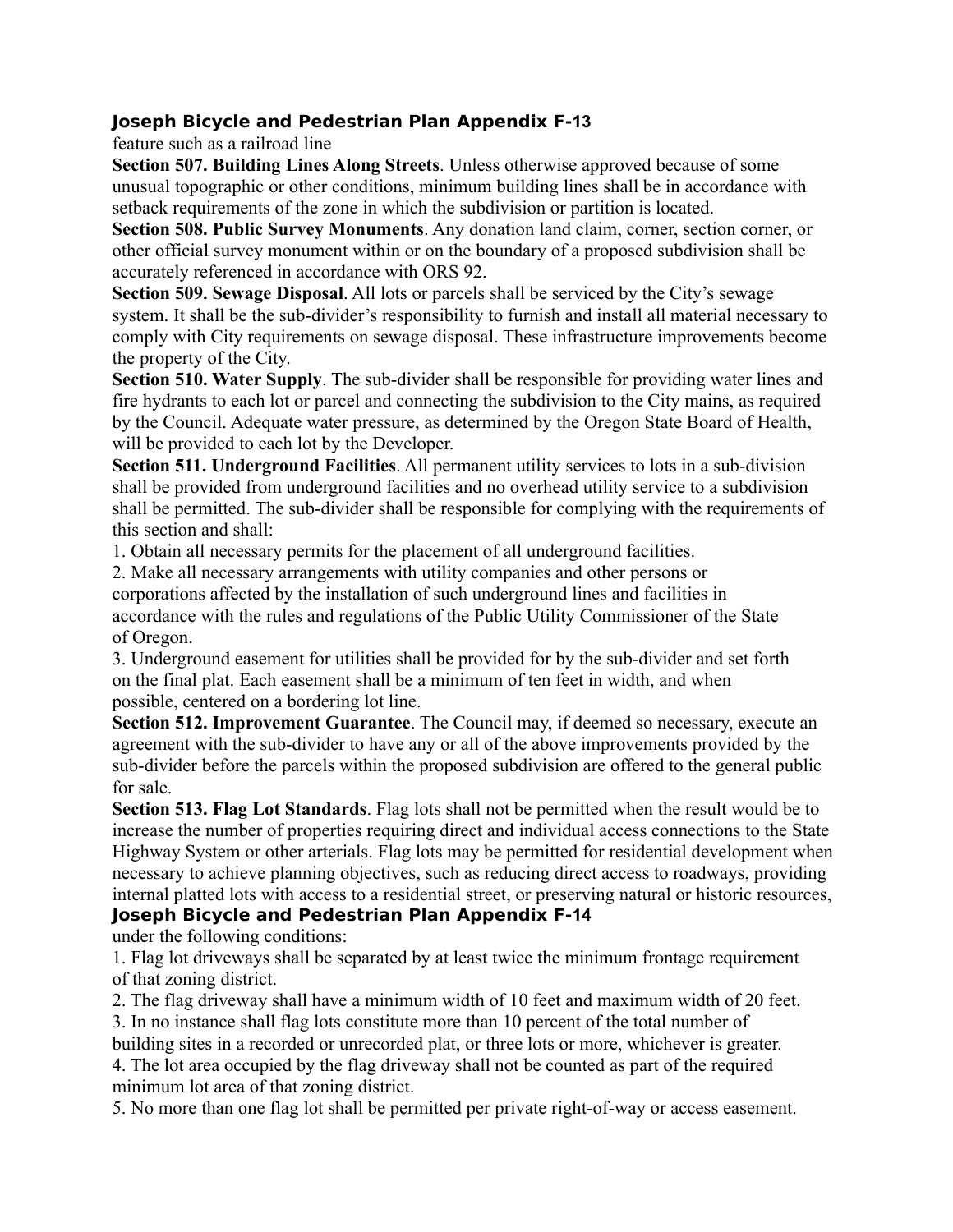**Section 514. Reverse Frontage**. When a residential subdivision is proposed that would abut an arterial, it shall be designed to provide through lots along the arterial with access from a frontage road or interior local road.

1. Access rights of these lots to the arterial shall be dedicated to the (city/county) and recorded with the deed.

2. A berm or buffer yard may be required at the rear of through lots to buffer residences from traffic on the arterial. The berm or buffer yard shall not be located with the public right-ofway. **Section 515. Shared Access**. Land divisions with frontage on the state highway system shall be designed to have a maximum of two shared access points to and from the highway, regardless of the number of lots or businesses served.

1. If access off of a secondary street is possible, then access shall not be allowed onto the state highway. If access off of a secondary street is possible in the future, then the land division layout shall allow for conversion of access to that secondary road with a stub-out or reserved right-of-way.

2. New direct accesses to lots or parcels accommodating individual one and two family dwellings shall be prohibited on all state highways except district-level state highways

**Section 516. Pedestrian and Bicycle Circulation**. Safe and convenient pedestrian and bicycle access shall be provided within new land divisions. Bicycle access shall provide safe, direct and convenient connections to adjacent streets, as well as residential areas and neighborhood activity centers within one-half mile of the development. Residential developments shall include streets with walkways and accessways.

1. Bikeways and sidewalks shall be required along all arterials and collectors.

2. On-site facilities shall be provided that accommodate safe and convenient pedestrian and bicycle access within new subdivisions, multi-family developments, planned development,

#### **Joseph Bicycle and Pedestrian Plan Appendix F‐15**

shopping centers, and commercial districts, and connecting to adjacent residential areas and neighborhood activity centers within one-half mile of the development. Residential developments shall include streets with sidewalks and accessways. Pedestrian circulation through parking lots shall be provided in the form of accessways or other clearly-defined walkways.

3. Bikeways shall be required along all arterials and collectors. Striped bike lanes or other separated bikeways shall be provided on roadways serving 3,000 vehicle trips per day or greater.

4. Sidewalks shall be required along both sides of all arterials, collectors, and most local streets, except that sidewalks are not required along controlled access roadways (freeways).

**Section 517. Relief from Access Requirements**. The granting of relief from these access standards of this chapter shall be in harmony with the purpose and intent of these regulations and shall not be considered until every feasible option for meeting access standards is explored. Applicants for relief from these standards must provide proof of unique or special conditions that make strict application of the provisions impractical. Applicants shall include proof that:

1. Indirect or restricted access cannot be obtained;

2. No engineering or construction solutions can be applied to mitigate the condition; and

3. No alternative access is available from a street with a lower functional classification than the primary roadway.

# **CHAPTER 6. SPECIAL PROVISIONS**

**Section 601. Variance Process**. In requesting a variance, the applicant must submit a written